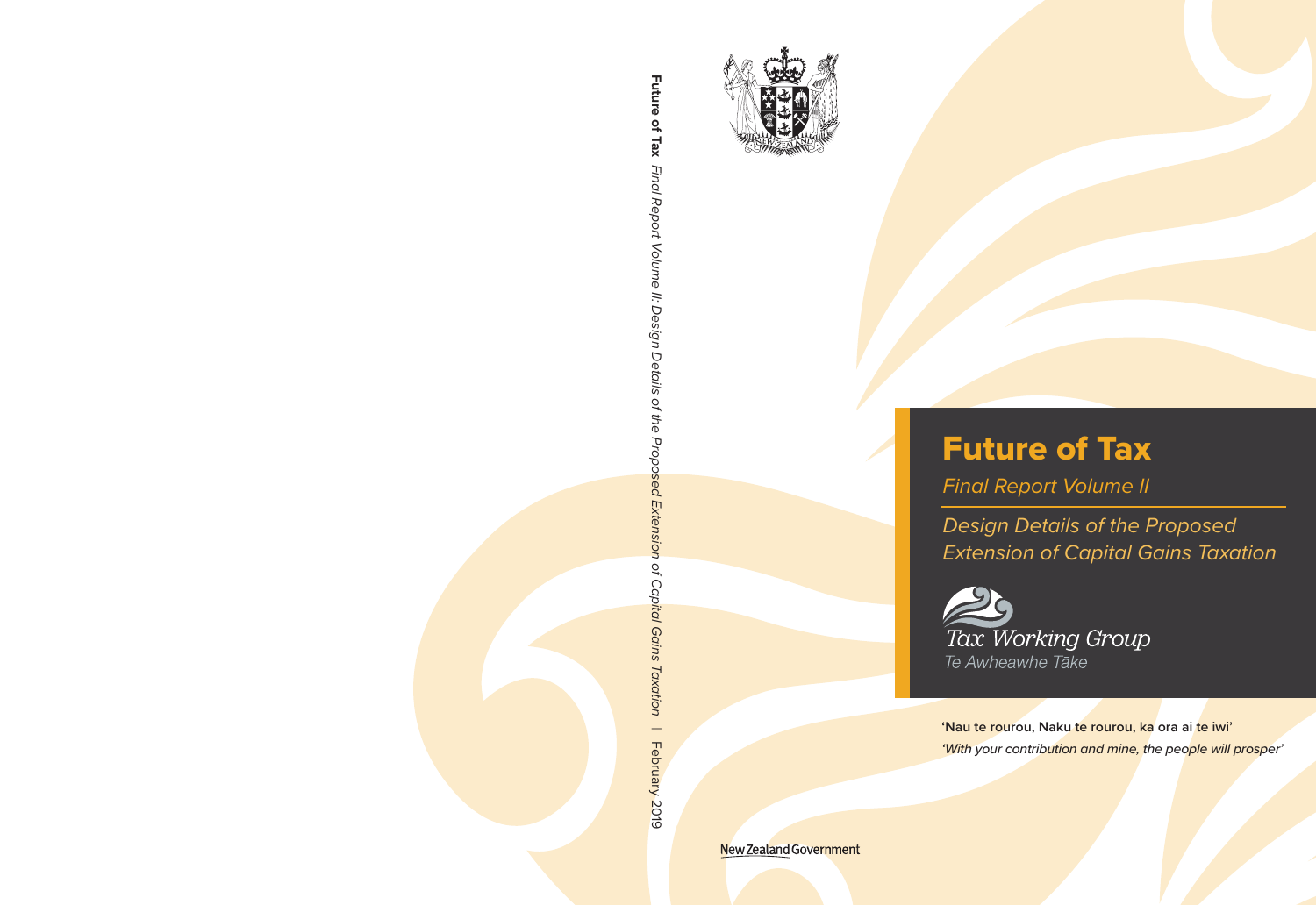Published on 21 February 2019 by the Tax Working Group, New Zealand.

© Crown Copyright

This work is licensed under the Creative Commons Attribution 4.0 International licence. In essence, you are free to copy,  $\odot$  $\odot$ distribute and adapt the work, as long as you attribute the work to the Crown (Tax Working Group, New Zealand) and abide by the other licence terms. To view a copy of this licence, visit https://creativecommons.org/licenses/by/4.0/. Please note that no departmental or governmental emblem, logo or Coat of Arms may be used in any way which infringes any provision of the Flags, Emblems, and Names Protection Act 1981. Attribution to the Crown (Tax Working Group, New Zealand) should be in written form and not by reproduction of any such emblem, logo or Coat of Arms.

ISBN: 978-1-98-858004-3 (Online)

The URL at February 2019 for this paper is: https://taxworkinggroup.govt.nz/resources/future-tax-final-report-vol-ii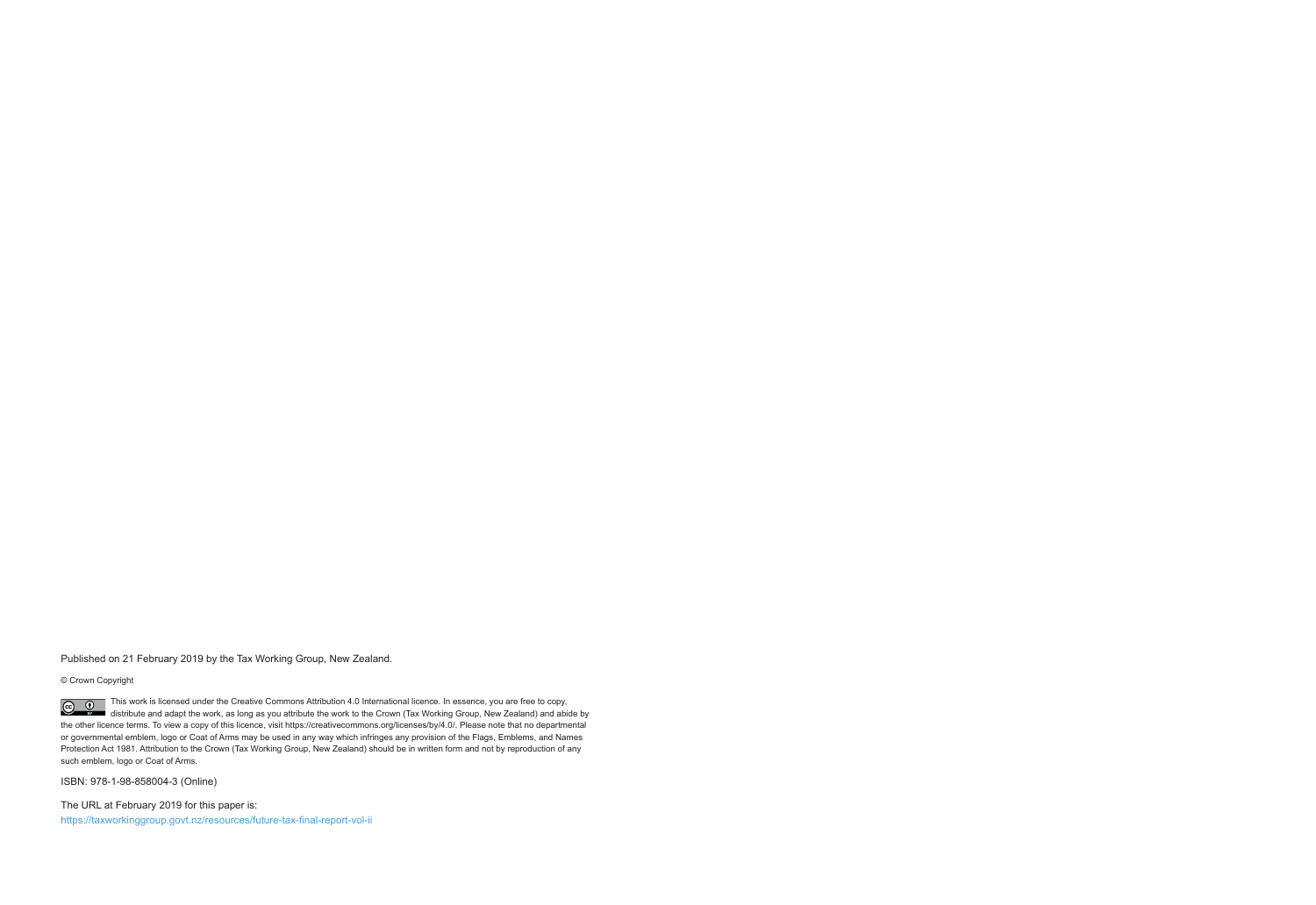# **Contents**

| 1              | <b>Introduction</b>                                     | 3              |
|----------------|---------------------------------------------------------|----------------|
| $\overline{2}$ | What should be taxed?                                   | 5              |
|                | Included assets                                         | 5              |
|                | <b>Excluded assets</b>                                  | $\overline{7}$ |
|                | Assets and entities under Te Ture Whenua Maori Act 1993 | 15             |
|                | Revenue account property                                | 15             |
|                | Summary                                                 | 16             |
| 3              | When to tax?                                            | 17             |
|                | When is an asset disposed of?                           | 17             |
|                | When realisation events will be deemed to occur         | 17             |
|                | When realisation events will be ignored                 | 17             |
| 4              | How to tax?                                             | 23             |
|                | General principles                                      | 23             |
|                | Calculation of taxable income                           | 23             |
|                | <b>Treatment of losses</b>                              | 25             |
|                | Administration                                          | 26             |
|                | Social policy                                           | 29             |
| 5              | <b>Transitional rules</b>                               | 31             |
|                | Introduction                                            | 31             |
|                | <b>Valuation Day</b>                                    | 31             |
|                | Change of use                                           | 37             |
|                | Migration                                               | 40             |
| 6              | Who will be taxed?                                      | 43             |
|                | Companies                                               | 43             |
|                | <b>Trusts</b>                                           | 43             |
|                | Partnerships and look-through companies                 | 44             |
|                | Non-residents                                           | 45             |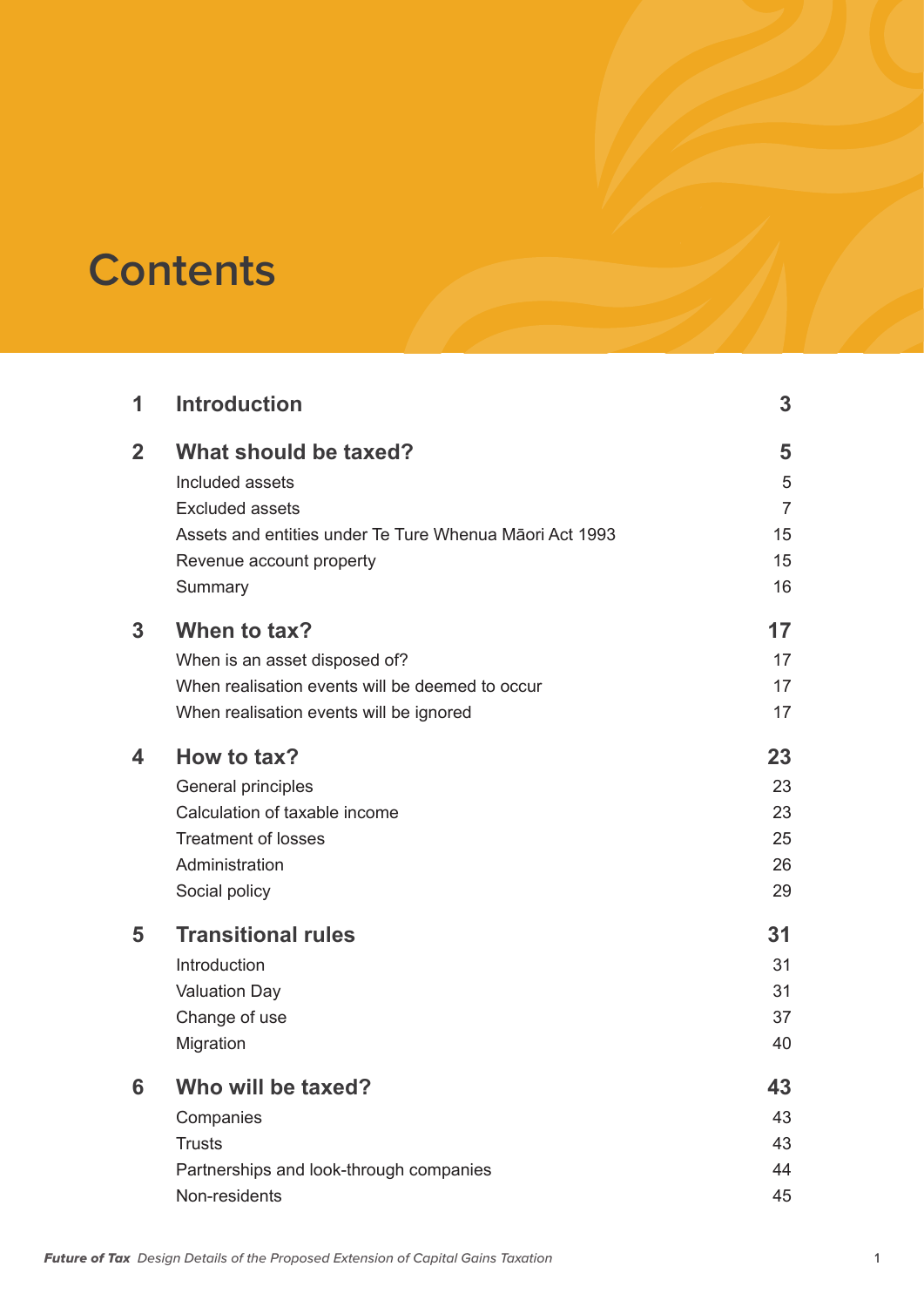| $\overline{7}$ | Specific regimes – Taxation of New Zealand shares<br>(non-corporate groups)<br>Double taxation/deduction issues<br>Liquidation | 47<br>47<br>52 |
|----------------|--------------------------------------------------------------------------------------------------------------------------------|----------------|
| 8              | Specific regimes – Taxation of foreign shares                                                                                  | 55             |
|                | Controlled foreign companies                                                                                                   | 55             |
|                | Foreign investment funds                                                                                                       | 56             |
| 9              | Specific regimes - Taxation of KiwiSaver and                                                                                   |                |
|                | other managed funds                                                                                                            | 59             |
|                | Introduction                                                                                                                   | 59             |
|                | Types of managed funds                                                                                                         | 59             |
|                | MRPIEs that own shares and financial instruments, including KiwiSaver funds                                                    | 60             |
|                | Listed PIEs that own shares and financial instruments                                                                          | 61             |
|                | <b>Property PIEs</b>                                                                                                           | 61             |
|                | Superannuation funds                                                                                                           | 63             |
|                | Life insurance funds                                                                                                           | 63             |
|                | Investment restrictions                                                                                                        | 63             |
| 10             | Specific regimes - Taxation of corporate groups                                                                                | 65             |
|                | Introduction                                                                                                                   | 65             |
|                | Loss transfers within corporate groups                                                                                         | 65             |
|                | Exempt corporate dividends                                                                                                     | 69             |
|                | <b>Consolidated groups</b>                                                                                                     | 70             |
| 11             | <b>Other issues</b>                                                                                                            | 71             |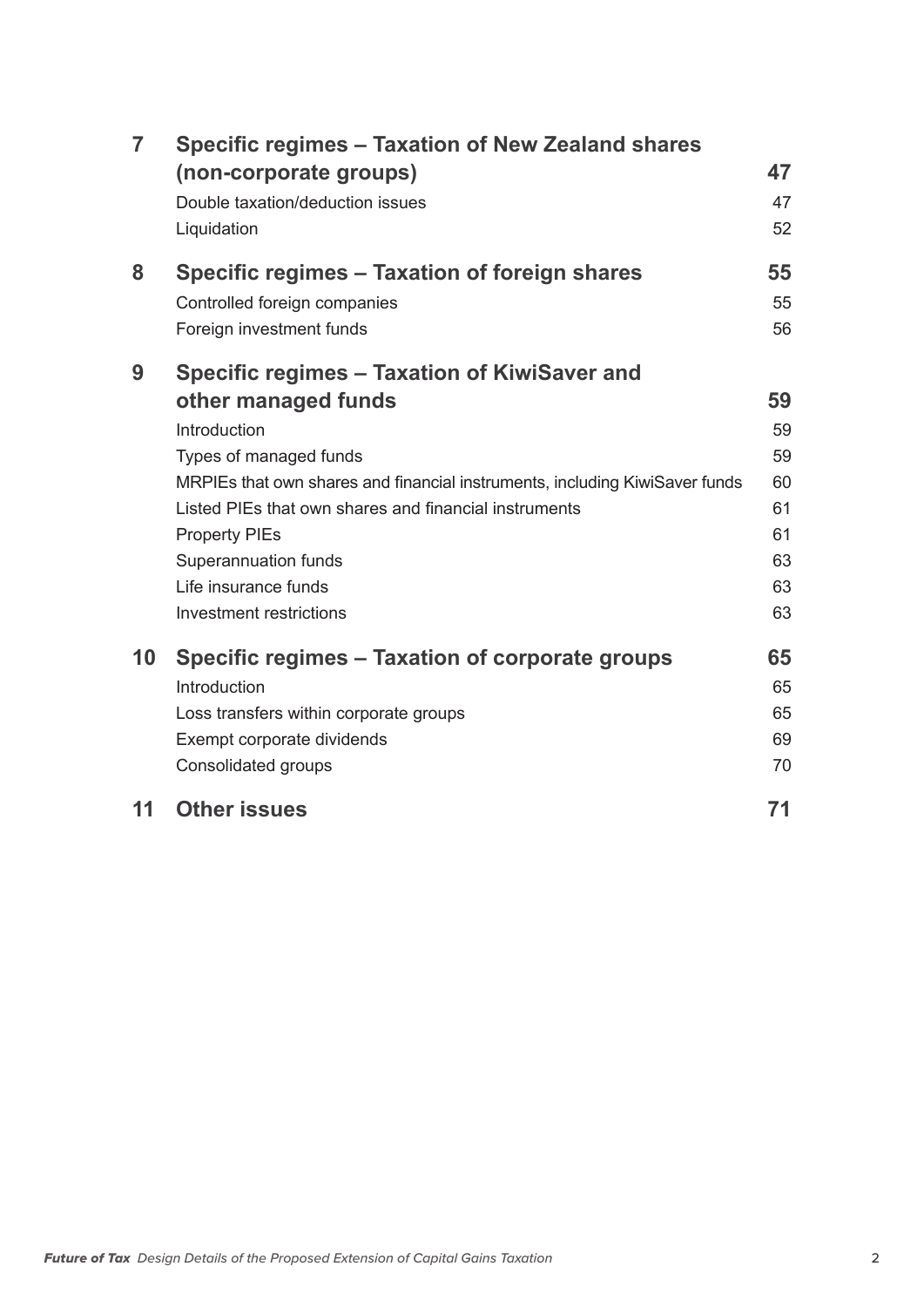**1**

# **Introduction**

- 1. The Government established the Tax Working Group to examine further improvements in the structure, fairness and balance of the tax system. The Terms of Reference asked the Group to consider whether a system of taxing capital gains (not applying to the family, or main, home or the land under it – referred to in this report as the 'excluded home'), would improve the tax system.
- 2. The Government's objective, as stated in the Terms of Reference, is to have a tax system that:
	- is efficient, fair, simple and collected
	- promotes the long-term sustainability and productivity of the economy
	- supports a sustainable revenue base to fund government operating expenditure around its historical level of 30% of GDP
- treats all income and assets in a fair, balanced and efficient manner, having special regard to housing affordability
- is progressive, and
- operates in a simple and coherent manner.
- 3. Whether a system of taxing capital gains can meet these objectives is dependent on the design features. This Volume outlines the detailed design decisions made by the Group for taxing capital gains. The Group's views as to whether a system of taxing capital gains based on these features would meet the above objectives are stated in Chapter 5 of Volume I.
- 4. This Volume builds on the decisions outlined in Appendix B of the Group's *Interim Report* and takes into account the Group's further thinking on the issues and feedback received from consultation on the *Interim Report*.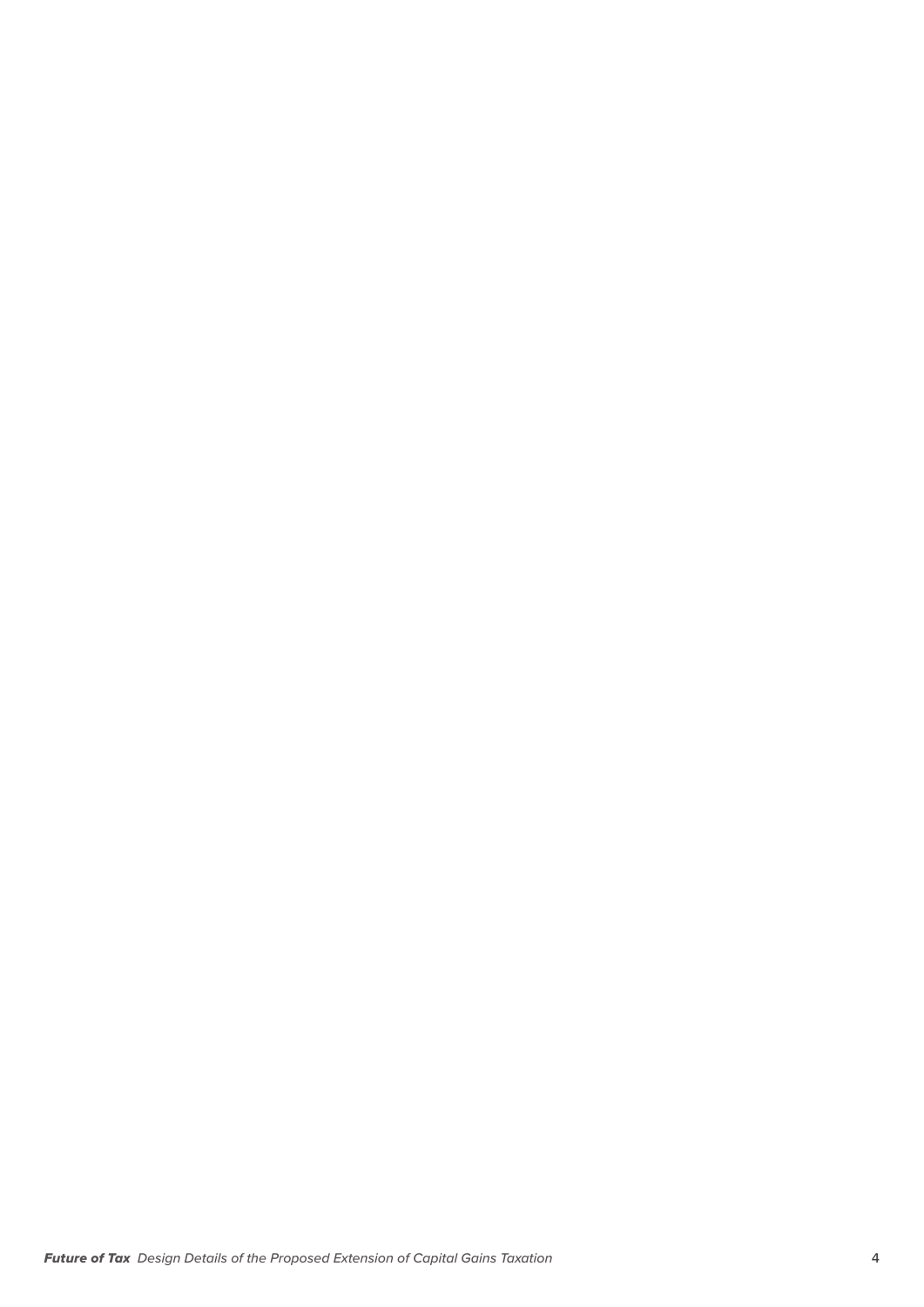**2**

# **What should be taxed?**

# **Included assets**

- 1. The taxation of capital gains should be extended to a list of 'included assets', being:
	- land, including improvements to land (other than the excluded home)
	- shares
	- intangible property, and
	- business assets.
- 2. Those assets, as well as the assets that should be excluded from an extension of the taxation of capital gains, are discussed in this chapter.

### **Land**

- 3. In some circumstances capital gains from the sale of land are already subject to tax. Capital gains from the sale of all land, including improvements to land, and leasehold interests should be subject to tax. This includes residential property, such as rental properties, and second homes, including holiday homes, baches and cribs. This also includes all commercial, agricultural and industrial land.
- 4. However, gains from the sale of a person's main home will not be taxed (see the following discussion from paragraph 15 on the excluded home). Māori Freehold Land under Te Turi Whenua Māori Act 1993 could also be excluded from an extension of the taxation of capital gains (see following from paragraph 42).

#### **Example 1: Rental property**

Aroha owns a rental property. Any capital gains arising from the sale of the rental property (i.e. sale proceeds less allowable deductions for costs of acquisition and improvements (discussed in Chapter 4)) will be taxable income for Aroha.

#### **Example 2: Holiday home**

In addition to his main home, Jordan owns a holiday home in the Coromandel Peninsula. Any capital gain arising from the sale of the holiday home will be taxable income for Jordan.

5. Gains from the sale of land owned by a New Zealand resident, where that land is located in another country, will also be subject to tax. If a gain on land is taxed in the country in which it is located, New Zealand would allow a foreign tax credit to the extent of any double taxation.

#### **Example 3: Foreign land**

Manu owns a holiday home in Queensland, Australia. Any capital gains arising from the sale of the Queensland holiday home will be taxable income for Manu. To the extent that Manu is also taxed on his capital gain in Australia, he would receive a foreign tax credit that can be credited towards his New Zealand income tax liability.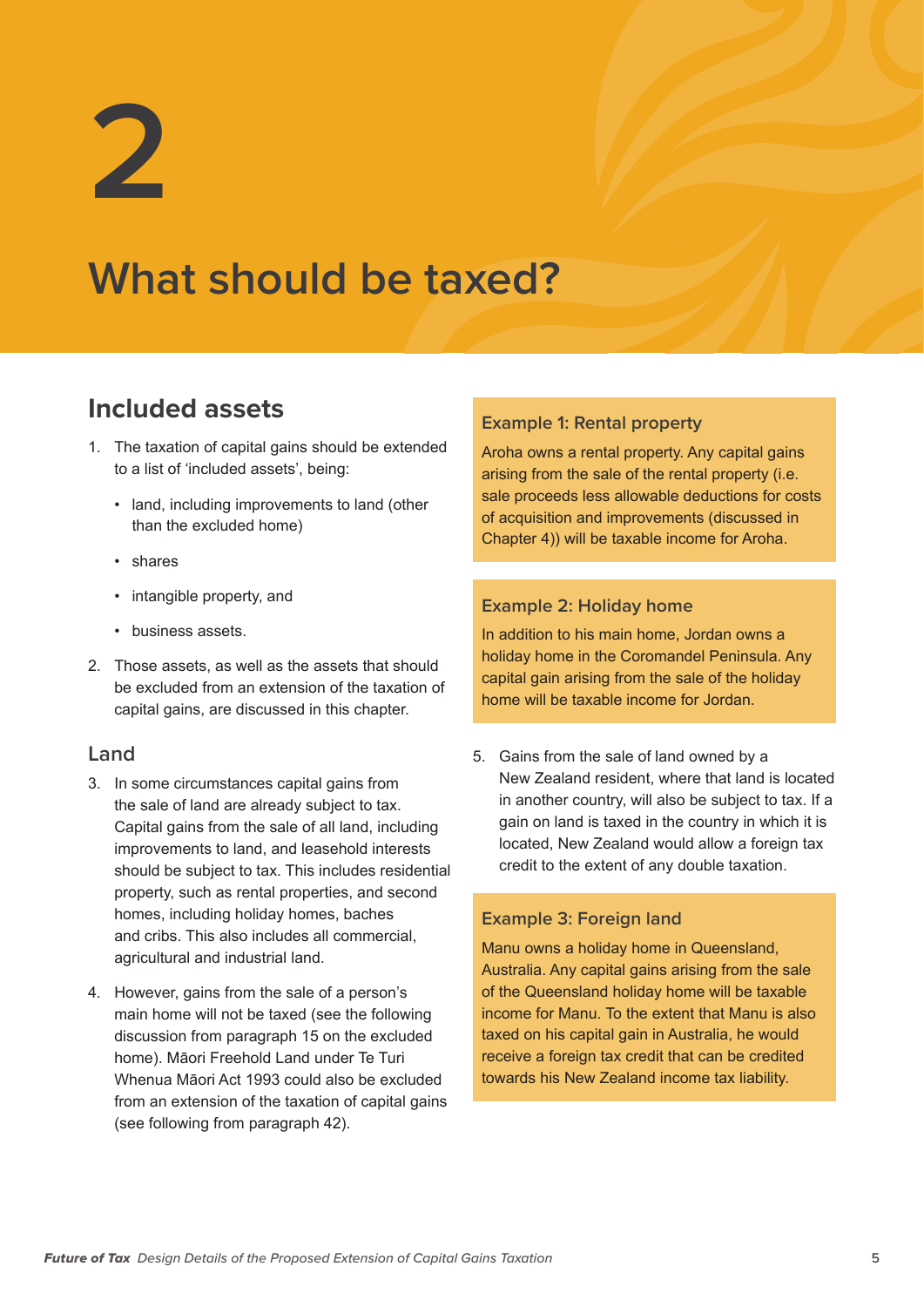#### **Shares**

6. All capital gains from the sale of shares in New Zealand and foreign companies<sup>1</sup> should be taxed. More detail on how shares should be taxed is discussed below in Chapter 7 *Taxation of New Zealand shares* and Chapter 8 *Taxation of foreign shares*.

#### **Example 4: Share portfolio**

James has a portfolio of shares in various New Zealand and Australian listed companies that he holds as a long-term investment. Any capital gains arising from the sale of the shares will be taxable income for James.

#### **Example 5: Shares in a small business**

Tama owns 100% of the shares in his small consulting company, Consult Me Limited. Any capital gains arising from the sale of the shares in Consult Me Limited will be taxable income for Tama.

7. However, most sales or redemptions of interests in portfolio investment entities (PIEs) including KiwiSaver funds, should remain exempt from tax. Income earned by a KiwiSaver or other managed fund will continue to be taxed in the fund. See the discussion in Chapter 9 *Taxation of KiwiSaver and other managed funds*.

#### **Example 6: KiwiSaver fund**

Rebecca has funds invested in a KiwiSaver fund. Rebecca will not be taxed when she withdraws her funds from the KiwiSaver fund.

8. Where a person (including a trustee) owns a share in a flat-owning company<sup>2</sup> and the person occupies part of the property owned by the flat-owning company as their main home, any sale of that share will not be subject to tax (see the discussion below from paragraph 16 on the excluded home).

## **Intangible property**

9. All capital gains from the sale of intangible property owned or created for business purposes should be subject to tax, with specific exclusions where necessary. Intangible property, otherwise known as a 'chose in action', represents all personal rights of property that can only be claimed or enforced by legal action. Examples include goodwill, intellectual property such as patents, trademarks and copyrights, software, debt instruments, contractual rights and insurance policies.

#### **Example 7: Intangible property**

Café Limited runs a café. The café has developed goodwill through its operations. It also holds a registered trademark in respect of its logo.

If the business is sold, any capital gains arising from the sale of the goodwill and trademark will be taxable income for Café Limited.

10. Given the breadth of asset types that the term 'intangible property' covers, it is impossible to provide a comprehensive list of particular types of intangible property. While a wider approach may initially create some additional uncertainty, in the longer term it should provide greater certainty, as it should mean fewer periodic updates. It will also likely lead to a relatively quicker discovery of any further areas that should be excluded.

<sup>1</sup> Note that the tax treatment for shares in foreign companies that are already subject to the fair dividend rate method under the foreign investment fund rules, and the tax treatment for shares in non-attributing controlled foreign companies and non-portfolio (i.e. holdings of more than 10%) foreign investment funds held by companies, will not materially change.

<sup>2</sup> A flat-owning company is one where every shareholder is entitled to use of a property owned by the company and whose only significant assets are those properties and funds reserved for meeting costs.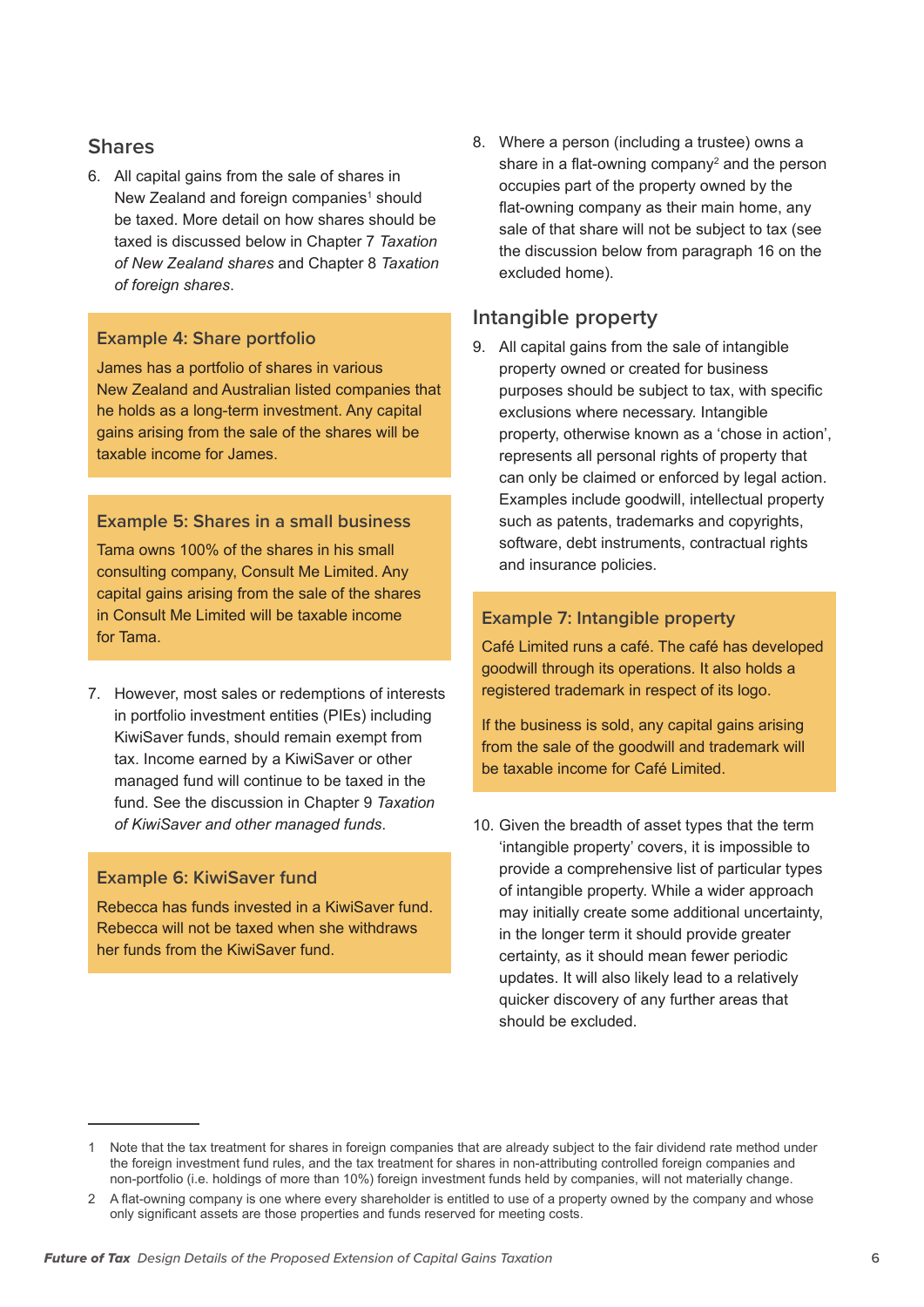- 11. The following items of intangible property should be expressly excluded from the scope of an extension of the taxation of capital gains:
	- intangible property that is already subject to tax under the financial arrangement rules, (e.g. debt instruments and derivatives), and
	- intangible property that is held for personal use (discussed further in paragraph 39).
- 12. As part of the Government's policy development and consultation process (generic tax policy process) further consideration should be given to other types of intangible property that should be specifically excluded from the extension of the taxation of capital gains. In particular, further consideration should be given to:
	- traditional cultural assets, including Māori cultural assets<sup>3</sup>
	- how an extension of the taxation of capital gains will interact with other intangible property that is already subject to specific rules that tax the increase in value of the asset, e.g. patent rights, emissions units under New Zealand's Emissions Trading Scheme (ETS), forest cutting rights and petroleum permits.
- 13. Consideration should also be given to whether any of those specific rules for intangible property can be rationalised in light of an extension of the taxation of capital gains.

### **Business assets**

14. Capital gains from the sale of all other assets held by a business, or for income-producing purposes should be taxed. This would include depreciable assets, e.g. plant and equipment but would not include trading stock, i.e. stock that is held for the purpose of trading it as part of a business. Trading stock and revenue account property (discussed in paragraph 46) would continue to be taxed under the current rules.

#### **Example 8: Mechanic business**

Mechanic Limited runs a mechanic business. Mechanic Limited's assets consist of the land and buildings that it operates out of, various plant and equipment and the goodwill that it has generated over the time the business has been operating. It also has a stock of parts that it uses in the course of its business.

If the business is sold, any capital gains from the sale of the land and buildings, plant and equipment and goodwill, will be taxable income for Mechanic Limited.<sup>4</sup> However, sales of the parts in the course of carrying on Mechanic Limited's business will not be subject to the new tax. Instead, sales of the parts will be taxed under the current trading stock rules.

# **Excluded assets**

- 15. While there is a list of included assets, rather than taxing all capital gains, there are some assets that should be explicitly excluded (some of which are discussed elsewhere). This section discusses:
	- the excluded home, and
	- personal-use assets.

## **The excluded home**

- 16. The Terms of Reference require that the Group excludes the family, or main, home and the land under it from any extension of the taxation of capital gains. Therefore, there should be an exclusion for a person's family, or main, home (the excluded home).
- 17. The rest of this section explains the definition of an excluded home.

<sup>3</sup> In this context, the Group notes there have been instances where a right has been provided in relation to particular Māori taonga, as part of a Treaty settlement. For example, the Haka Ka Mate Act 2014 requires those performing the haka in commercial situations to include a prominent statement that Te Rauparaha was the composer of Ka Mate and a chief of Ngāti Toa Rangatira. In practice, the Group expects the likelihood of Māori selling such rights would be rare.

<sup>4</sup> See Chapter 4 for a brief discussion on how an extension of the taxation of capital gains will apply to depreciable property.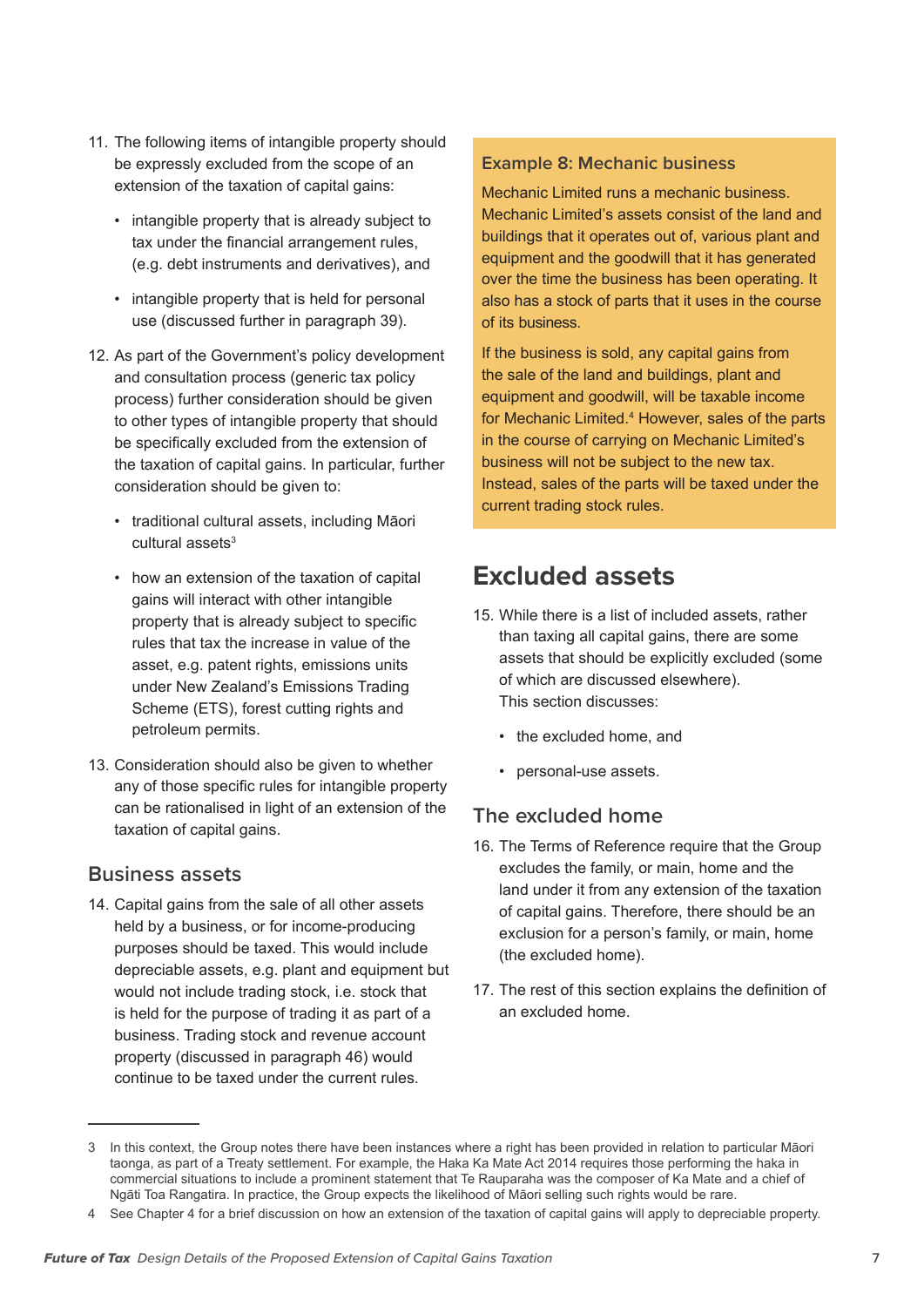#### *What is an excluded home?*

18. An excluded home should be defined as the place that a person owns, where they choose to make their home by reason of family or personal relations or for other domestic or personal reasons. This test is based on the test used in s72(3) of Electoral Act 1993.

**Example 9: Place that is a person's home**

Piri owns a property in Wellington. He lives in the property and keeps all his possessions there.

The Wellington property will be Piri's excluded home. It is the place that he owns where he chooses to make his home.

19. Usually, a couple will only have one excluded home between them, because there will only be one place that they choose to make their home together. However, where a couple ends their relationship and subsequently live separately, they should each be allowed a separate excluded home. In rare situations, it may be possible for a couple to live separately and have separate excluded homes. However, this would only be allowed for a period of three years.

#### **Example 10: Couple has separated**

Natalie and Sarah have been married for 7 years. During that time they lived together in a home in Tauranga. Their relationship breaks down and they decide to end their relationship. Natalie remains in the Tauranga house and Sarah purchases a new home.

Prior to their separation, the Tauranga house was Natalie and Sarah's excluded home. However, after their separation, Natalie and Sarah have separate properties where they choose to make their homes. Therefore, from the time of their separation, they can each have a separate excluded home.

#### **Example 11: Separate homes**

John and Trudy are married. However, they each own separate homes they acquired before meeting each other. The homes are each separately (not jointly) owned by John and Trudy.

Despite being married, John and Trudy choose to continue to live in their separate homes, as they have always done before getting married. John has three children from a previous relationship who live with him in their home in Hamilton. Meanwhile, Trudy has one child and a cat who live with her in their home in Auckland. John's children go to school in Hamilton, while Trudy's child goes to school in Auckland. John runs a small business from Hamilton, while Trudy works in central Auckland. John's and Trudy's personal property is also kept separately in their respective separate homes.

Taking all facts into account, it can be said that John has chosen to make his home in Hamilton by reason of his family and personal relations in Hamilton, while Trudy has chosen to make her home in Auckland. As John and Trudy genuinely live separately in two different homes, John and Trudy can each have a separate excluded home. However, this can only be the case for three years, after which only one property will be the couple's excluded home.

20. There should be an anti-avoidance provision to stop people from artificially creating a situation where a couple can have two excluded homes.

#### *Who can own an excluded home?*

- 21. An excluded home should be a property owned separately or jointly by the person who uses it as a residence. An excluded home can also be:
	- a property owned by a trust, if a person occupying the property mainly as their residence is:
		- a settlor of the trust, or
		- a beneficiary of the trust who becomes irrevocably entitled to the property or to the proceeds from the sale of the property as beneficiary income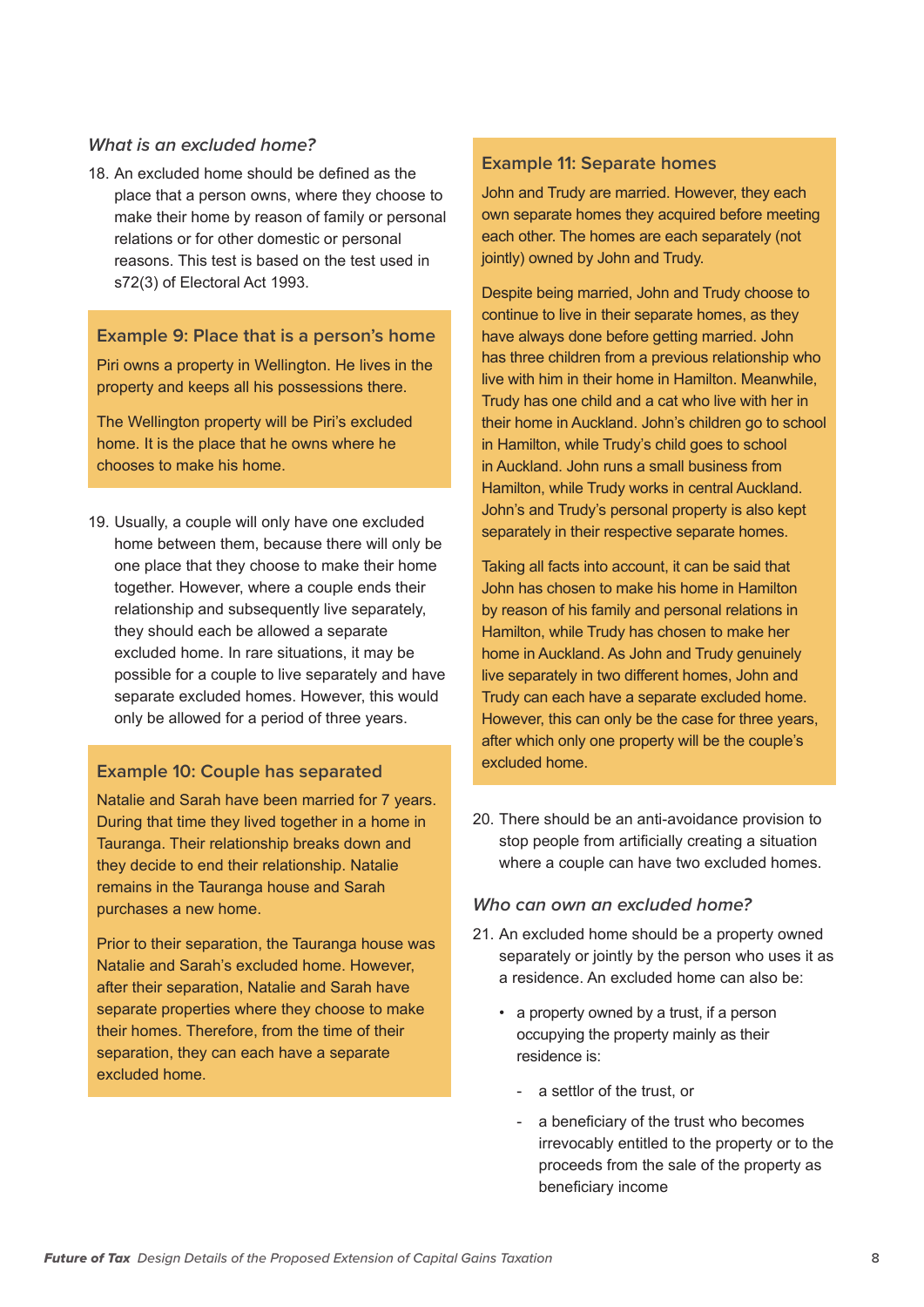- shares in a flat-owning company, if a person who owns the shares occupies the property mainly as their residence
- a property owned by an ordinary company or look-through company, if the person who owns the shares occupies the property mainly as their residence, or
- shares in a flat-owning company, or a property owned by an ordinary company or look-through company, where the shares in the flat-owning company, ordinary company or look-through company are owned by a trust and the person occupying the property mainly as their residence is:
	- a settlor of the trust, or
	- a beneficiary of the trust who becomes irrevocably entitled to the property or to the proceeds from the sale of the property as beneficiary income.

## **Example 12: Excluded homes in a family trust**

The Hunia Family Trust was settled by Mr and Mrs Hunia. The Hunia Family Trust owns four residential properties. One of the properties is occupied by Mr and Mrs Hunia as their family home. This will be an excluded home.

The other three properties are each occupied as a main home by Mr and Mrs Hunia's three children, Ariki, Tui and Kauri and their families.

The trustees resolve to distribute the properties occupied by Ariki and Tui to Ariki and Tui. The disposal of these properties by the Hunia Family Trust will not give rise to tax because the properties will qualify as excluded homes.

The trustees resolve to sell the property occupied by Kauri and distribute the sale proceeds to Kauri as beneficiary income. The sale of the property will not give rise to tax because the property will also qualify as an excluded home.

## **Example 13: Property held by a family trust that is not an excluded home**

The Jones Family Trust was settled by Mr and Mrs Jones. The Jones Family Trust owns a residential property in Dunedin. The Dunedin property is occupied by Mr and Mrs Jones' daughter as her home for four years while she attends university. The Dunedin property is then rented to a third party for one year before being sold. The Jones Family Trust reinvests the sale proceeds.

The Dunedin property will not qualify as an excluded home. It was not occupied by a beneficiary of the trust who became irrevocably entitled to the property or the proceeds of sale.

22. Only New Zealand tax residents (who are not treated under a double tax agreement as being non-resident) should be entitled to have an excluded home in New Zealand (subject to certain 'change-of-use exceptions', discussed further in Chapter 5).

#### **Example 14: New Zealand property owned by a non-resident**

Jonathan owns a property in Auckland, which he lived in for 10 years with his family. In 2018, Jonathan and his family moved to Melbourne and purchased a house there. Jonathan works primarily in Melbourne and his children attend school there. However, Jonathan retained his Auckland property, which he stays in regularly when he is in Auckland for business. The family also spend their holidays in the Auckland property from time to time.

Because Jonathan retained his Auckland property, which he continues to use, he will still be a New Zealand tax resident (because he has a permanent place of abode in New Zealand). However, because Jonathan and his family live in Melbourne, Jonathan will also be an Australian tax resident. Under the double tax agreement between Australia and New Zealand, Jonathan will be deemed to be a tax resident only of Australia, because his personal and economic relations are closer to Australia.

Because Jonathan is treated under the double tax agreement as not being a New Zealand tax resident, the Auckland property cannot be an excluded home.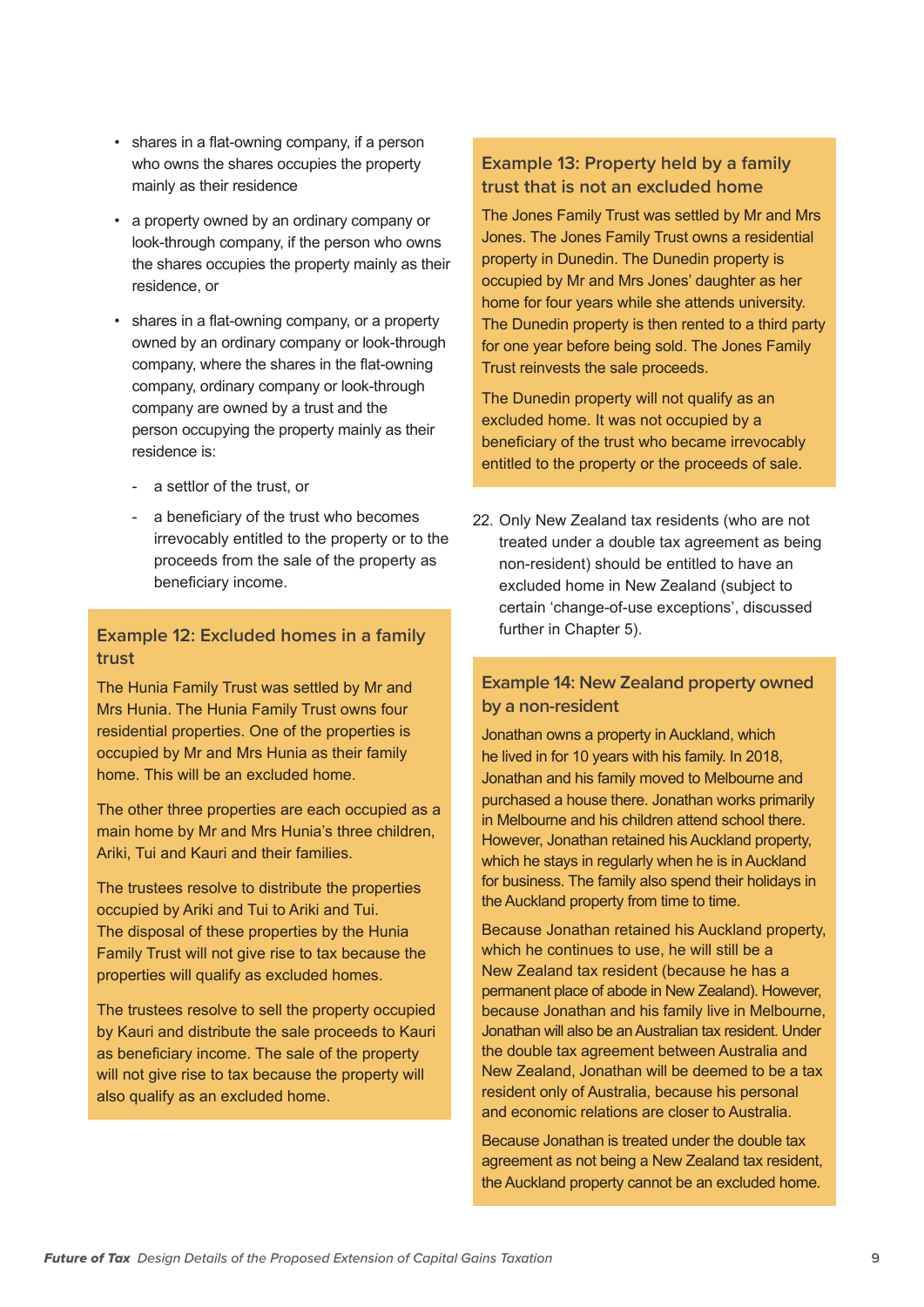#### *Only one excluded home*

23. A person, or a person and their family living with them, should only have one excluded home at any one point in time. If a person has two properties, they will need to determine which property is the one that is their excluded home.

#### **Example 15: One excluded home**

Karen and her husband Sione own a house in Wellington where they live with their two small children (ages 5 and 7). Karen and Sione both work in Wellington and the children go to school in Wellington. However, Karen often has to travel to Auckland for work, so the couple decides to buy an apartment in Auckland. The apartment is jointly owned in Karen and Sione's names.

Karen stays in the apartment two or three days each week when she is required to be in Auckland for work. The rest of the time Karen lives in Wellington with her family. Sometimes the family travels to Auckland for a long weekend or a holiday and stay in the Auckland apartment. The family spends approximately six weeks in total each year in the Auckland apartment together.

Although Karen and Sione own two properties, only the Wellington house can be their excluded home because that is where Karen and Sione have chosen to make their home by reason of their family or personal relations, or for other domestic or personal reasons and the family spends most of their time there.

24. If a person has more than one property that could satisfy the requirements to be an excluded home, i.e. that is a place that the person owns, where they choose to make their home by reason of family or personal relations or for other domestic or personal reasons, they should be required to make an election as to which property is their excluded home. The election should be made when the first property is sold. If a person elects that the first property sold was their excluded home, the second property should not be an excluded home for the same period.

#### **Example 16: Election**

Mark and Marijke own properties in Invercargill and Wanaka. They spend equal amounts of time in each property during the year and keep personal possessions in both properties. Both properties could be said to be Mark and Marijke's home.

In 2025, Mark and Marijke decide to sell their Invercargill property. At the time of sale they elect that the Invercargill property was their excluded home for the whole time it was owned. In 2035 Mark and Marijke sell their Wanaka property. The Wanaka property can only be Mark and Marijke's excluded home from 2025 to 2035 (i.e. the period after the Invercargill property was sold).

#### *Exceptions*

- 25. There should be two exceptions to the general rule that a person, or a person and their family living with them, can only have one excluded home.
- 26. Where a person, or a person and their family living with them, purchases a new home but has not yet sold their original home, both properties should be excluded homes for up to 12 months while the original home is held for sale. The original home must have been used as the person's excluded home and the person must have purchased the new home with the intention that it will be used as the person's excluded home going forward.

#### **Example 17: Sale and purchase**

Cath and Will own a property that they have occupied as their excluded home. They decide to move to another area. They find a new home, purchase it and move into it. However, it takes three months to sell their old home. While it is on the market, the old home is left vacant.

Cath and Will's old home and their new home will both be excluded homes for the three months they own both.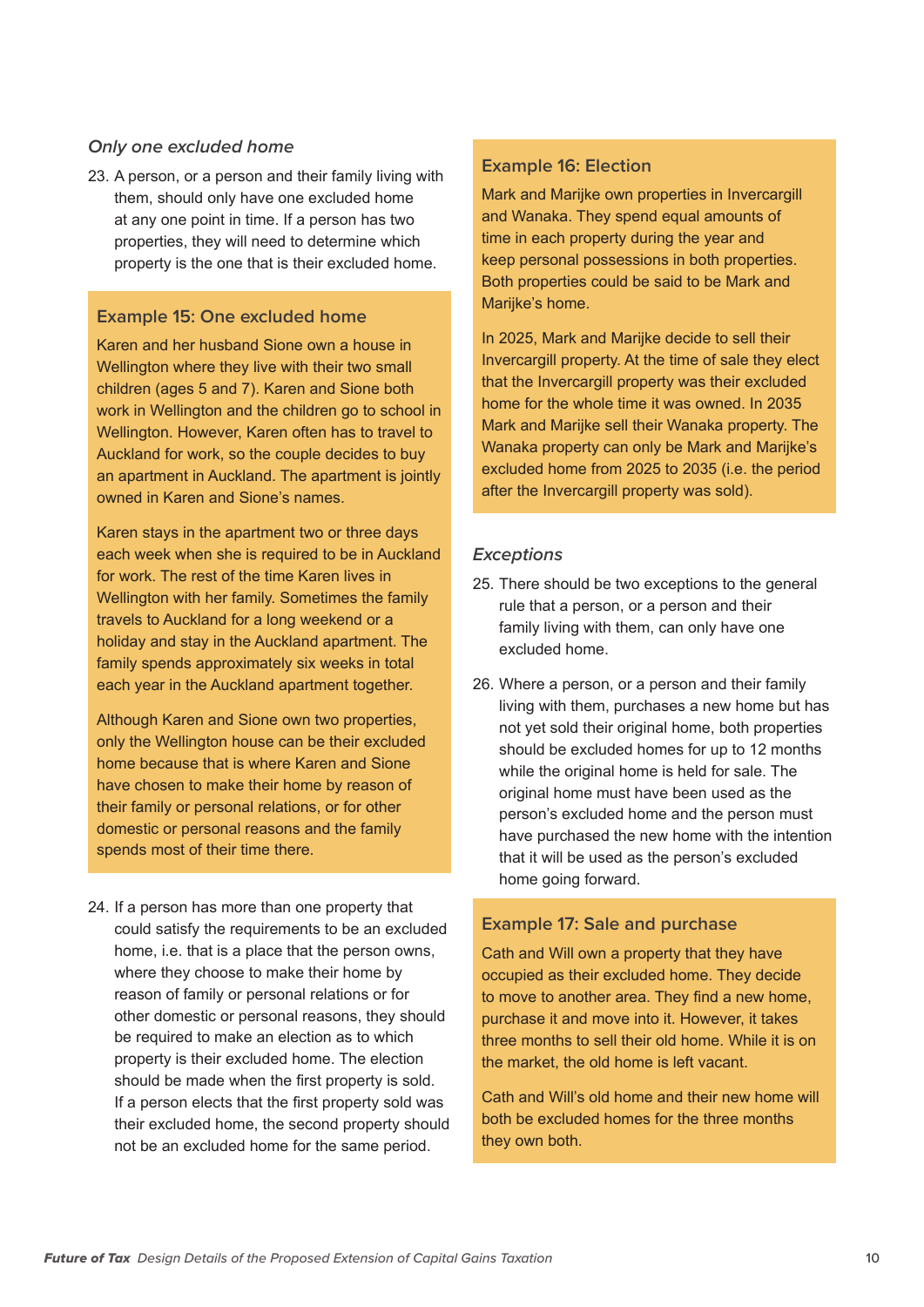- 27. The same principle should also apply where a single person moves out of their excluded home into a rest home. The person's original home should remain an excluded home for up to 12 months. The original home can be rented while it is being held for sale.
- 28. A person, or a person and their family living with them, should also be able to have two excluded homes for up to 12 months when they purchase vacant land to build a new home. The vacant land must be purchased with the intention of building a home that will be the person's excluded home when it is completed and the other property must be occupied by the person as their current excluded home.

#### **Example 18: Building a new home**

Arena and Herangi have a home in central Wellington. They decide to purchase a vacant section in the outer suburbs and build a new home for themselves. It takes one year from the date of purchase of the vacant section for the new home to be built. During that time Arena and Herangi continue to live in their central Wellington home. Once the new home is completed, Arena and Herangi sell their central Wellington home and move into their new home.

Both properties can be treated as excluded homes for the 12 months that Arena and Herangi own both.

#### **Example 19: Building over a longer period**

Jason and Kim have a home that they have occupied for a number of years. They decide to purchase some vacant land, with the intention of building a new home for themselves. They hold the land for three years before they start to develop plans. Once they start to develop plans, it takes a further three years to complete the home. Once the new home is completed, Jason and Kim sell their old home and move into their new one.

Jason and Kim can treat both properties as their excluded home but only for a period of 12 months. 29. A person will not be entitled to have two excluded homes (as a result of the exceptions discussed in paragraphs 25 to 28) for more than 12 months. If a person holds both properties for more than 12 months there will be a deemed change of use of the original property from the date the use originally changed (discussed in Chapter 5).

#### *Land under an excluded home*

- 30. The excluded home should include the land under the house and the land around the house up to the lesser of  $4,500m^2$  or the amount required for the reasonable occupation and enjoyment of the house. However, this land area allowance should be monitored and reduced if necessary.
- 31. Where the total area of the property is greater than 4,500m², or is not required for the reasonable occupation and enjoyment of the house, the gain on sale should be apportioned on a reasonable basis.

#### **Example 20: Land under an excluded home**

The Farmers own a 100-acre sheep farm. Approximately  $4,000m^2$  of the land comprises the Farmers' house and gardens. The remainder of the property is devoted to business purposes.

Only the area of the house and gardens is part of the excluded home. When the Farmers sell the land, they obtain a valuation of the area comprising the house and gardens, compared to the rest of the property. The valuation confirms that the house and gardens make up approximately 15% of the value of the whole farm.

On that basis, only 15% of the total gain on sale can be allocated to the excluded home.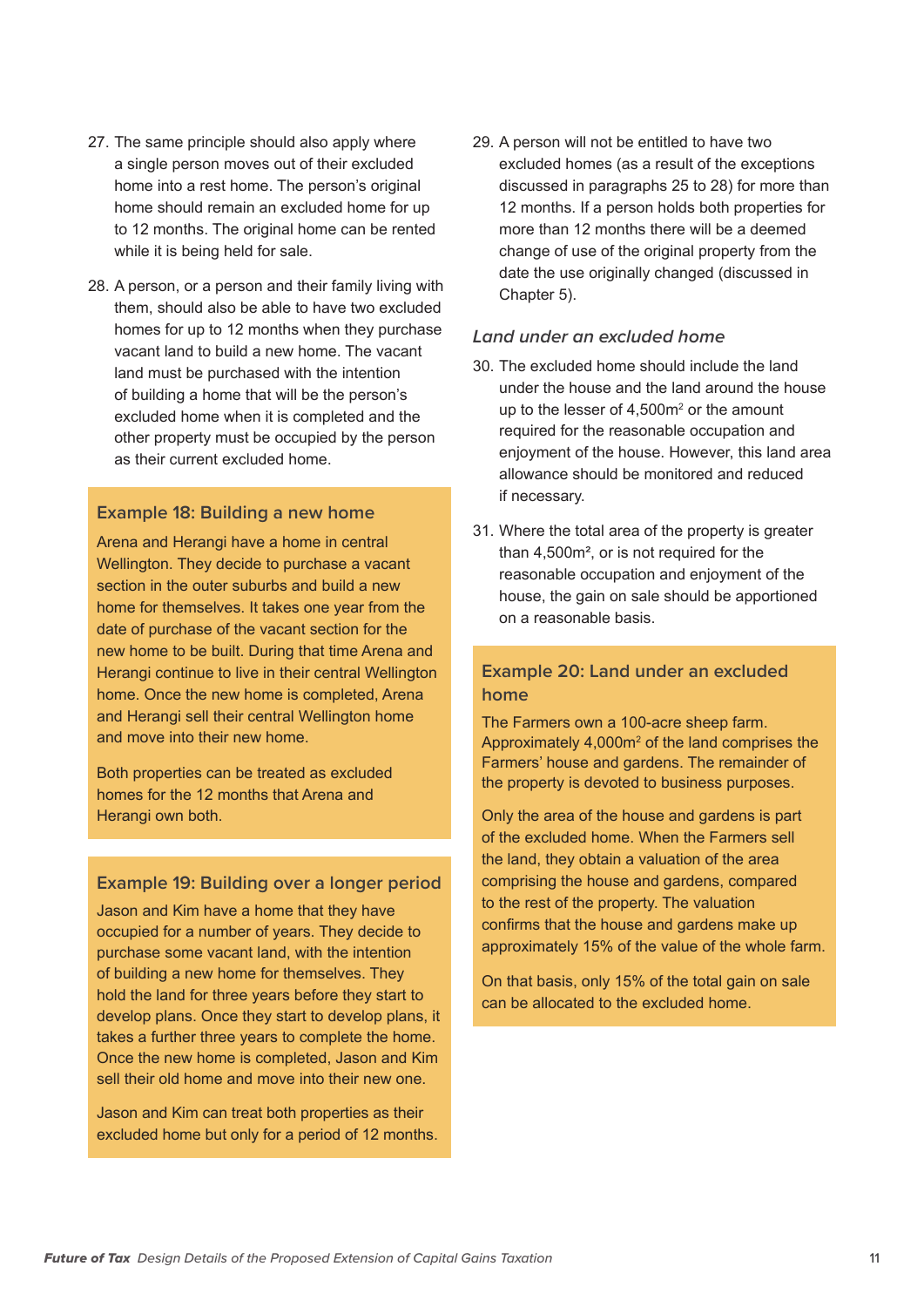## *Partial use of an excluded home for income-earning purposes*

- 32. Where a person uses part of their property for income-earning purposes, while they are also living in the property (e.g. where there is a home office, a room is used for Airbnb or where a person has flatmates), the person should have two options as to how the property should be taxed:
	- provided the property is used more than 50% as the person's home, a person can choose to treat the entire property as their excluded home. However, the person will be denied any deductions for costs relating to the property, e.g. rates and interest, in relation to their income-earning use. The person will still be required to return their income from the income-earning use
	- alternatively, if the person wants to take deductions relating to their income-earning use of the property, the person can choose to apportion their capital gain when they sell the property and pay tax on the portion that represents their income-earning use.
- 33. In determining the use of the property, it will be necessary to take into account both the floor area used for income earning versus private purposes and the time that the property is used for income-earning purposes.

34. The following examples illustrate how this will apply:

#### **Example 21: Home office**

Dinesh owns a five-bedroom house that he uses as a residence for himself and his family. He also runs a consulting business out of one room in his house. As the area of the house used for income-earning purposes is minor and the house is more than 50% used as a residence, Dinesh can choose that the entire property will be an excluded home. However, if Dinesh chooses this option, he will not be entitled to claim any deductions for expenses relating to the property against the income from his consulting business.

#### **Example 22: Airbnb**

Mary purchases a house, which she occupies as her main home. The house has two living areas, one of which has a small kitchenette. Mary decides to advertise the use of one of the bedrooms and the second living area with the small kitchenette (approximately 33% of the total floor area of her house) on Airbnb. Mary has paying guests staying in her house for an average of 50 days each year. Mary uses those areas for her own private use at other times of the year.

Both the area used (33% of the floor area) and time the area was used for income-earning purposes (an average of 50 days a year) amount to less than 50% income-earning use of the property. Therefore, Mary can choose that the entire property will be an excluded home. However, if Mary chooses this option, she will not be entitled to claim any deductions for the expenses relating to the property against her Airbnb income.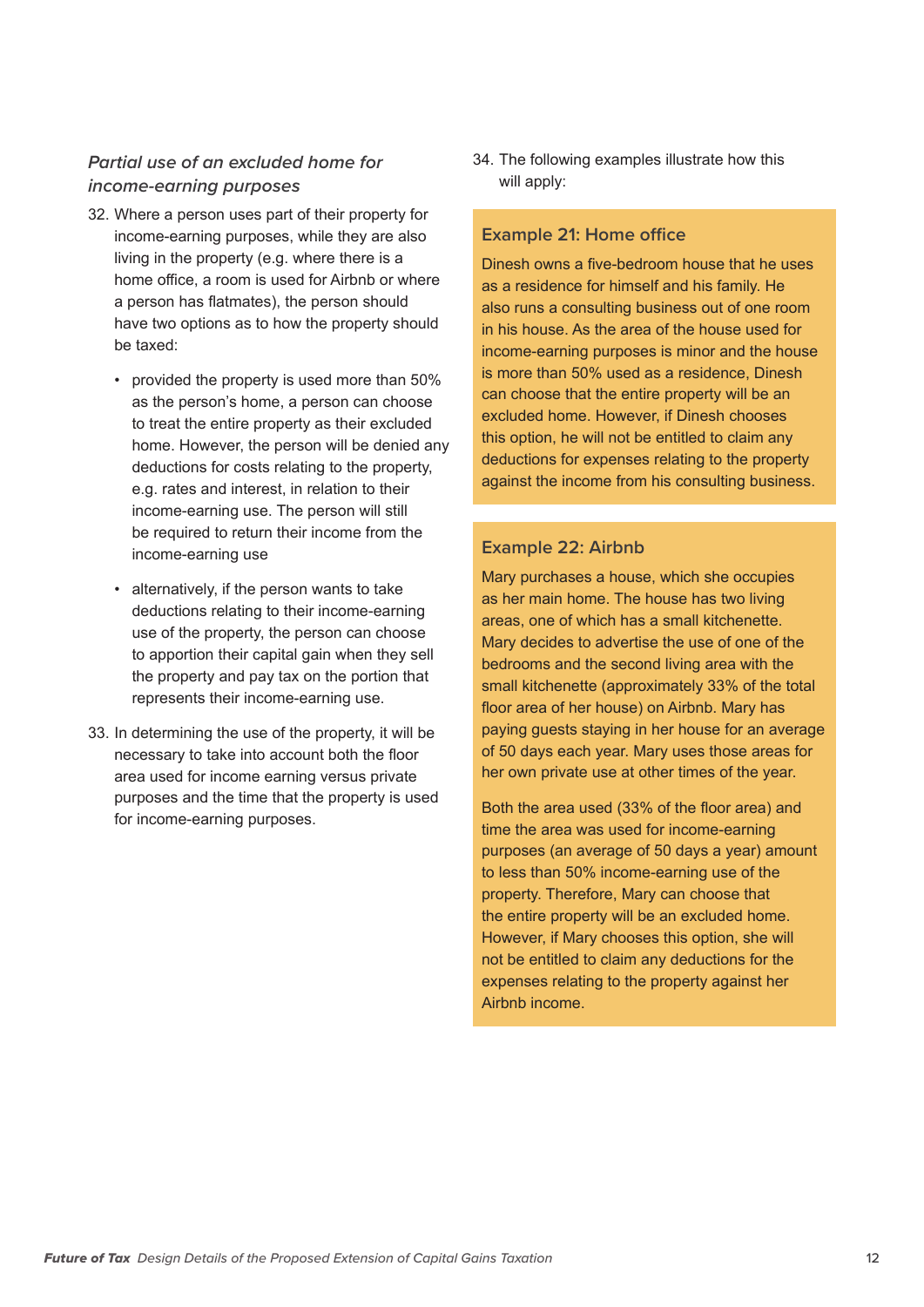#### **Example 23: Flatmates**

Thomas owns a four-bedroom house. To assist with paying his mortgage. Thomas rents out two of the bedrooms (approximately 25% of the floor area of the house). He also shares the use of the living areas (33% of the floor area of the house) with his flatmates.

In this scenario, the living areas are being used simultaneously for both private purposes, i.e. this is part of Thomas' residence, and for incomeearning purposes (as part of the area that is being rented out).

The property is more than 50% used by Thomas as his residence. He has exclusive access to two of the four bedrooms and shared access to the living areas. Therefore, Thomas could choose to treat the entire property as an excluded home. However, Thomas wants to claim deductions for his expenses relating to the property, particularly for his interest expense, against his income from his flatmates' rent. Therefore, when he sells, Thomas will need to pay tax on the portion of the property that was used for income-earning purposes.

Thomas will be required to apportion the net sale proceeds based on the floor area devoted entirely to income-earning use, i.e. 25% of the total floor space. Thomas will also be required to make an apportionment to account for the partial incomeearning use of the living areas. This would be based on 50% of the gain attributed to that 33% of the house. Inland Revenue guidance states that expenditure relating to common areas can be apportioned as 50% private and 50% deductible. A similar principle could be applied to apportioning net sale proceeds under a new tax on capital gains.

This would result in approximately 41.5% of the gain on sale being taxable  $(25% + (33% \times 50%))$ . For example, if the property was sold for a \$100,000 gain the calculation would be as follows:

 $\cdot$  (100,000 × 25%) + (\$100,000 × 33%) × 50% = \$41,500 taxable capital gain

#### **Example 24: Boarders**

Moana and Tama own a property they use as their home. They own the property for 10 years. For two of those years Moana and Tama have a Japanese exchange student, Aiko, living in their home as a boarder. They are provided money from the school for their boarding services.

The property is used more than 50% as Moana and Tama's residence. Therefore, Moana and Tama could choose to treat the entire property as their excluded home. However, if Moana and Tama decide to do this, they will not be entitled to any deductions for expenses relating to the property against the board income they received.

Moana and Tama will have to choose between two options:

- treat the entire property as their excluded home. In this case determination DET 05/03: *Standard-Cost Household Service for Boarding Service Providers* will not apply as no deductions will be available. Moana and Tama will have to return the board income as taxable income
- choose to apply DET 05/03 and not return their board income but apportion the capital gain when they sell their home and pay tax on the portion that relates to the income-earning use based on area and time.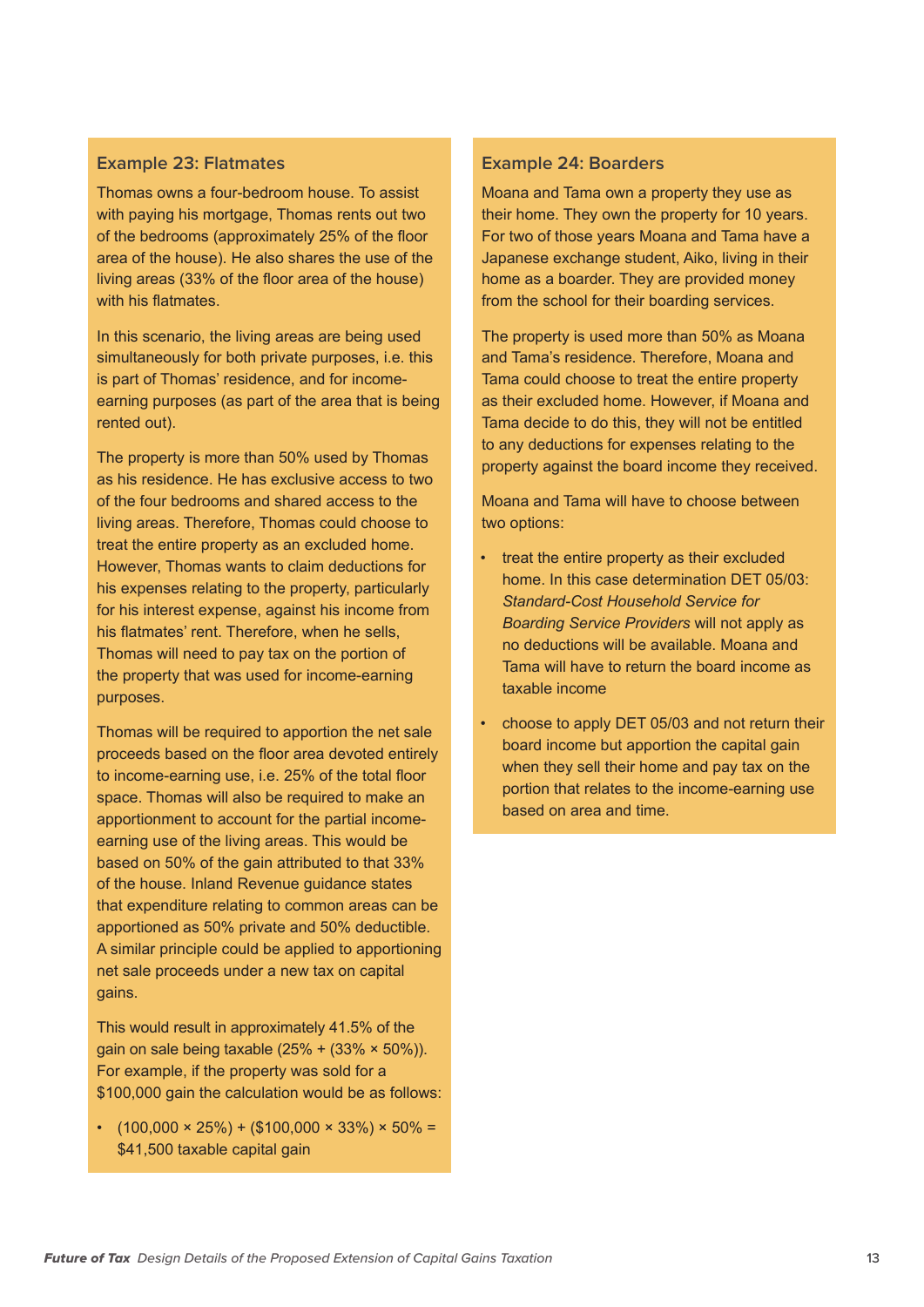35. When a property is used more than 50% for income-earning purposes, e.g. as a boarding house, or where a person has a four bedroom house with three flatmates, a person will be entitled to apportion the capital gain on sale and treat the part of the property used as a residence as an excluded home.

#### **Example 25: Part of a larger building used for private purposes**

Ruby owns a five-bedroom property that she uses to run a bed and breakfast business. Ruby uses four of the bedrooms and most of the living areas for the bed and breakfast business. However, Ruby occupies one of the bedrooms and a small living area and bathroom attached to that bedroom, as her residence – approximately 20% of the floor area of the property.

The 20% of the property used as Ruby's residence can be treated as an excluded home and Ruby would only have to pay tax on 80% of the gain on sale.

#### *High-value homes*

- 36. In the *Interim Report*, the Group raised the possibility of applying a limit on the value of an excluded home for higher-value homes. This option is raised as a potential option for mitigating the 'mansion effect', where people invest more capital in their main home where it can generate untaxed capital gains.
- 37. The Group considers this to be outside its Terms of Reference and so has not considered it further. However, the Group recommends that this option be considered by the Government.

#### **Personal-use assets**

- 38. The extension of the taxation of capital gains should not apply to personal-use assets held by individuals and by trusts where the assets are available for the personal use of beneficiaries. This would include cars, boats and other household durables. These types of assets generally decline in value and the loss on sale represents the cost of having private, non-taxed, consumption benefits. Taxing these types of assets would also significantly increase the number of taxpayers impacted by an extension of the taxation of capital gains. However, this exclusion would not apply to land held for private purposes.
- 39. Personal-use assets will include intangible property not owned or created for business purposes. This would include intangible property, such as rights to benefit under a trust or will, personal insurance policies and occupation rights relating to a retirement village.
- 40. This exclusion would also apply to jewellery, fine art, taonga and other collectables (rare coins, vintage cars etc). The Group accepts that these assets are distinguishable from other types of personal-use assets because they are often purchased as investments and are usually expected to increase in value. Excluding these types of assets from an extension of the taxation of capital gains may incentivise investment in such assets over more productive assets. However, at this time, the Group proposes to exclude these assets for reasons of simplicity and compliance cost reduction. This concession should be monitored and, if necessary, revisited in the future, either entirely or by tax applying over a certain threshold.

#### **Example 26: Personal-use assets**

Penny owns an artwork. The artwork will be a personal-use asset and will not be subject to an extension of the taxation of capital gains.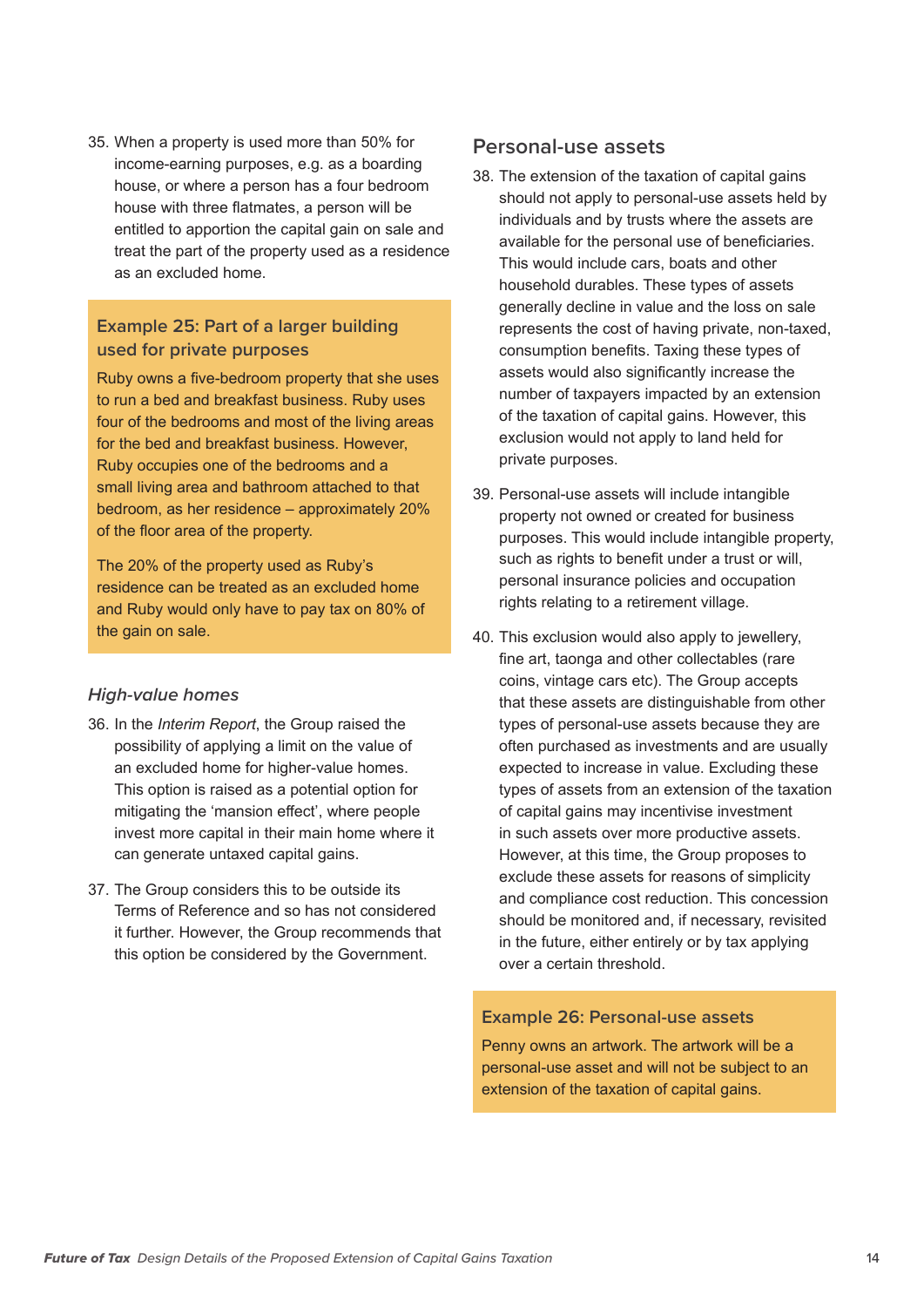41. As noted below (from paragraph 46) if personaluse assets are revenue account property they will continue to be subject to tax.

# **Assets and entities under Te Ture Whenua Māori Act 1993**

- 42. Māori Freehold Land (as defined in Te Ture Whenua Māori Act 1993) is a type of collectively owned land that comprises approximately 1.4 million hectares (5%) of the total land mass of New Zealand (Ministry of Justice, 2017). It is a place of cultural significance through which Māori connect with their whānau through whakapapa. Māori Freehold Land is typically owned by individual Māori who have shares together as tenants in common. However, unlike for other land in New Zealand, Te Ture Whenua Māori Act sets strict rules applying to Māori Freehold Land that are intended to keep such land in Māori control. In practice, this means that Māori Freehold Land is rarely sold.
- 43. Due to the distinct context of Māori Freehold Land, the Group considers that Māori Freehold Land and interests in Māori Freehold Land held via an entity governed by Te Ture Whenua Māori Act (e.g. an ahu whenua trust or Māori incorporation) merit specific treatment under an extension to the taxation of capital gains. This could take the form of an exclusion (either generally, or only to the extent that proceeds from the sale of part of the land is reinvested in other Māori Freehold Land), or it could be built into the rollover principles discussed below in Chapter 3. The Government should engage with Māori in order to determine the specific treatment to be used.
- 44. The Group has not made a specific decision on the treatment of interests in such Māori entities (i.e. beneficial interests relating to individuals) that own assets other than Māori Freehold Land.

This issue should be explored further through consultation as part of the generic tax policy process. In a practical sense, the ownership base of a Māori authority (being one of whakapapa or birth right) will generally increase with population growth, with no corresponding new investment by new owners. As a result, Māori authorities tend to experience perpetual shareholder dilution and so any capital gains made on ownership interests are likely to be non-existent or very small.

45. Assets and entities under Te Ture Whenua Māori Act will have ordinary rollover treatment under the rollover principles discussed in Chapter 3 below, except for some circumstances for which specific treatment is warranted. See the section *Māori collectively owned assets* from paragraph 24.

# **Revenue account property**

- 46. As mentioned above, under the current law, a capital gain from the sale of some assets is already subject to tax. Those assets are referred to as 'revenue account property', which is defined in the Income Tax Act 2007 as:
	- property that is trading stock of the person, or
	- property that, if disposed of for valuable consideration, would give rise to income under the Act (with some exceptions).
- 47. Revenue account property includes property that was acquired with a purpose of disposing of it.
- 48. Assets that are 'revenue account property', including personal-use assets, will continue to be taxed under the current law. However, where loss ring-fencing is proposed for a type of property (discussed in Chapter 4) the same rules should also apply if that type of property is held as revenue account property (except for trading stock).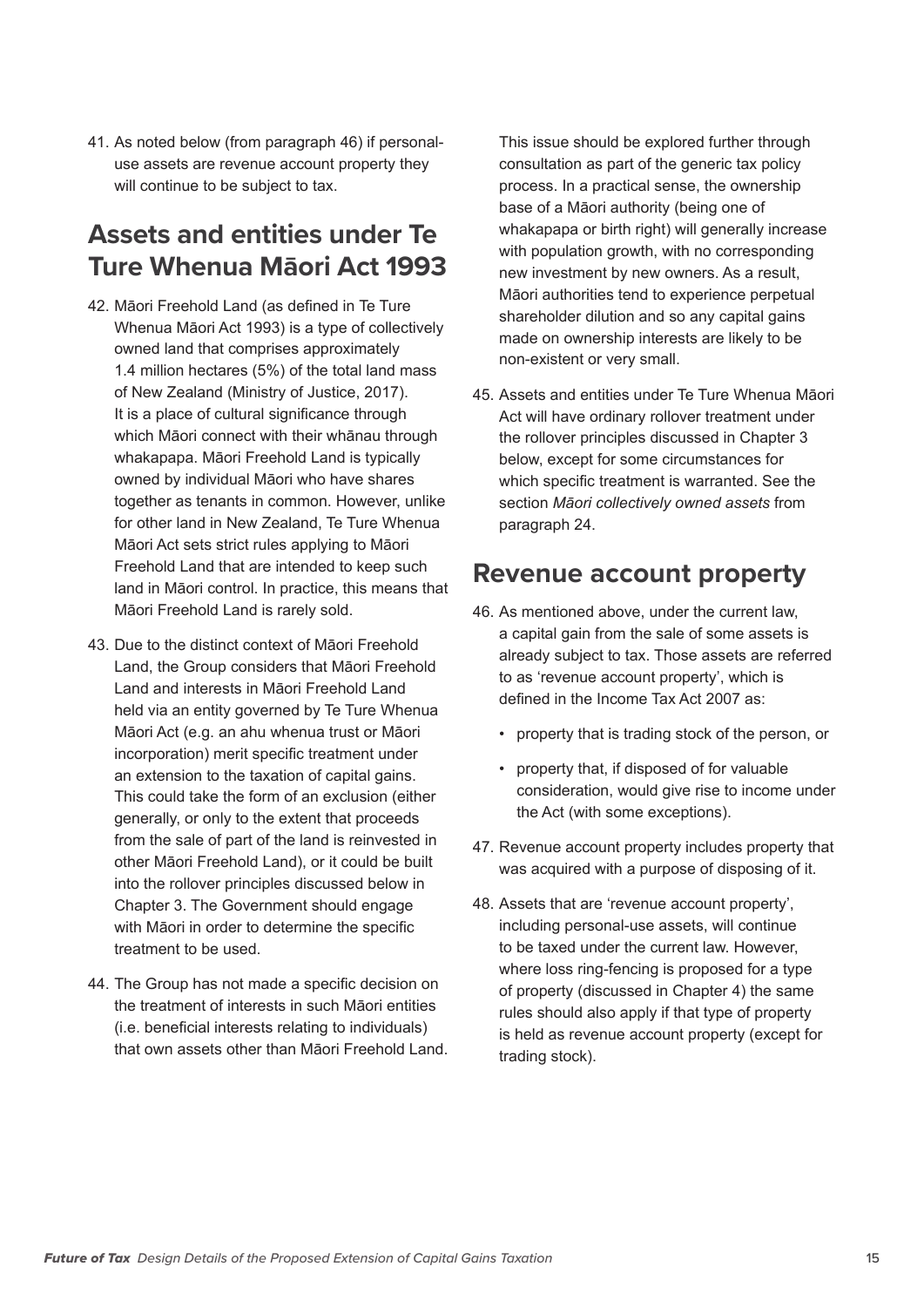# **Summary**

49. The following table summarises what are included assets and what are excluded assets.

#### **Included assets**

- Land and improvements to land (not including the excluded home)
- Shares not including shares in foreign companies that are already subject to the fair dividend rate (FDR) method, non-portfolio interests in foreign companies (i.e. interests of 10% or more) that are taxed under the foreign investment fund (FIF) rules and shares in nonattributing controlled foreign companies (CFCs)
- Intangible property owned or created for business purposes.
- Other business assets, including depreciable property but not including trading stock.
- **Excluded assets**
- The excluded home.
- Personal-use assets (including intangible property that is a personal-use asset)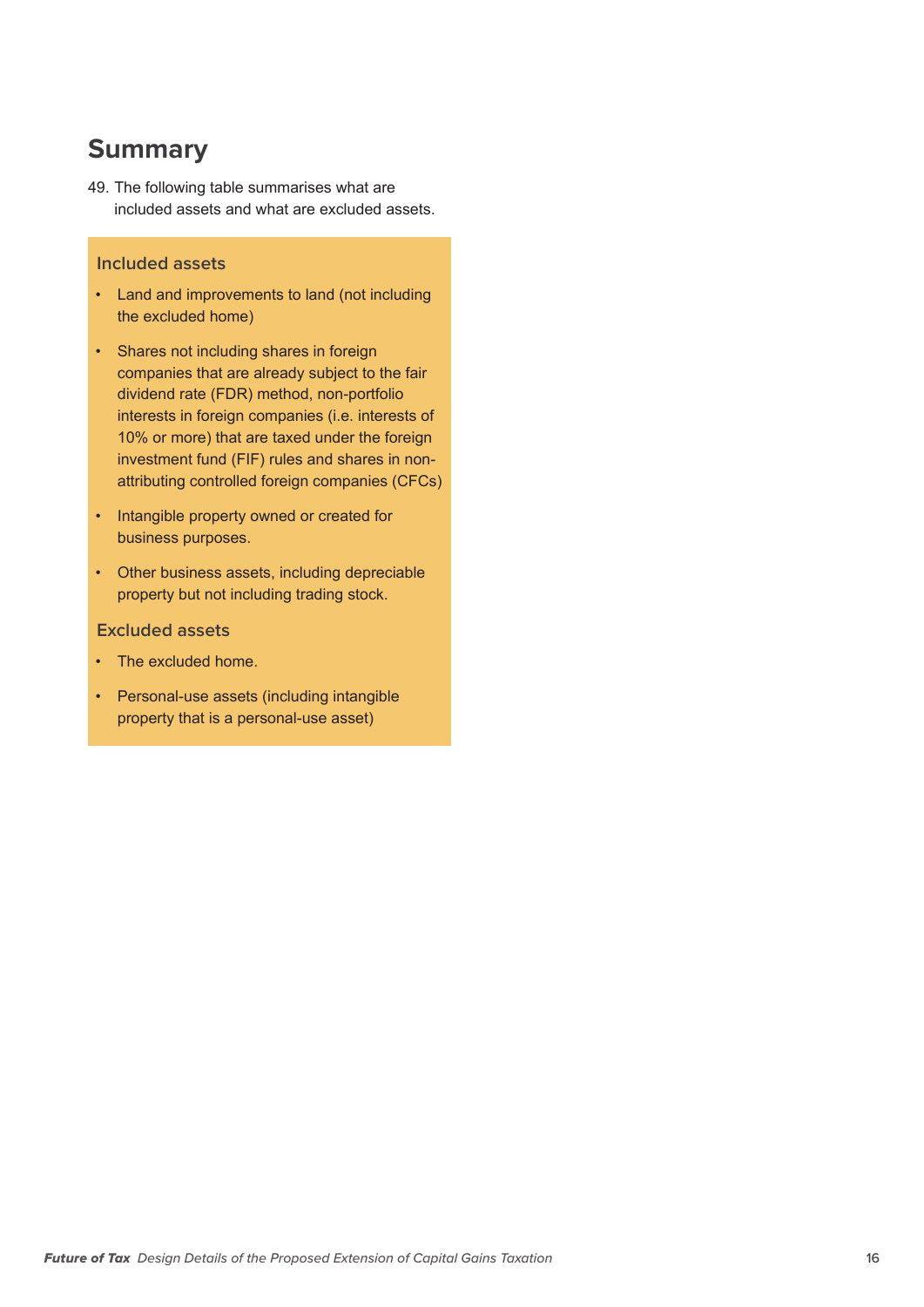**3**

# **When to tax?**

1. Tax should be imposed on a realisation basis in most cases. Under a realisation basis, taxpayers are taxed on the increase in value when they dispose of their included assets.

# **When is an asset disposed of?**

- 2. A disposal of an included asset (also referred to as a realisation event) will usually involve a transfer of legal ownership. The typical case would be a sale for consideration, either in cash or in kind, e.g. a barter transaction or asset trade. Realisation will also arise despite payment of the consideration being deferred for a shorter or longer period and where assets are transferred for no consideration, e.g. transfers on death, gifts, transfers of relationship property and settlements on/distributions from trusts.
- 3. Consistent with current law, assets will also be treated as realised where they are destroyed or scrapped and when they are abandoned or no longer available for use.

# **When realisation events will be deemed to occur**

## **Change of use**

4. A realisation event should be deemed to occur when a person changes the use of their asset so that it ceases to be an included asset. For example, this may occur when a person who owns a rental property starts using it as their excluded home. Rules for taxing this deemed realisation are described in Chapter 5.

## **Migration**

5. A realisation event should be deemed to occur when a New Zealand resident, who owns certain included assets, migrates to another country and removes those assets from the tax base. Detailed rules for this deemed realisation are discussed below in Chapter 5.

# **When realisation events will be ignored**

- 6. There are, however, some situations where a realisation event should be ignored. This treatment recognises that, in some situations, it is fairer or more efficient not to tax the resulting gain or loss, despite the asset having been realised (in accordance with the principles discussed in Chapter 5 of Volume I). This treatment is referred to as a 'rollover'.
- 7. Under rollover treatment, the taxation of a capital gain or deduction of a capital loss is deferred until there is a later realisation event that is not eligible for rollover treatment. Instead of taxing the gain when the asset is initially realised, the cost base, i.e. the cost that a person pays to acquire and improve an asset, is rolled over into a replacement asset or to the new owner of the asset, who is taxed on the entire gain when they realise the asset.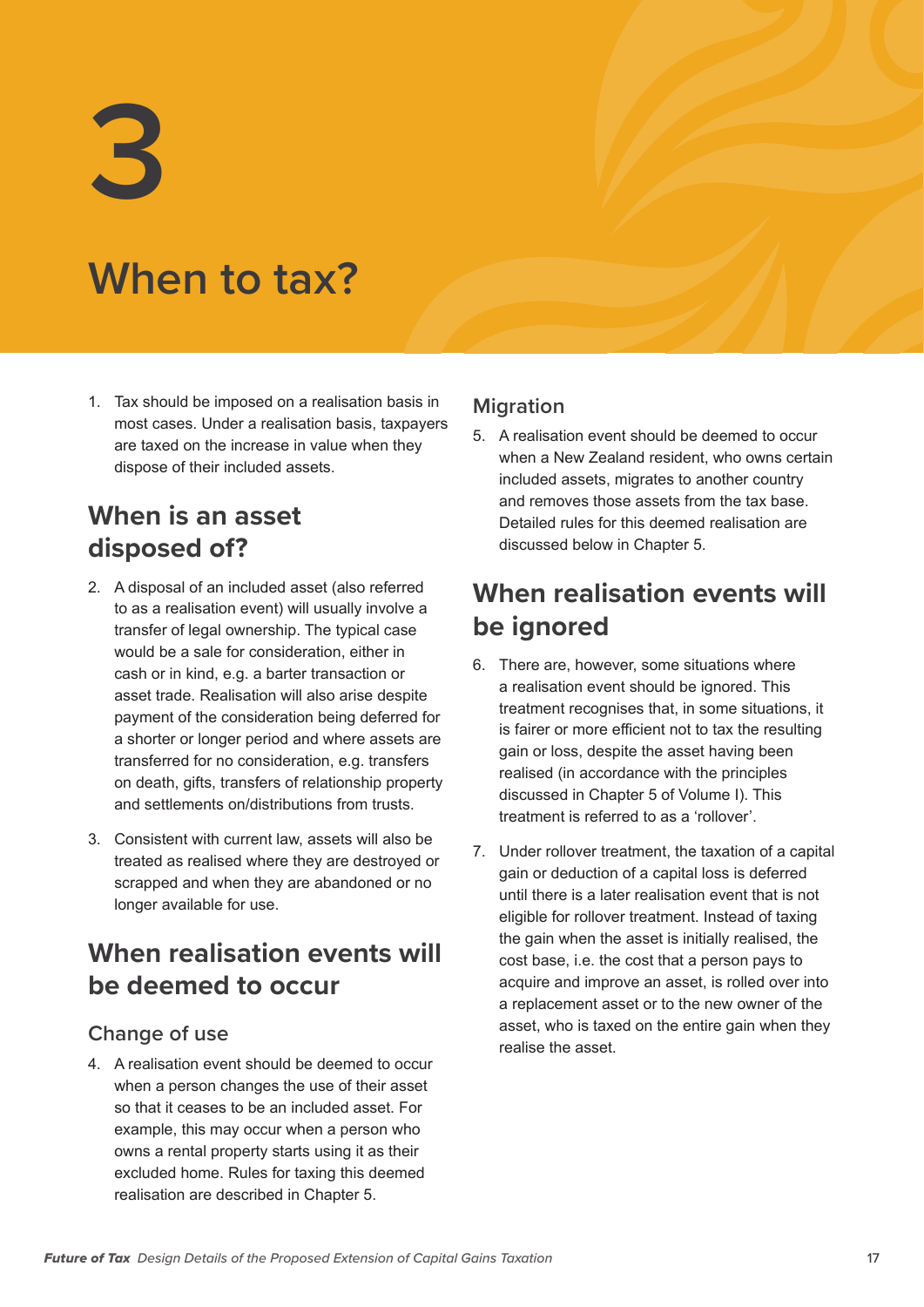#### **Example 27: Rollover treatment**

Alison buys a holiday home for \$500,000. When Alison dies, she leaves the holiday home, worth \$700,000, to her children. The children sell it 5 years later for \$950,000.

If the transfer of the holiday home to Alison's children is treated as a realisation event that is not eligible for rollover treatment:

- Alison will have \$200,000 of taxable income at the time of her death, which will be returned by her executor/administrator
- Alison's children will have taxable income of \$250,000 when they sell the holiday home 5 years later.

If the transfer is eligible for rollover treatment:

- Alison will be treated as having no taxable income from the holiday home on her death
- Alison's children will have taxable income of \$450,000 when they sell the holiday home five years later.

## **Life events (death, gifting and separation)**

- 8. The excluded home, art, vehicles and other personal-use assets should not be subject to an extension of the taxation of capital gains and can be gifted or inherited with no tax implications. Cash, bonds and term deposits are outside the scope of the new rules, as they are already fully taxed. Therefore, the new rules will only apply to included assets, such as rental properties, other land and shares.
- 9. Where the excluded home is transferred on death, and the beneficiary uses it as their excluded home, it will continue to be an excluded asset for the beneficiary. If the beneficiary uses it for any other purpose it will become an included asset for the beneficiary from the time it is transferred to them, with the cost base being the market value at the time of transfer.
- 10. Rollover should be provided for all included assets that are transferred to a person's spouse, civil union partner or de facto partner, e.g. as a gift or when the person dies. This is because the couple would already be considered to have shared ownership interests in many of these assets. Rollover should also apply where included assets are transferred as part of a relationship property settlement (i.e. when a marriage, civil union or de facto relationship is dissolved).
- 11. Where included assets are transferred on death of the owner to persons other than the person's spouse, civil union partner or de facto partner, regardless of the relationship between the person and the recipient, the Group has identified a range of options to be considered further through the generic tax policy process.
- 12. Where included assets are transferred on the death of a person, the following two options should be considered:
	- providing rollover only for transfers of certain illiquid assets, i.e. assets not easily realised within an ongoing business (e.g. unlisted shares, active business premises, intangible property and interests in Māori Freehold Land), or
	- providing rollover for all transfers of included assets on death.
- 13. Providing rollover for illiquid assets on death recognises that these types of assets are difficult and costly to value and are hard to sell or borrow against to fund a tax liability. However, limiting rollover on death to illiquid assets could mean added complexity, because rules would be needed to determine which types of assets would qualify and could create investment biases or horizontal equity issues. Also, in a sense, inheritors have an existing interest in the property through the will or intestacy law.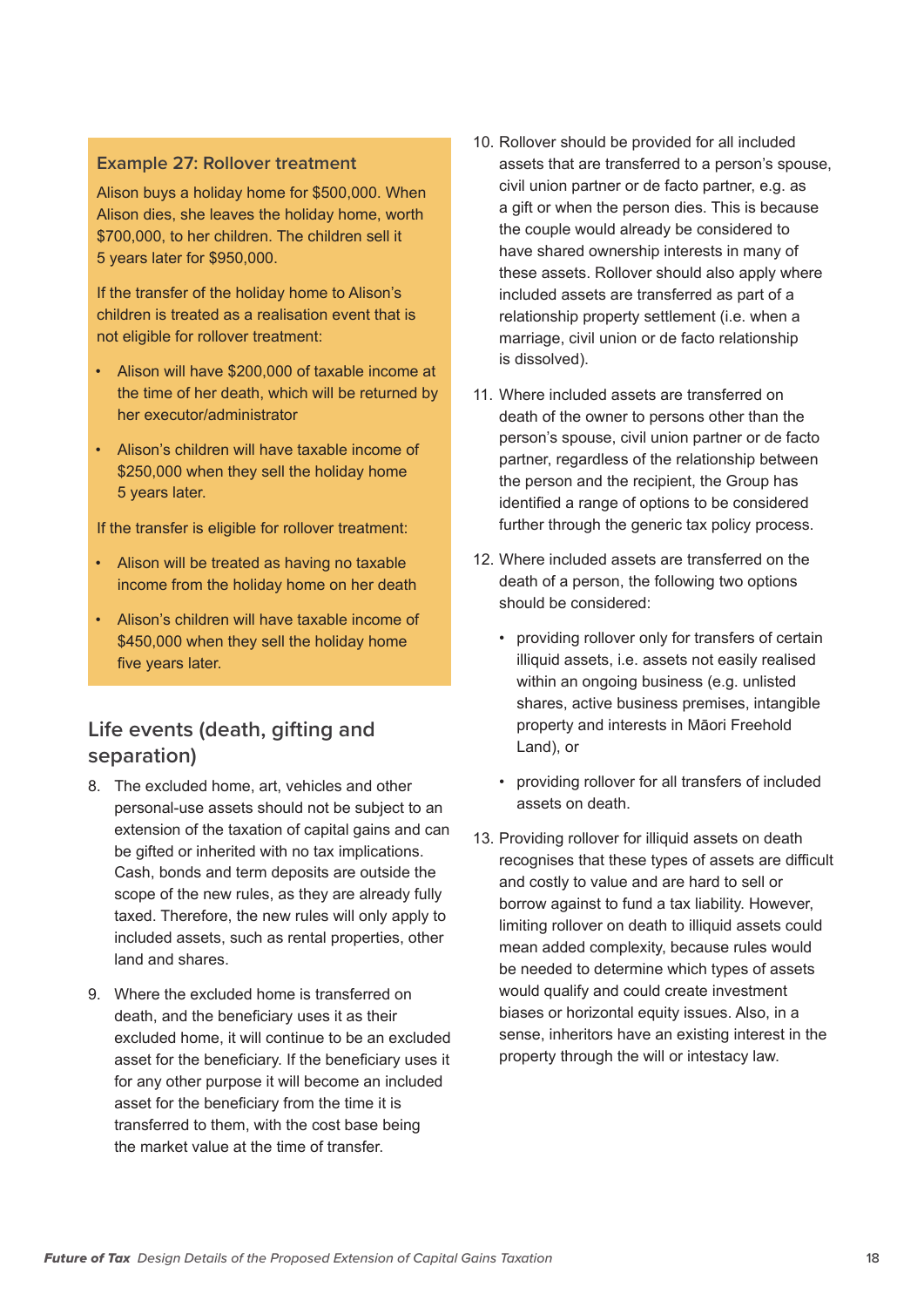#### **Example 28: Rollover on death**

Wiremu owns an excluded home, a rental property and 100% of the shares in his plumbing business, Pipes Limited. Wiremu dies and leaves the excluded home and rental property to his son and the shares in Pipes Limited to his daughter, who has been working in the business.

As Wiremu's excluded home is excluded from the tax it is not taxed on his death (it would also not be taxed if Wiremu had gifted or sold it). If rollover is limited to transfers of illiquid assets, then the transfer of the shares in Pipes Limited would be ignored and Wiremu's daughter would inherit Wiremu's cost base in the shares. However, because a rental property is not an illiquid asset, the transfer of the rental property would be a realisation event. Wiremu's estate would be required to pay tax on any capital gain (based on a transfer for market value) and Wiremu's son would have a new cost base for the rental property equal to the market value of the rental property at the time of transfer.

If rollover is extended to all transfers of included assets on death, the transfers of both the shares in Pipes Limited and the rental property would be ignored and Wiremu's daughter and son would respectively inherit Wiremu's cost base in the shares and rental property.

- 14. The Group's preferred view is that rollover should be provided for all transfers of included assets on death.
- 15. Where included assets are transferred as a gift while a person is still alive, the following two options should be considered:
	- aligning rollover treatment with that provided for transfers of included assets on death (see options above), or
	- providing no rollover (other than for gifts to the person's marriage, civil union or de facto partner as discussed above).
- 16. There is some merit in aligning the treatment for transfers by gift with the treatment for transfers on death. This is because any distinction in the tax treatment could lead to unnecessarily complex tax planning and economic inefficiencies, such as creating a lockin bias to retain assets until death. However, a key difference between gifts and transfers on death is that death is not typically an event the taxpayer controls, whereas gifting is. There is a concern that allowing rollover for all gifts to any person (including trusts) at any time gives rise to integrity concerns.
- 17. The Group's preferred view is that no rollover should be provided for gifts of included assets (other than for gifts to the person's marriage, civil union or de facto partner). This is how most countries treat gifts for their taxation of capital gains.
- 18. However, where gifts of included assets are made to donee organisations (typically charities) there should be some kind of relief, consistent with the current incentives provided for gifts of money. Under current law, a donation of money to a charity gives rise to a refundable donation tax credit for the person who made the donation. Where included assets are donated to a donee organisation, either:
	- the donation should be treated as a realisation event but the person making the donation should be entitled to a donation tax credit for the donation, or
	- the donation should be ignored for tax purposes, with no tax payable on the capital gain and no donation tax credit provided.
- 19. The Group's preferred view is that the donation should be ignored for tax purposes. This is more consistent with current donation tax credit rules.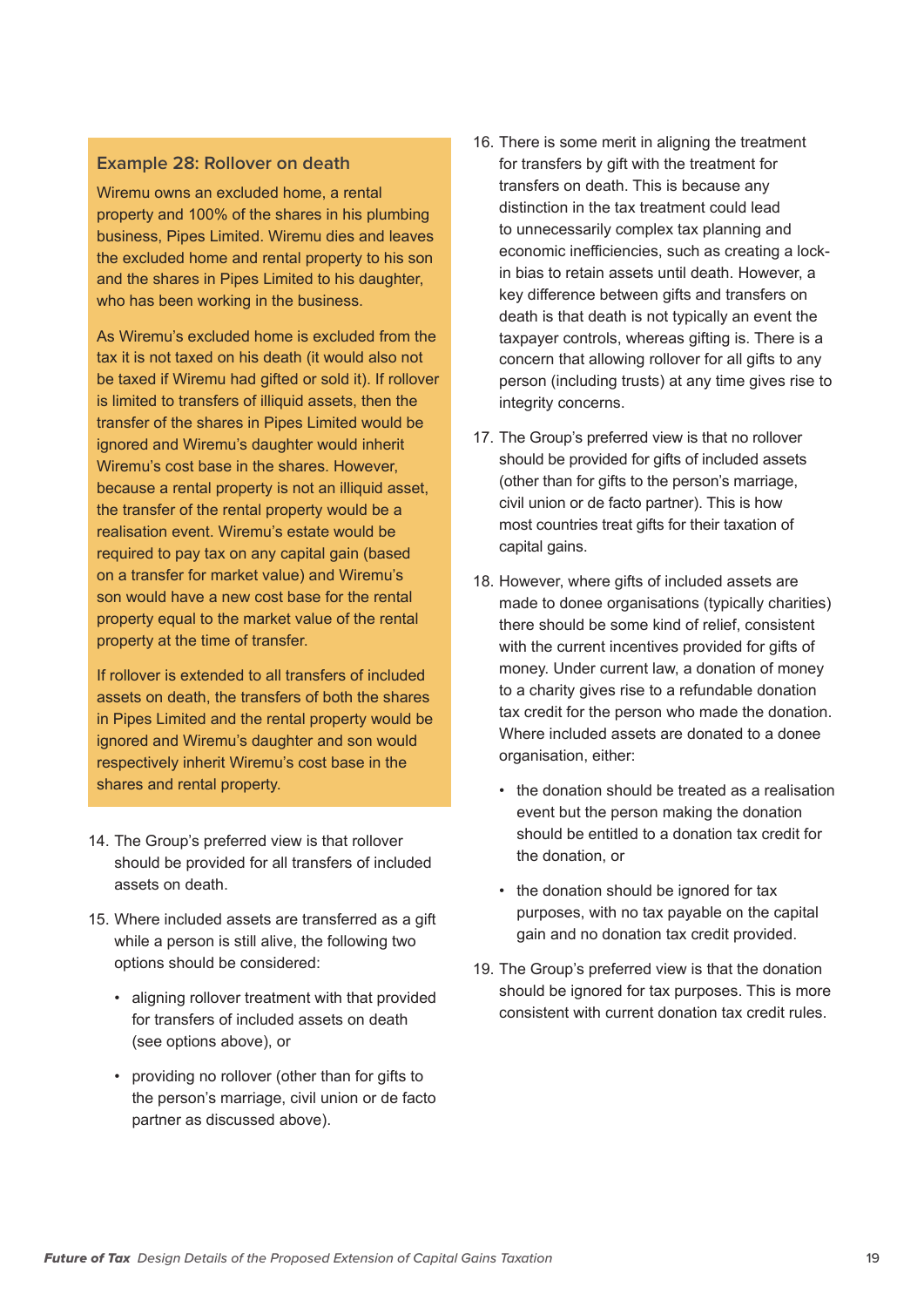# **Involuntary events (Insurance and Crown acquisition)**

- 20. Rollover treatment should also apply to certain events where a person involuntarily realises an asset and reinvests the proceeds in a similar replacement asset (within a limited period of time). In these circumstances, taxing the realisation may prevent the person from being able to replace the asset they involuntarily lost. These events are:
	- where an asset is destroyed by a natural disaster or similar event that is outside of the owner's control and insurance proceeds or other compensation is received, and
	- compulsory acquisition of land by the Crown, e.g. under the Public Works Act 1981.

#### **Example 29: Rollover for insurance proceeds**

A taxpayer owns a hotel building that is torn down following earthquake damage. The building is insured for replacement cost. The insurance company pays the building owner insurance proceeds of \$3 million, which is greater than the taxpayer's \$1 million cost base in the building. The taxpayer uses the proceeds to acquire a similar replacement building for \$3 million.

If there is no rollover, the taxpayer would be taxed on the \$2 million gain.

If rollover treatment applies, the taxpayer would not be taxed on receipt of the insurance proceeds. However, the replacement building would assume the original building's cost base of \$1 million. If the taxpayer subsequently sells the replacement building for \$5 million they would be taxed on a gain of \$4 million.

## **Business restructures with no change in ownership in substance**

- 21. Rollover treatment should be provided for business transactions that result in a realisation of assets but no change in ownership in substance. Such transactions include:
	- switching between trading structures (e.g. a sole trader decides to incorporate a company and put their business assets into the company in exchange for 100% of the shares)
	- transfers within a wholly-owned group
	- qualifying amalgamations
	- de-mergers (when a company gets split into multiple companies and the owners of the original company receive shares in the new companies)
	- scrip-for-scrip exchanges (a takeover or merger where a shareholder receives shares in the new company in return for shares in their old company).
- 22. Australia has a set of rollover rules for de-merger and scrip-for-scrip exchanges. Owing to the level of Trans-Tasman trading, consideration should be given to whether these rules should be adopted in New Zealand.
- 23. In the New Zealand context, this rollover principle should accommodate some Māori collectively owned structures and transactions. In particular, asset transfers from iwi to associated hapū, marae and associated entities (and from hapū or marae to iwi or associated entities) and inter-hapū transactions within the same iwi should qualify for rollover. For example, in the Treaty settlement context, assets are transferred from the Crown to the iwi's postsettlement governance entity (consistent with the Crown's 'large natural groupings' policy) and that entity may later transfer specific assets to hapū or marae (or associated entities on their behalf) that are the customary owner. Tax should not be a barrier to the transfer of such assets within the iwi.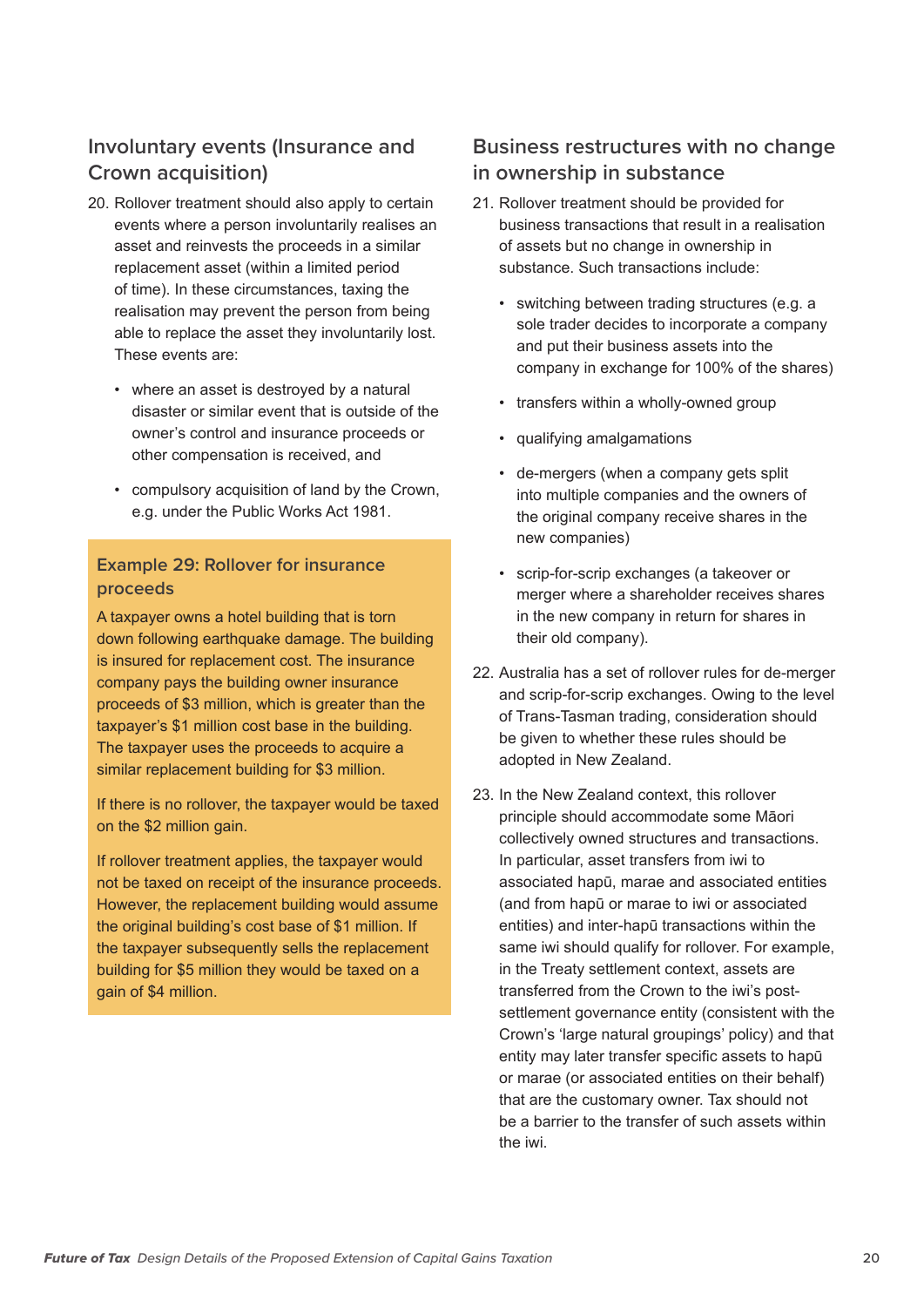## **Māori collectively owned assets**

- 24. The Group recognises that taxation of capital gains could create an impediment to a Māori organisation's ability to regain ownership over land lost as a result of historical Crown action. Accordingly, rollover should be provided for transactions relating to recovery by Māori authorities of such land.
- 25. For example, under Treaty settlement, the Crown can only include in redress land the Crown owns and is ready to dispose of at the time of settlement. When ancestral land is made available by the Crown or becomes available on the open market subsequent to settlement, Māori organisations may need to realise gains by selling land or other assets acquired through their settlement to purchase that ancestral land. Without a rollover rule in this circumstance, a Māori organisation would be subject to tax owing to the arbitrary fact that its preferred ancestral land was not available for the Crown to include in original Treaty settlement redress.
- 26. In the Treaty settlement context, iwi may not immediately develop the strategic and commercial capabilities needed to align assets with their strategic objectives. The Group notes the Crown's policy of tax indemnities for the transfer of assets from the Crown to iwi under a Treaty settlement and considers that time-limited relief on realised capital gains from settlement assets is also merited.
- 27. The specific design of rollover rules applicable to Māori collectively owned assets should be developed through further engagement with Māori to ensure the rules achieve the intended policy.

### **Small business rollover**

28. There should be no general rollover treatment for business assets. However, rollover should be provided for small businesses that sell qualifying business assets and reinvest the proceeds in replacement business assets. This is intended to mitigate lock-in for small businesses that may need to upgrade their premises or other business assets as they expand and grow.

- 29. A small business could be defined as a business with annual turnover of less than \$5 million (on an average basis considering the previous five years). A qualifying business asset could be defined as business premises (land and buildings) and intangible property, such as goodwill and intellectual property, that are used to conduct an active business. Shares and leased real property, i.e. commercial offices and residential accommodation that are rented out to a third party, would be excluded.
- 30. The gains on qualifying business assets would be rolled over to the extent that they were reinvested in replacement active assets within a certain time period, e.g. 12 months. For example, a farmer selling part of their farm and using the proceeds to buy a commercial premises from which they will operate a farm machinery business.

#### **Example 30: Small business rollover**

Bakery Limited runs a small bakery out of premises that it owns. The annual turnover for the business is approximately \$500,000. Bakery Limited wants to expand but cannot do so in its current premises. Bakery Limited identifies new, larger premises in a similar area. It sells its old premises and uses the sale proceeds to purchase the new premises.

Bakery Limited is a small business. Because it re-invested the proceeds from the sale of its old premises in a new premises it will qualify for the small business rollover treatment, and will not have to pay tax on the gain in value from the sale of its old premises. However, the new premises would assume the old premises' cost base (plus any additional consideration paid for the new premises over and above the proceeds from the sale of the old premises).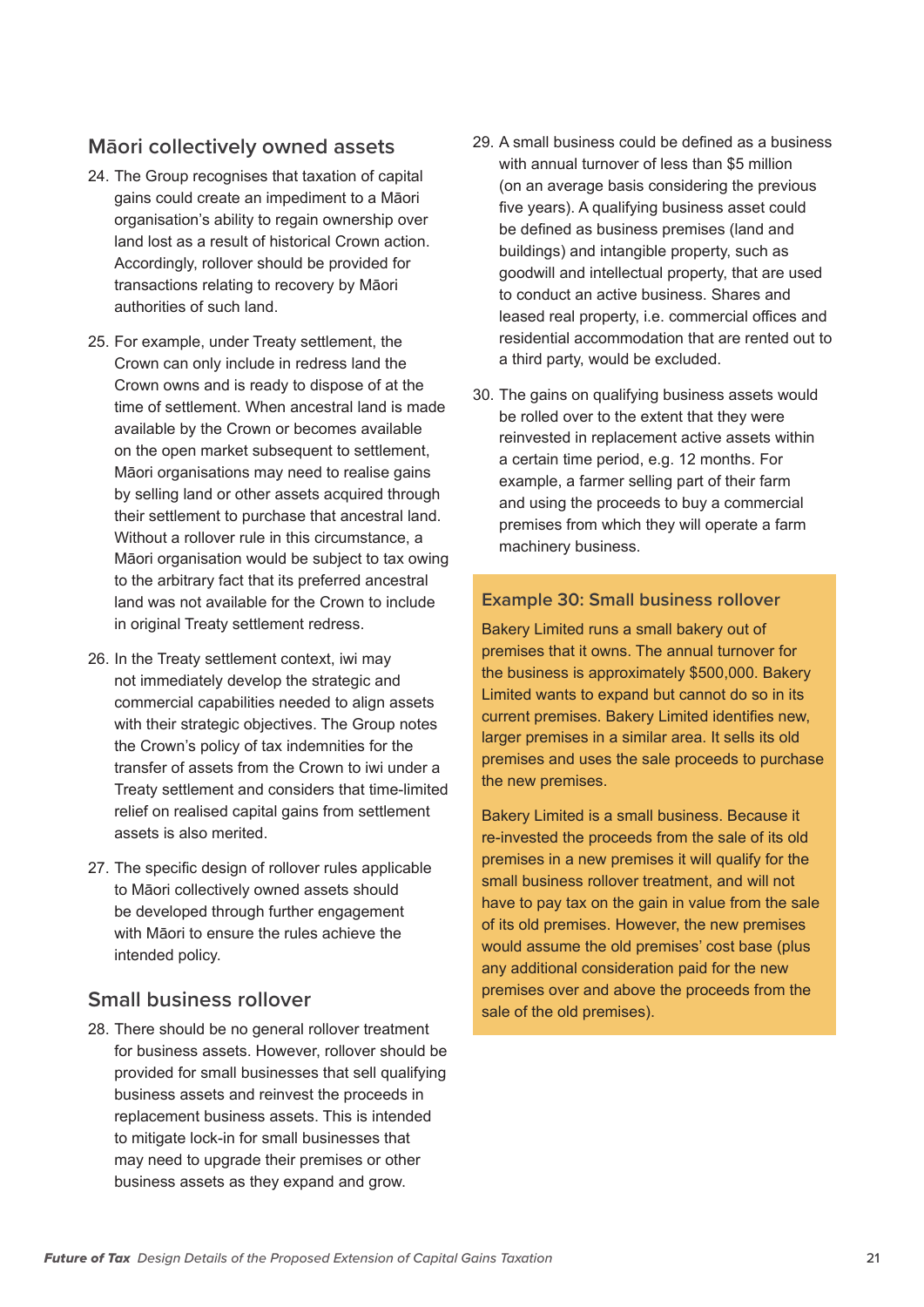# **Sale of a closely held business upon retirement**

- 31. The Group understands that many business owners fund their retirements by selling their businesses. Another major form of retirement savings is KiwiSaver schemes. In Chapter 5 of Volume I of this report, the Group recommended setting the prescribed investor rates for KiwiSaver schemes at five percentage points lower than the savers' marginal tax rate, so the KiwiSaver tax rates would be 5.5%, 12.5% and 28%.
- 32. The Group recommends providing a one-off concession by extending these lower KiwiSaver tax rates to the first \$500,000 of capital gains made by business owners who sell a closely held active business they have owned for a certain period of time (e.g. 15 years) to retire once they reach retirement age (e.g. 60 years or older). This measure could also potentially apply to younger business owners to the extent that the capital gain they made from selling their business is reinvested into a KiwiSaver scheme.

### **Example 31: Closely held business on retirement**

Gary owns a building business, which he has built up over the past 30 years. When he turns 60, Gary decides to sell the business to one of his senior employees. He sells the business for a capital gain of \$1 million. Gary qualifies for the concession for closely held active businesses sold on retirement. Therefore, \$500,000 of the capital gain qualifies to be taxed at the lower KiwiSaver tax rates.

If Gary had other income of \$70,000 for the income year, this would mean that \$500,000 of the capital gain would be taxed at 28% and \$500,000 at 33%.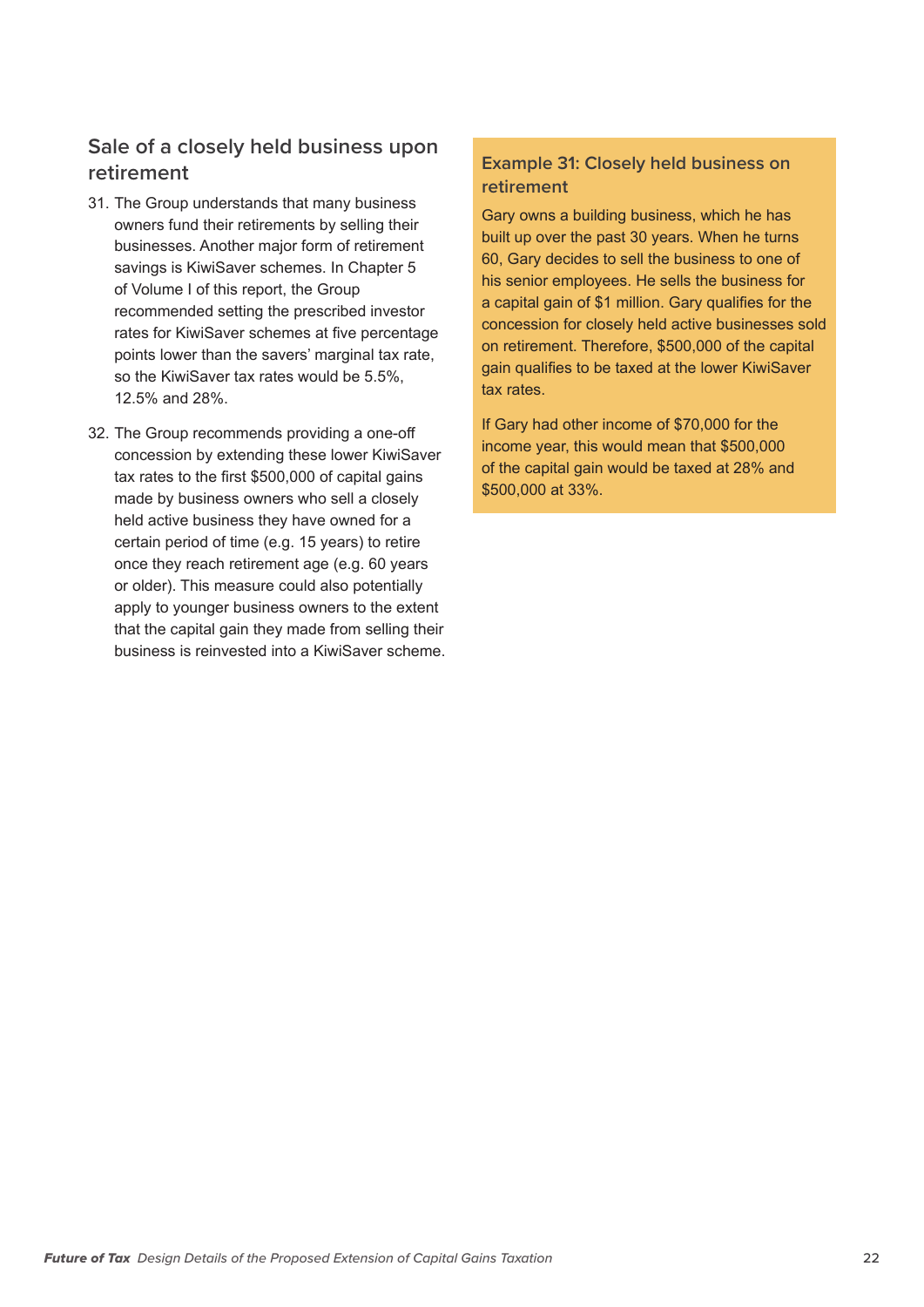**4**

# **How to tax?**

# **General principles**

1. Capital gains should be taxed in the same way as any other income. This means capital gains arising from the realisation of included assets will be taxed at a person's marginal tax rate.

#### **Example 32: Application of marginal tax rates**

Moana earns \$48,000 in wages in a tax year. In the same year, Moana sells some shares and receives a capital gain of \$10,000. Her total income this year is \$58,000.

Moana's tax liability will be calculated as follows:

| <b>TOTAL TAX</b> | \$10,420 |
|------------------|----------|
| \$10,000 @ 30%   | \$3,000  |
| \$34,000 @ 17.5% | \$5,950  |
| \$14,000 @ 10.5% | \$1,470  |

2. As discussed in Chapter 5 of Volume I, the Group does not recommend that the tax rate for capital gains should be subject to any discount. The Group also does not recommend that income derived from realising included assets should be adjusted for inflation.

# **Calculation of taxable income**

3. Taxable income derived from realising an included asset should be calculated in the same way as other income. In other words, taxable income is calculated by deducting total expenditure from total income, subject to specific timing rules.

### **Income**

4. As discussed in Chapter 3 above, income from included assets will generally be taxed on realisation, i.e. when the asset is sold or otherwise disposed of. The income will be the total sale proceeds or, if the asset is transferred for less than market value (e.g. as a gift), the market value of the included asset at the time of transfer.

## **Expenditure**

5. As a general proposition, expenditure incurred in acquiring an included asset will be deductible at the time of sale. Similarly, costs incurred after acquisition on making improvements<sup>5</sup> to the asset will also be deductible from the sale proceeds.

<sup>5</sup> Not including holding costs (see paragraph 6).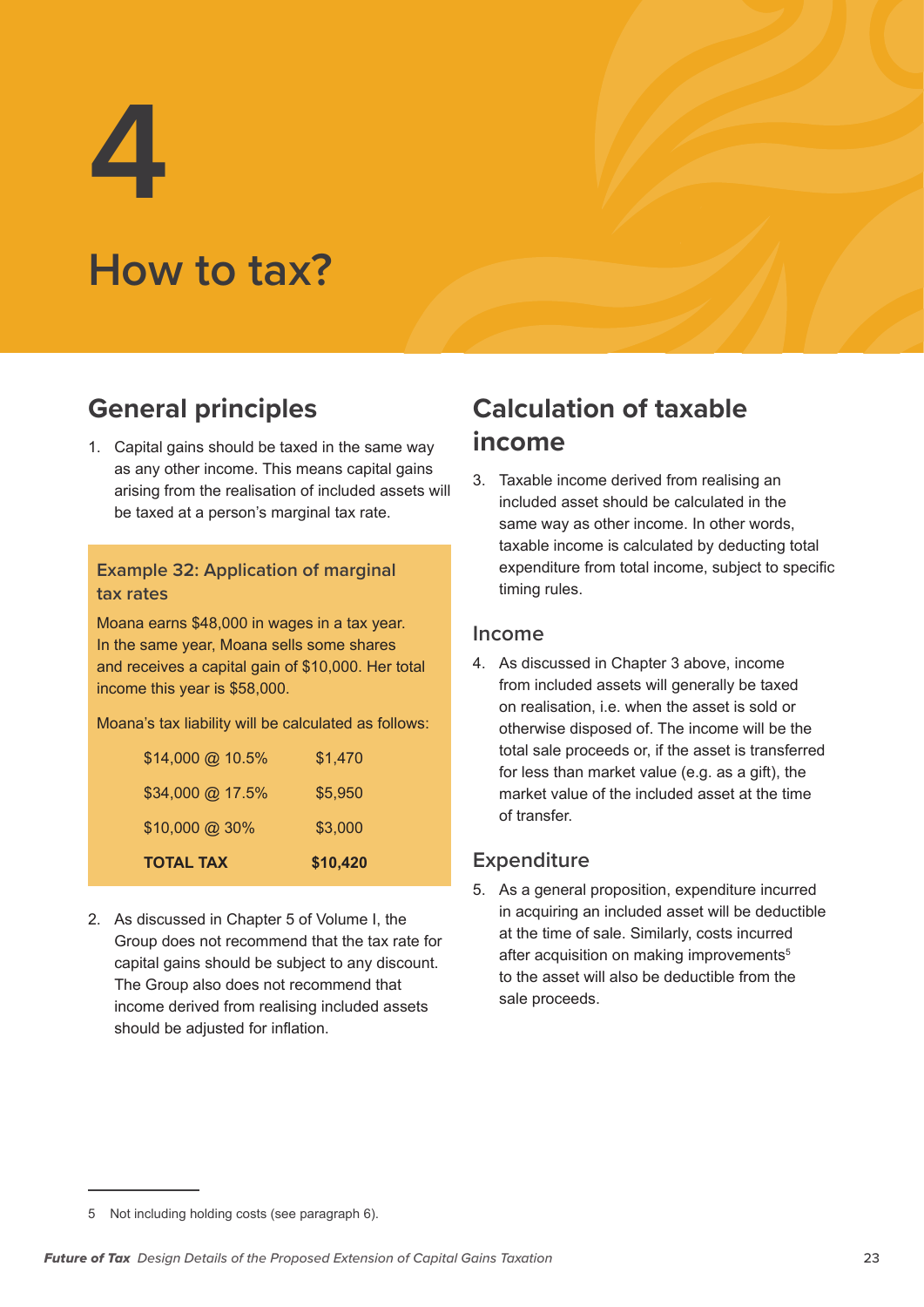#### **Example 33: Calculating net income**

Midori owns a holiday home that she purchased for \$350,000. After purchasing the home, Midori spent \$5,000 on updating the bathroom. Five years later Midori sells the holiday home for \$500,000.

In the year that Midori sells the holiday home she will have income of \$500,000 and will be allowed a deduction for the acquisition and improvement costs of \$355,000, giving her net income of \$145,000.

#### *Holding costs*

6. Where income is derived from the land, e.g. the land is used as a rental property, costs incurred in connection with holding the land will usually be deductible in the year they are incurred. This includes costs such as interest, rates, insurance and repairs and maintenance expenditure. This treatment should continue for included assets.

#### **Example 34: Holding costs**

Jonathan owns a rental property. In the 2024 income year, he pays rates of \$2,000, interest of \$10,000 and insurance of \$1,000 in relation to the property.

Jonathan will be allowed to deduct the rates, interest and insurance expenses from his rental income for the 2024 income year. These costs will not be added to the cost base of the rental property.

7. Current law will continue to be used to identify costs that are costs of acquiring or improving an asset that can reduce a capital gain, versus those holding and other routine costs, e.g. repairs and maintenance expenditure, relating to included assets that are deductible in the year they are incurred.

#### *Land used for private purposes*

8. All land, other than the excluded home, should be subject to tax on sale, even if held for private purposes, e.g. as a second home. Expenditure incurred in acquiring or improving land held for private purposes should be deductible on sale. These are costs traditionally considered to be on capital account. However, where land is held for private purposes, costs incurred in connection with holding the land (e.g. interest, rates, insurance and repairs and maintenance costs) should not be deductible because this represents private consumption. These are costs traditionally considered to be on revenue account if gains on sale would have been taxable.

#### *Depreciation*

9. Under current law, depreciation deductions are allowed each year for assets that are used to derive assessable income and that are expected to decline in value ('depreciable property'). Where an included asset is depreciable property, depreciation deductions should continue to be allowed. On sale of the asset, the deduction allowed will be the total acquisition and improvement expenditure that has not previously been deducted by way of depreciation. For most depreciable property, this result is the same as the present 'loss-on- sale' rules, however, losses on buildings (not currently deductible) should also be able to be deducted.

#### **Example 35: Depreciable property**

Tai has developed software that he uses in his IT business. His development costs were \$200,000. He used the software in his business for one year, over which time he claimed \$100,000 of depreciation deductions. He then sold the software for \$250,000.

In the year of sale, Tai will be taxed on \$100,000 of depreciation recovery income (as is the case under current rules) and \$50,000 of capital gain (\$250,000 – \$200,000).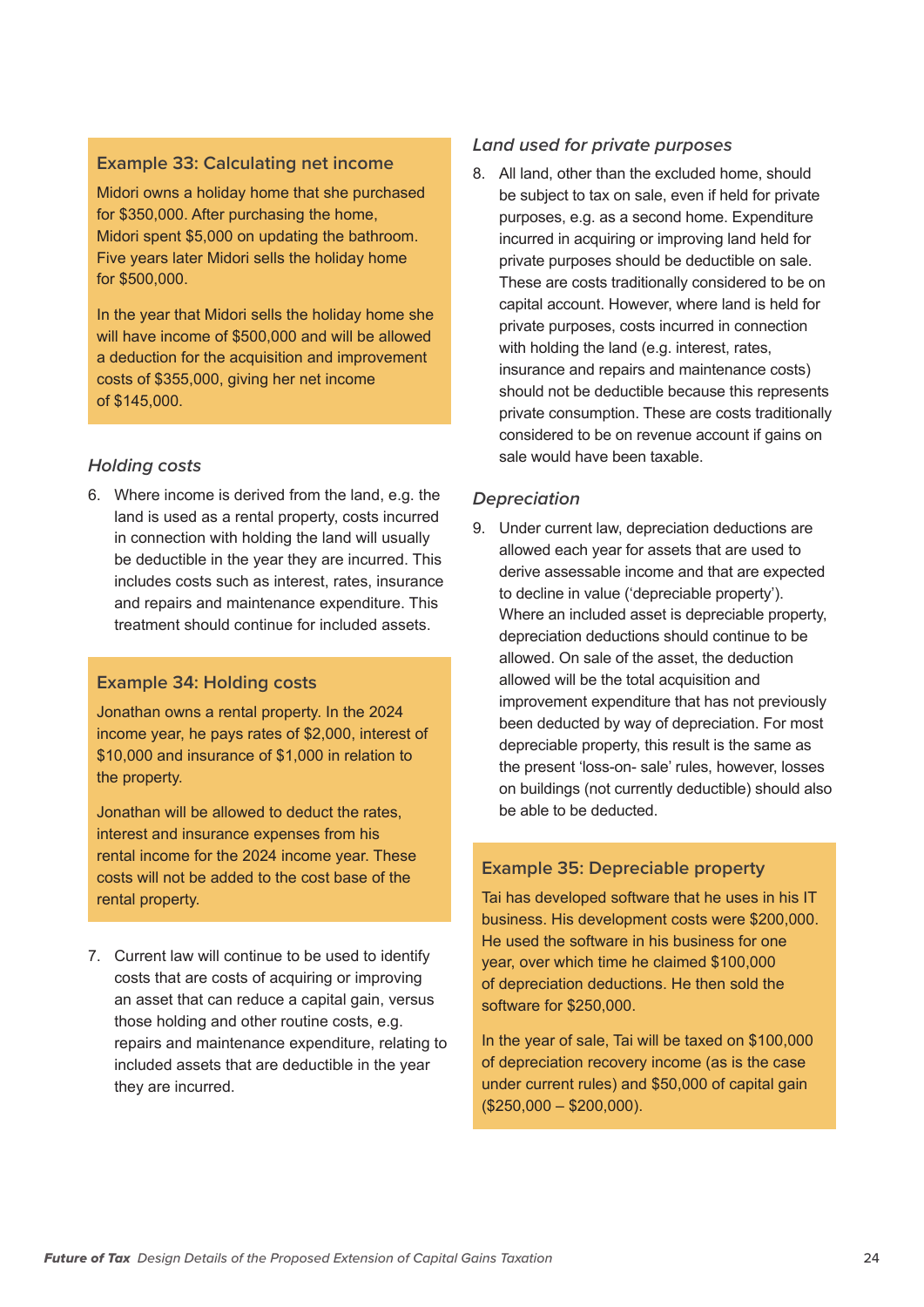#### *Specific rules*

10. There are a number of specific rules in the tax legislation that allow deductions for costs of acquiring or developing specific assets over different periods (e.g. petroleum mining rules). Those rules should be reviewed as part of the generic tax policy process to determine whether they can be rationalised in light of an extension of the taxation of capital gains.

#### *Entering the tax base*

- 11. Where assets already owned by a person enter the tax base, the cost base of those assets for calculating the capital gain on sale will be the value of the assets on the date they entered the base, rather than their original cost. This will occur:
	- when the rules for taxing more capital gains come into force (Valuation Day)
	- when a person changes the use of their assets so that they become included assets (e.g. where a person starts using their excluded home as a rental property), and
	- when a person migrates to New Zealand, bringing included assets with them.
- 12. Proposed rules for determining the value of assets in these situations are discussed in Chapter 5.

#### *Cash flow assumptions*

13. In the case of fungible assets (e.g. shares) where a holding can be acquired or disposed of in several transactions, identifying the cost of a specific item requires assumptions about the identity of the item sold (referred to as a cash flow assumption).

14. In the *Interim Report*, the Group identified some cash flow assumptions (e.g. first in first out, last in last out or average weighted cost) and concluded that further consideration needed to be given to which of those assumptions should be applied for determining the cost of fungible assets if capital gains are taxed more comprehensively. This issue should be considered further as part of the generic tax policy process.

# **Treatment of losses**

### **Losses generally**

15. Where the income from disposing of a capital asset is less than the acquisition and improvement costs relating to that asset, a loss will arise. Consistent with the view that capital gains should be taxed in the same way as other income, generally, losses arising from the disposal of capital assets should be able to be offset against other taxable income.

#### **Example 36: General loss ring-fencing**

Kim earns a \$50,000 salary each year. She buys a rental property for \$400,000. Kim later discovers that the rental property has weathertightness issues and its market value has declined to \$370,000. Kim decides to cut her losses and sells the rental property for \$370,000, resulting in a \$30,000 loss.

Kim should be allowed to use the \$30,000 loss to offset part of her \$50,000 salary income, so that her net taxable income for the year is only \$20,000 (being \$50,000 – \$30,000).

If there was general loss ring-fencing, Kim would only be allowed to use her \$30,000 loss to offset against capital gains and not against her salary income. Instead, she would have to carry forward that loss until she derives a capital gain. If she never derives a capital gain, she will not be able to use that loss at all.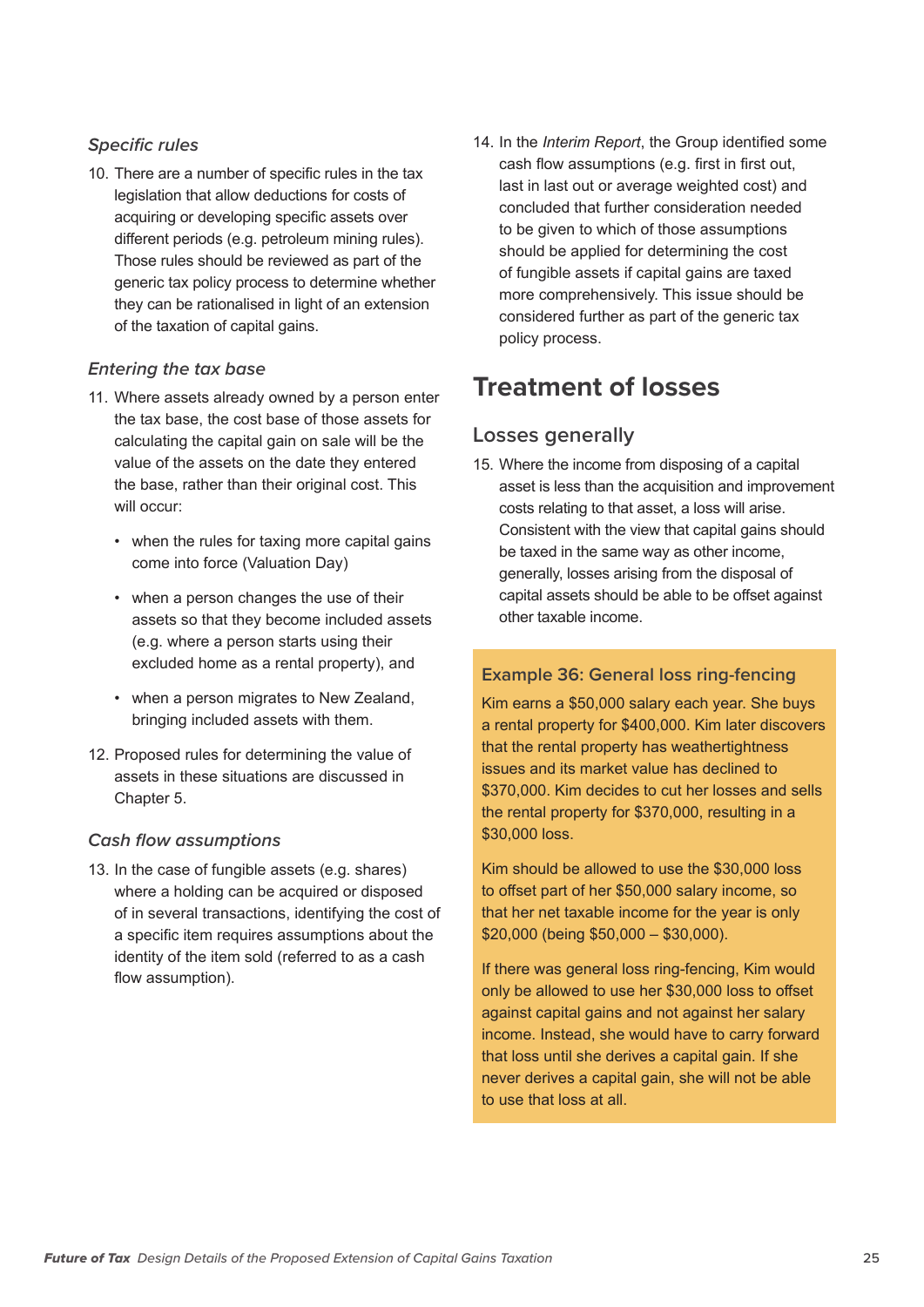- 16. However, the Group recognises that allowing capital losses to be deducted from other income comes with risk. Therefore, the Group recommends there should also be some cases where losses cannot be offset against other income (i.e. some losses should be ring-fenced, so they can only be offset against gains from other included assets).
- 17. In the *Interim Report* the Group recommended that losses on portfolio listed shares and derivatives be ring-fenced to other included assets. This principle should be extended further to any asset where costs to trade are low and economic exposure to the particular asset can easily be regained after crystallising the loss (and which are not already taxed as financial arrangements), such as precious metals or cryptocurrencies.

#### **Example 37: Loss ring-fencing on portfolio listed shares**

Sierra directly holds shares in two NZX-listed companies, Alpha Limited and Bravo Limited.

Her Alpha Limited shares have a cost base of \$100 and a market value of \$120 at the end of the current income year.

Her Bravo Limited shares have a cost base of \$100 and a market value of \$70 at the end of the current income year.

If losses on portfolio-listed shares were not ringfenced, Sierra would have an incentive to sell her shares in Bravo Limited before the end of the current income year. She could then repurchase Bravo Limited's shares at the start of the next income year for a similar price. Sierra's economic position would be materially unchanged but she would have been able to crystallise a loss of \$30, which she could then use against her other income.

If losses on portfolio-listed shares are ring-fenced, Sierra would only be able to use the \$30 loss from the sale of Bravo Limited's shares against gains from other included assets. Her incentive to bring forward the losses from the Bravo Limited shares is therefore greatly reduced.

- 18. Losses should also be ring-fenced in the following situations:
	- where the cost base or deemed sale price of an asset is determined using a valuation method instead of an arm's-length price (for example, on Valuation Day discussed in Chapter 5)
	- transactions between associated persons
	- situations where taxpayers can choose to apply rollover treatment to gains but not to losses.
- 19. However, loss ring-fencing is only one possible option for addressing these integrity risks. The Group recommends that further consideration be given through the generic tax policy process to all the options for addressing these integrity risks.

## **Land used for private purposes**

20. Where land, and the buildings on it, is used for private purposes, no losses can be claimed on sale. This is on the basis that such a loss will generally represent private consumption.

# **Administration**

- 21. The Group acknowledges that taxing more capital gains will increase the record-keeping and compliance costs for taxpayers, particularly for business taxpayers. Further consideration should be given through the generic tax policy process to options for reducing this impact and making tax collection and payment easier. This could include Inland Revenue providing calculators and other guidance to assist taxpayers.
- 22. Capital gains should be returned in a person's ordinary income tax return in the same way as other income. Whether a person would have to 'file' a tax return would depend on the way in which taxable capital gains are treated administratively.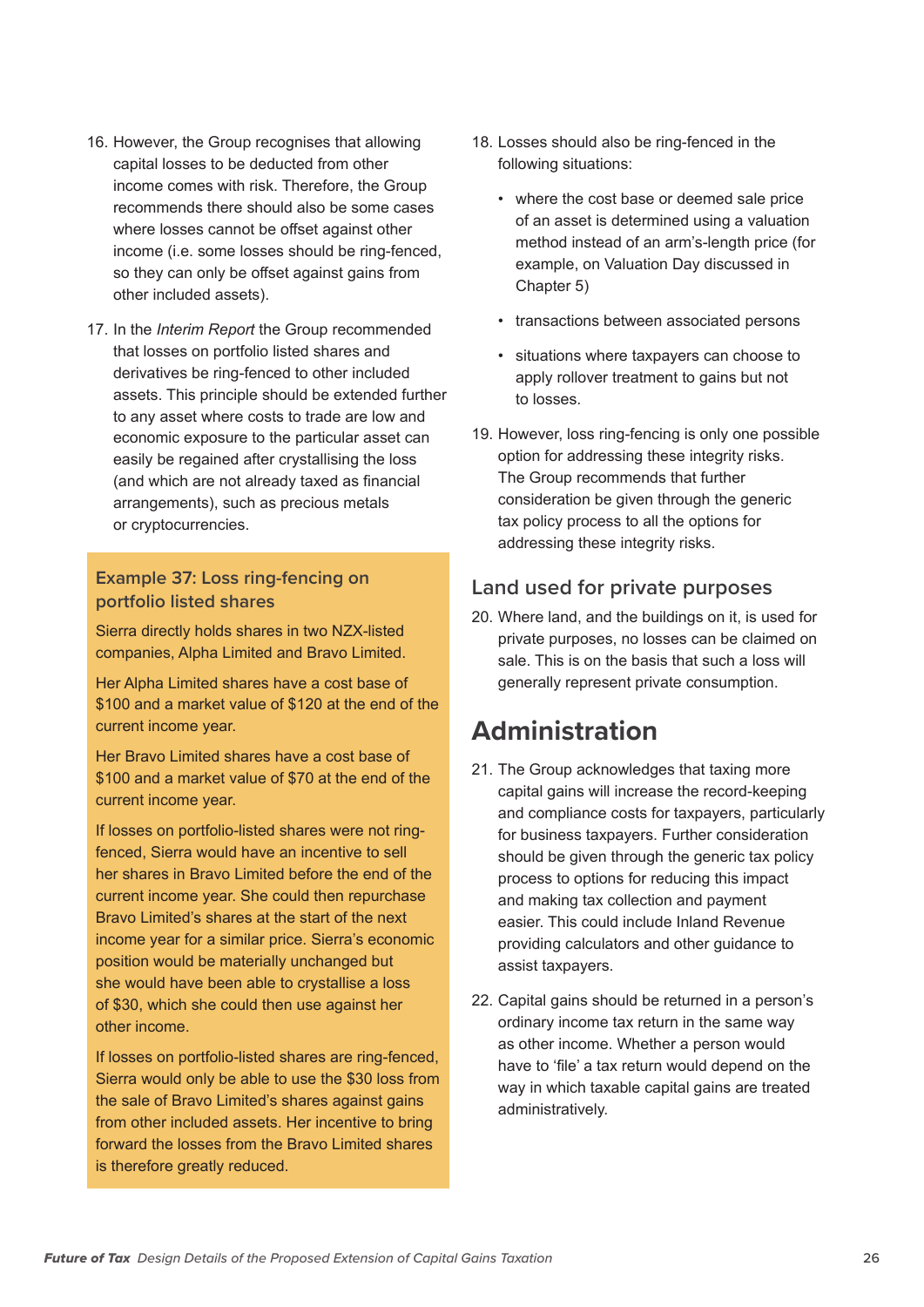- 23. Different asset classes might lend themselves to different administrative treatments. In addition, the Group recognises that some realisation events will not give rise to any cash, and collection rules may need to recognise this.
- 24. In the *Interim Report*, the Group noted that it could be possible to make use of withholding taxes and third-party information reporting to assist with tax collection. Withholding taxes and third-party information reporting regimes generally involve a trade-off between reducing the compliance burden on the person earning the income and increasing the compliance burden on the payer or reporter. The aim is to reduce compliance costs in the system overall. Requiring a third party to provide information about a transaction, or to withhold tax generally, mitigates the risk of lower compliance rates, which could arise if the payee was required to report their own income.
- 25. However, increasing information or withholding requirements would increase the obligations on third parties, which should not be underestimated. The Group is very aware of the cumulative effect of recent law changes that have increased the obligations on businesses. In addition, withholding obligations, especially if the rate is too high, can raise obstacles for liquidity. That is especially important to equity markets. Therefore, the Group believes it is important that consultation is undertaken with affected or interested parties before recommendations are made as to how withholding or information provision systems might work in practice. The Group sees this consultation particularly focusing on those who may potentially be asked to provide information or withhold tax to ensure that the impact on those parties can be fully understood. This consultation should focus on the compliance costs that could be imposed on those who would have to withhold tax and how those costs could be minimised.
- 26. To assist with information provision more generally, information about the value of all assets on Valuation Day should be filed with Inland Revenue within five years and information about increases in the cost base of assets should be filed in the year when those cost are incurred. This will assist taxpayers with accurate record keeping. Taxpayers should disclose to Inland Revenue when they have made use of a rollover concession. All taxpayers should also be required to disclose their IRD numbers at the time of all land purchases and sales.
- 27. Capital gains should be included in provisional tax calculations in the same way as other income. In some cases, the impact on provisional tax payments of one-off types of income, such as capital gains, has been reduced through recent changes to ensure that most taxpayers will not pay use-of-money interest until their final instalment of provisional tax which is well after the end of the year the income is derived.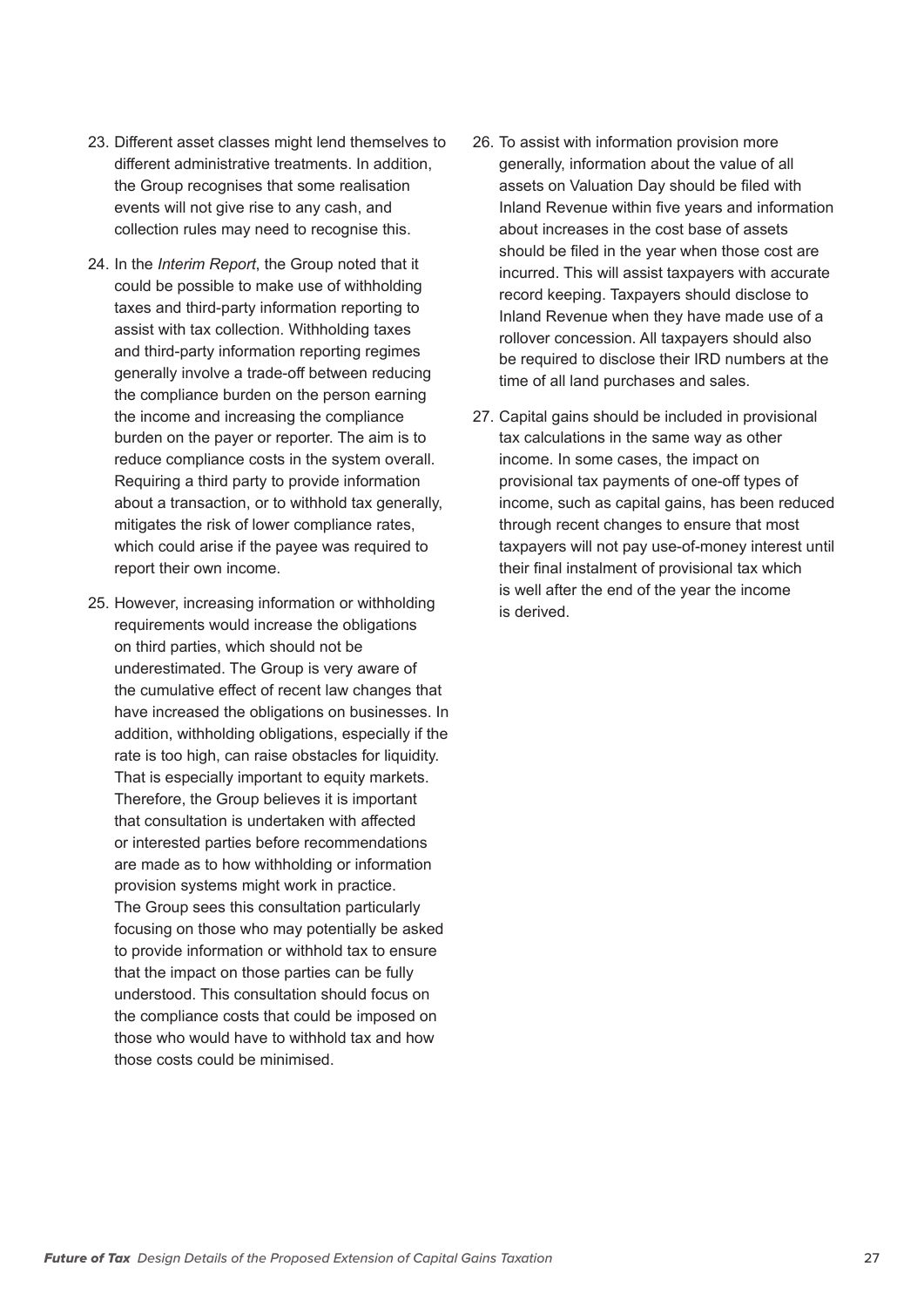#### **Example 38: Provisional tax — standard method**

Harris Hoovers Limited is a vacuum sales company that has been in business for 40 years and owns its premises.

Harris Hoovers Limited is a provisional taxpayer that, owing to the steady nature of its income growth, uses the standard method for provisional tax (also known as the uplift method). In the 2024 tax year, Harris Hoovers Limited has residual income tax of \$230,000. It has filed its income tax return for the 2024 return prior to its first instalment of provisional tax for the 2025 year. Its first instalment is therefore based on 105% of \$230,000. Its instalment is one-third of \$241,500 or \$80,500. Harris Hoovers Limited also makes its second instalment of provisional tax on the same standard basis and makes another payment of \$80,500 on the date of its second instalment.

Prior to Harris Hoovers Limited's third provisional tax instalment date, Laura, the current owner, decides that owing to the surging property market she would be better off selling the building and leasing another premises more suited to the current business needs. Harris Hoovers Limited sells the premises and makes a \$700,000 capital gain in the 2025 tax year.

When paying its final provisional tax instalment Harris Hoovers Limited factors in the tax on the capital gain and increases the provisional tax instalment amount by \$196,000 making a total payment of \$276,500.

After year end Harris Hoovers Limited completes its tax return for the 2025 year. It calculates its tax liability for the year to be \$462,500. That is represented by the tax on the capital gain on \$196,000 and normal business profits of \$266,500. As Harris Hoovers Limited has underpaid its tax for the year it will be subject to use-of-money interest, however, because Harris Hoovers Limited made its first two standard instalments on time and in full it will only be subject to use-of-money interest from the date of the final instalment of provisional tax on the underpayment of \$25,000.

In calculating its 2026 provisional tax Harris Hoovers Limited decides to estimate its provisional tax. Because Harris Hoover Limited's income for the 2025 income year included the capital gain, using the standard method, and paying based on 105% of the 2025 residual income tax, would result in an overpayment as it is not likely to make any further capital gains.

#### **Example 39: Provisional tax – estimate method**

Libby is an accountant. In the 2031 income year she earns a salary of \$80,000, which has pay as you earn (PAYE) deducted. Libby owns a rental property, which she purchased in 2025 for \$600,000. In July 2030, Libby sells her rental property for \$800,000.

Libby has made a \$200,000 capital gain from selling her rental property, which will be taxed at 33% (Libby is already on the top marginal tax rate with her \$80,000 salary). Libby already pays provisional tax on her rental income because her residual income tax liability is more than \$2,500.

Libby estimates her provisional tax. She will now also be required to pay an additional \$66,000 of provisional tax. Libby will be required to pay one third of the tax due on each instalment date, being 28 August 2030, 15 January 2031 and 7 May 2031. If Libby does not pay the correct amount of tax on each instalment date, use-of-money interest will be imposed.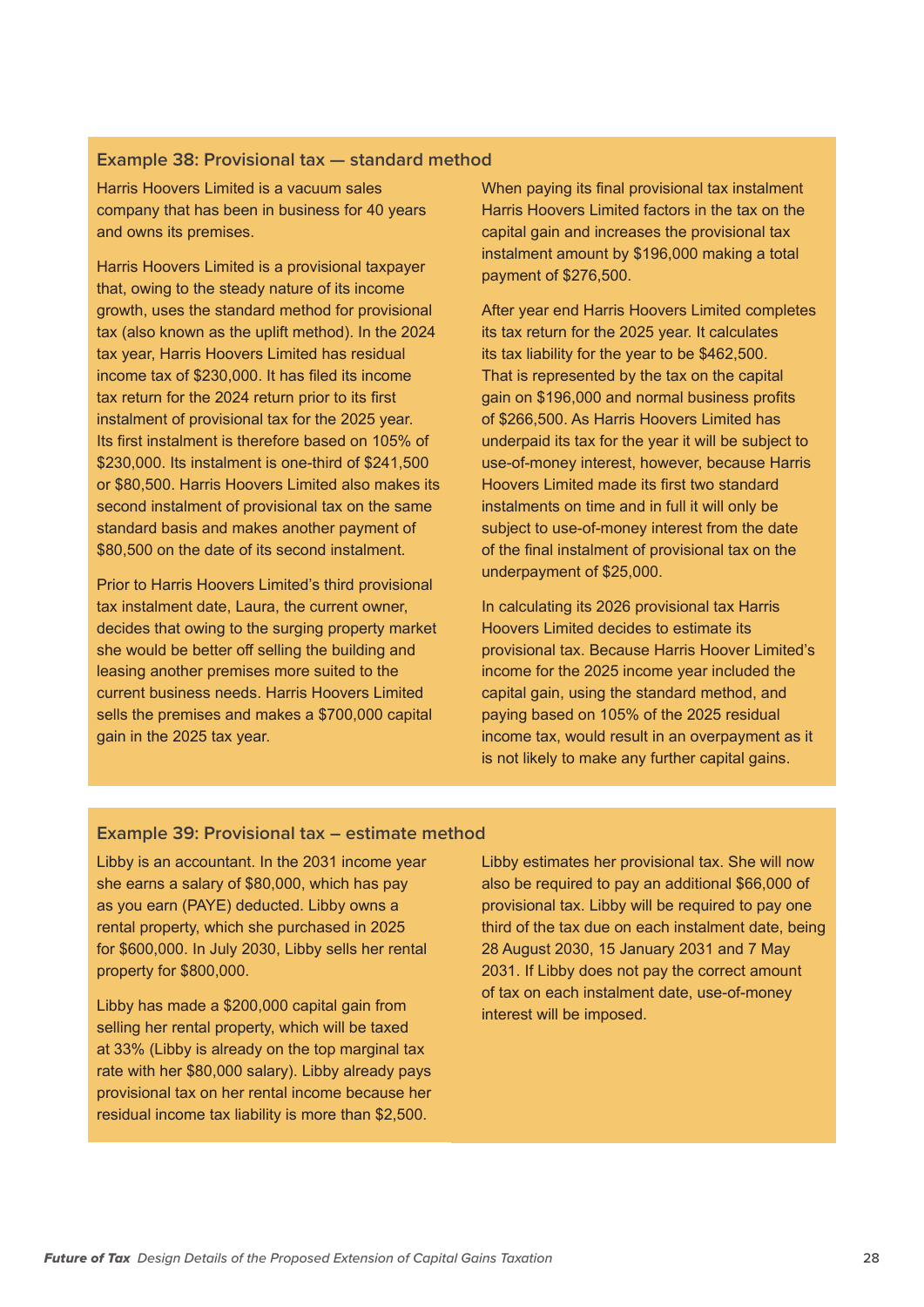# **Social policy**

- 28. Current rules for some social policy schemes refer to a person's 'income' under the Income Tax Act 2007 when calculating a person's entitlements and obligations (e.g. a person's Working for Families tax credits entitlement, student loan repayment obligation or child support calculated under the formula assessment). Income for this purpose currently includes some capital gains, e.g. capital gains arising from the sale of land that is subject to the bright-line test.
- 29. Capital gains should be treated as ordinary income. This means that capital gains should be included in the calculations for social policy schemes that rely on income under the Income Tax Act 2007 for the calculations. There is no obvious reason for excluding capital gains in these cases.
- 30. The Group also notes that revenue losses are currently excluded from the calculations.<sup>6</sup> Allowing capital losses to affect entitlements and obligations would be a departure from the existing rules that ignore losses. Consequently, for the same reasons that revenue losses are currently ignored, capital losses should also be ignored.

<sup>6</sup> With the exception of the child support formula assessment that does not currently ignore revenue losses. However, the Group notes the previous Government proposed more closely aligning the definition of income for child support purposes to that which is used for Working for Families tax credits and determining student loan repayments. This would include disregarding losses for the calculation in the formula assessment.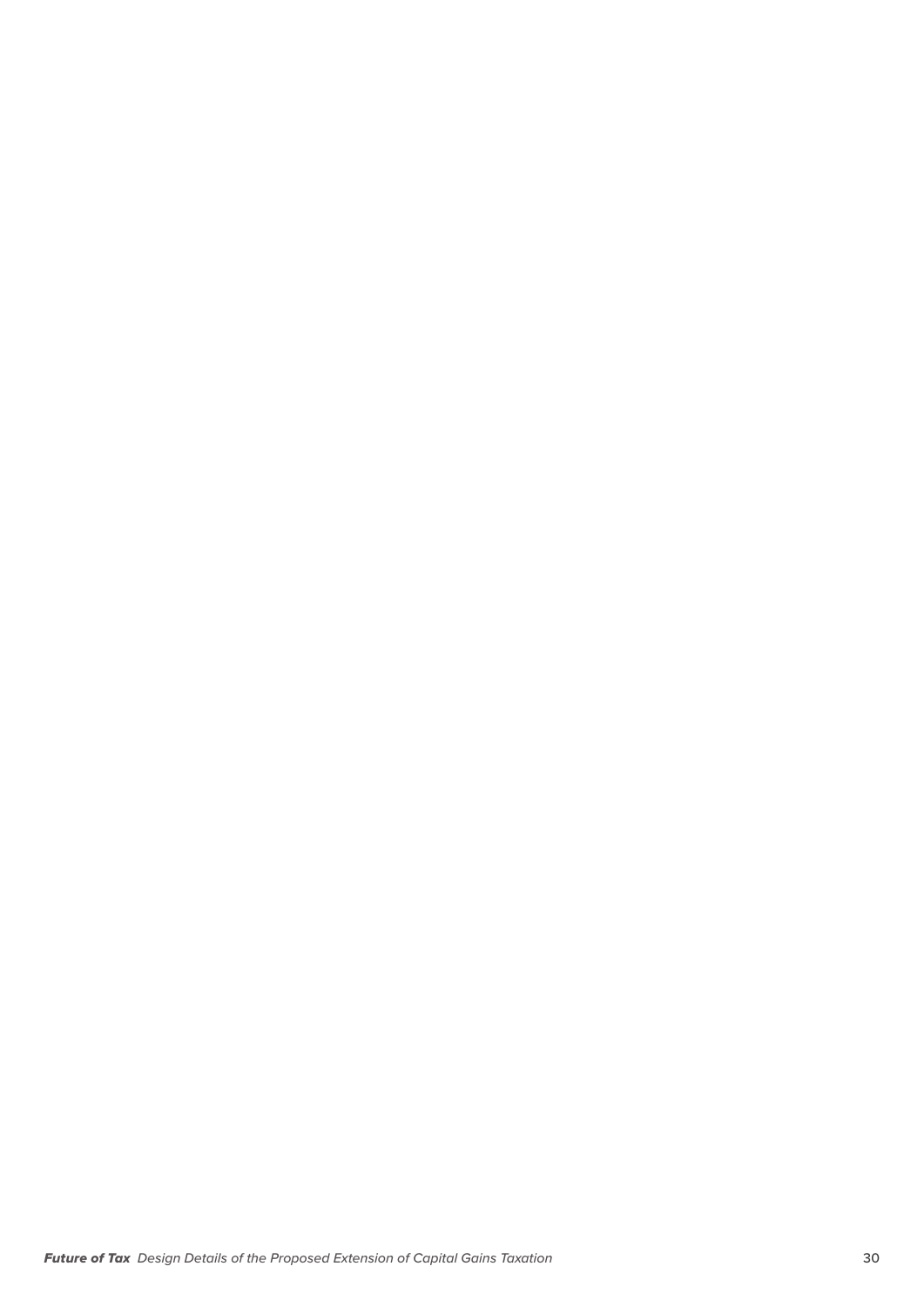**5**

# **Transitional rules**

# **Introduction**

- 1. This Chapter considers the rules that should apply where assets already owned by a person enter or exit the tax base. This will occur when:
	- the rules for taxing more capital gains come into force (Valuation Day)
	- a person changes the use of their assets so that they become included assets, e.g. where a person starts using their excluded home as a rental property, or stop being included assets, e.g. where a car used for business purposes changes to a personal-use asset, and
	- a person migrates to or from New Zealand, bringing included assets with them.

# **Valuation Day**

- 2. The rules for taxing more capital gains would apply to gains and losses that arise after the implementation date ('Valuation Day'). This approach would require taxpayers to:
	- determine the value of the asset as of Valuation Day (a number of valuation options would be available), and
	- calculate the increase or decrease in value from Valuation Day when the asset is sold or disposed of (special rules may apply to limit paper gains and/or losses<sup>7</sup>).

3. The rules for Valuation Day should provide taxpayers a choice between simplicity and accuracy and provide different options for different types of assets. The Group is not proposing that all assets need to be valued by valuers on Valuation Day, as this would impose an unmanageable burden on valuers and unreasonable compliance costs on taxpayers. Instead, taxpayers should have five years from Valuation Day (or to the time of sale if that is earlier) to determine a value for their included assets as at Valuation Day. If no valuation is determined, then a default rule should apply.

## **Flexible valuation rules**

- 4. The legislation should require that the cost base for included assets will be their value on Valuation Day.<sup>8</sup> This should be supplemented by Inland Revenue guidance on appropriate valuation methods. This approach is consistent with other scenarios where the tax legislation requires a value and allows greater flexibility for taxpayers to pick the most appropriate valuation method for their asset.
- 5. This guidance should provide taxpayers with safe-harbour valuation methodologies that Inland Revenue will accept and outline what information the taxpayer should file and retain to support their valuation. This guidance should be prepared at the same time as the draft legislation for the new rules to assist with certainty for taxpayers.

<sup>7</sup> A paper gain can occur when the value on Valuation Day is lower than an asset's cost price but the asset then sells for a higher price. These gains are often artificial and do not represent an actual or economic gain. Conversely, a paper loss can occur when the value on Valuation Day is higher than an asset's sale price.

<sup>8</sup> Including improvement costs incurred after Valuation Day.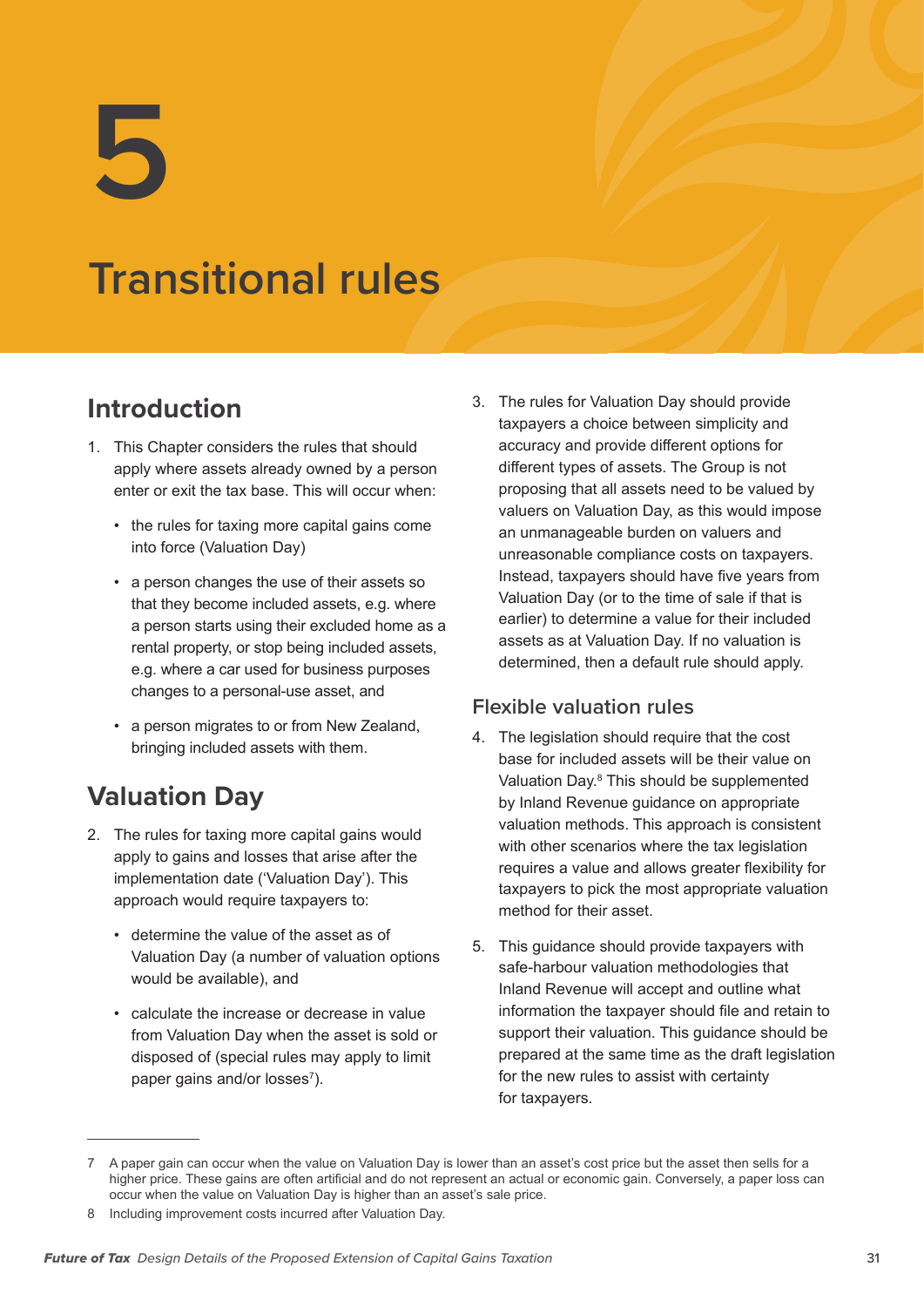- 6. Inland Revenue should also provide calculators and publish other material to assist taxpayers in determining the value of their included assets. For example, to reduce compliance costs for owners of NZX-listed and ASX-listed shares, Inland Revenue could publish information about the relevant valuations of these shares on Valuation Day.
- 7. Property that is already revenue account property will not need to be valued on Valuation Day as this property is already subject to tax on sale no matter when it was acquired. Depreciable property would also not need to be valued on Valuation Day, unless the owner wanted to establish a Valuation Day value higher than the tax book value.

## **Valuation options**

- 8. Inland Revenue guidance should provide several different valuation methods for various types of assets. Options could include but would not be limited to:
	- **• Actual value** this would typically only apply to assets that have easily obtainable values such as listed shares.<sup>9</sup>
	- **• Arm's-length valuation** this would generally be the most accurate, particularly where the actual value is not available, but will require higher compliance costs as a result of engaging professional valuers.
- 9. For real property (i.e. land) options could include:
	- **• Comparison with similar properties** this could be done on a case-by-case basis or using an algorithm already commonly available (e.g. Quotable Value (QV) valuations).
- **• Ratings valuations (RV)** this is easily obtainable but may be inaccurate depending on when it was last updated. A choice between the RV before and after Valuation Day may be more accurate in some cases.
- 10. For other major asset classes, the Government should consider additional valuation methods. For example:
	- **• International Financial Reporting Standards (IFRS)** rules require assets to be valued at fair market values. Where these rules are used to determine the value of assets over the period that includes Valuation Day, that value could be the value adopted on Valuation Day.
	- If shares are listed in New Zealand, their value on Valuation Day could be **the volume weighted average price** for a certain period (such as the five days) prior to Valuation Day. If the shares are not listed in New Zealand but are listed on one or more overseas recognised exchanges, the foreign value will need to be converted to its New Zealand dollar equivalent.

## **Default valuation methods**

- 11. The Government should consider what the most appropriate default valuation option is for each kind of asset for taxpayers who do not value their assets under another method. This should include approved simplified methods of valuation for various asset classes.
- 12. For example, a straight-line method, where the gain or loss is pro-rated over the time the asset is held, could be the default option. Under the straight-line method, at the time an asset is sold, the owner would determine the total gain on sale derived over the whole period of ownership and then determine what proportion of that gain was derived after Valuation Day.

<sup>9</sup> Although, where a person has a large interest in a listed company, the value stated on the stock exchange may not be an accurate measure of the value of that interest.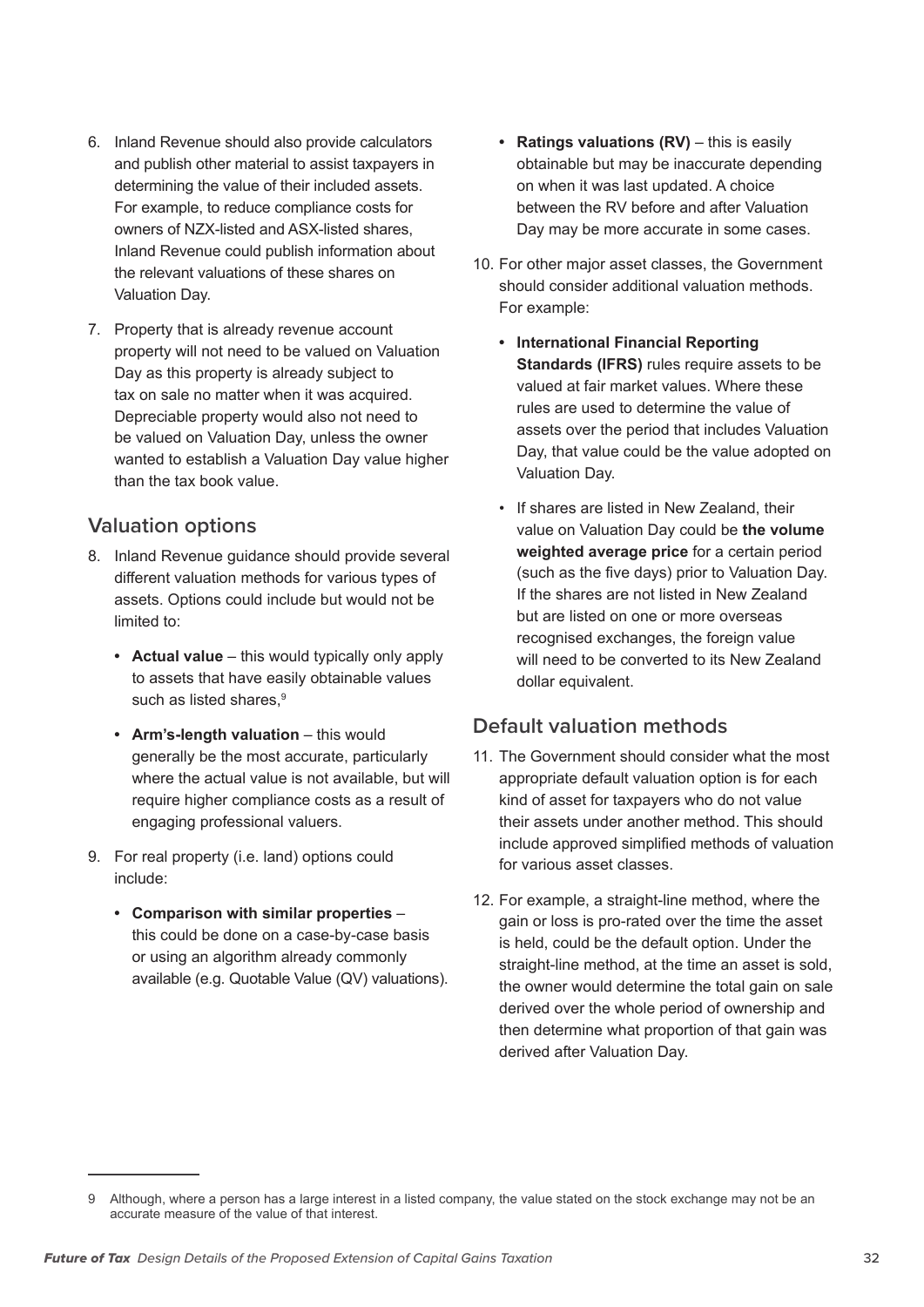- 13. Where a person has no record of the original cost, the cost will be treated as being nil.
- 14. The application of the straight-line method is illustrated by the following example.

#### **Example 40: Straight-line method**

John purchased a small trucking business on 1 April 2015 for \$200,000. On 31 March 2025, John sells the business to Paul for \$600,000 (i.e. a \$400,000 gain).

As a result of the extension of the taxation of capital gains, John will have to pay tax on the capital gain he has derived since Valuation Day (1 April 2021) from the sale of the business (i.e. for the last four years he has owned the business).

Applying a straight-line approach, John will have to pay tax on 4/10th of the gain on sale (i.e. \$160,000).



## **Calculating capital gains or losses after Valuation Day**

- 15. Where assets held prior to Valuation Day are disposed of, the 'median rule' should apply to calculate the capital gain or loss that arises. The median rule is not a valuation method (as described above). Instead, its purpose is to smooth capital gains and prevent taxpayers from being subject to tax on artificial paper gains or losses. Artificial paper gains or losses arise only owing to the value on Valuation Day being lower or higher than the cost price and the sale price.
- 16. Under the median rule, the amount to be deducted from the sale price would be the median, i.e. the middle value, of:
	- $\cdot$  the actual cost,<sup>10</sup> including improvement costs
	- the value on Valuation Day, plus improvement costs, and
	- the sale price.
- 17. This means the capital gain or loss will be calculated using the following formula:

*Capital gain/loss = the sale price – the median value*

- 18. The median rule will give the same answer as calculating the change in asset value since Valuation Day when an asset is consistently appreciating or depreciating. This is expected to be the situation in the majority of cases. It will only have effect when the value of an asset fluctuates between the original purchase price, the value on Valuation Day and the sale price.
- 19. The application of the median rule can be broken down into the following steps shown in figure 5.1.

<sup>10</sup> Where a taxpayer has no record of their actual cost, it will be treated as nil.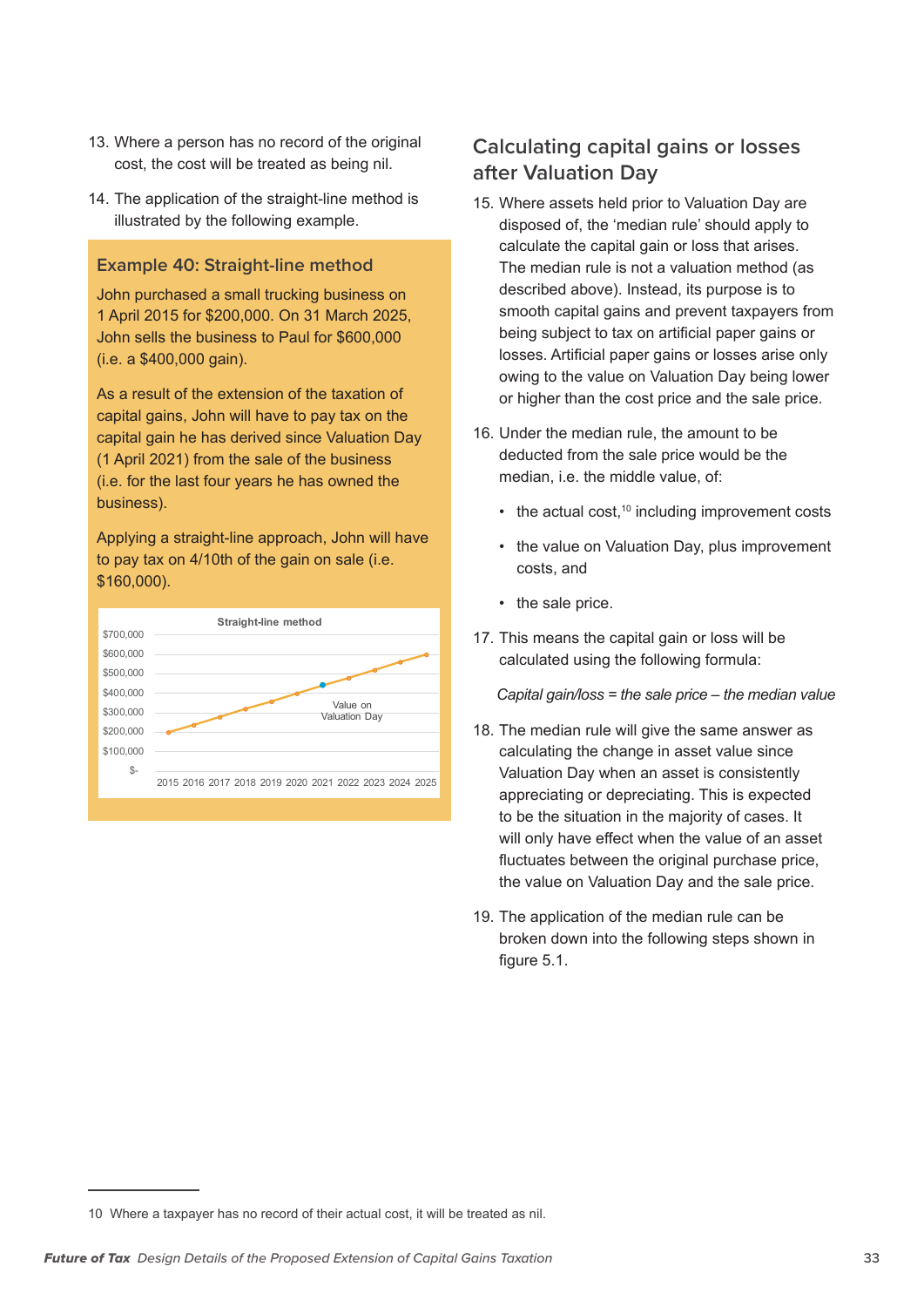#### **Figure 5.1: Application of the median rule**



#### **Example 41: Steadily appreciating asset**

In 2014 Ben bought a rental property for \$500,000. He obtained a QV valuation for Valuation Day of \$650,000. Ben sold the property three years after Valuation Day for \$800,000.

Applying the median rule:

Cost = \$500,000 Valuation Day value = \$650,000 Sale price = \$800,000

The median value is \$650,000. Therefore, Ben is able to deduct \$650,000 from the sale price of \$800,000, giving rise to a \$150,000 taxable gain. In this situation, the median rule does not change the outcome.



#### **Example 42: Steadily depreciating asset**

In 1995, Paul purchased 100 shares for \$1,000 in an unlisted New Zealand company selling analog cameras. Since the introduction of digital cameras, the value of Paul's shares has been slowly declining. On Valuation Day, Paul's shares were valued at \$600 and he eventually sold the shares two years after Valuation Day for \$200.

Applying the median rule:

 $Cost = $1,000$ Valuation Day value = \$600 Sale price = \$200

The median value is \$600. Therefore, Paul can deduct \$600 from the sale price of \$200, giving rise to a \$400 taxable loss. In this situation, the median rule does not change the outcome.

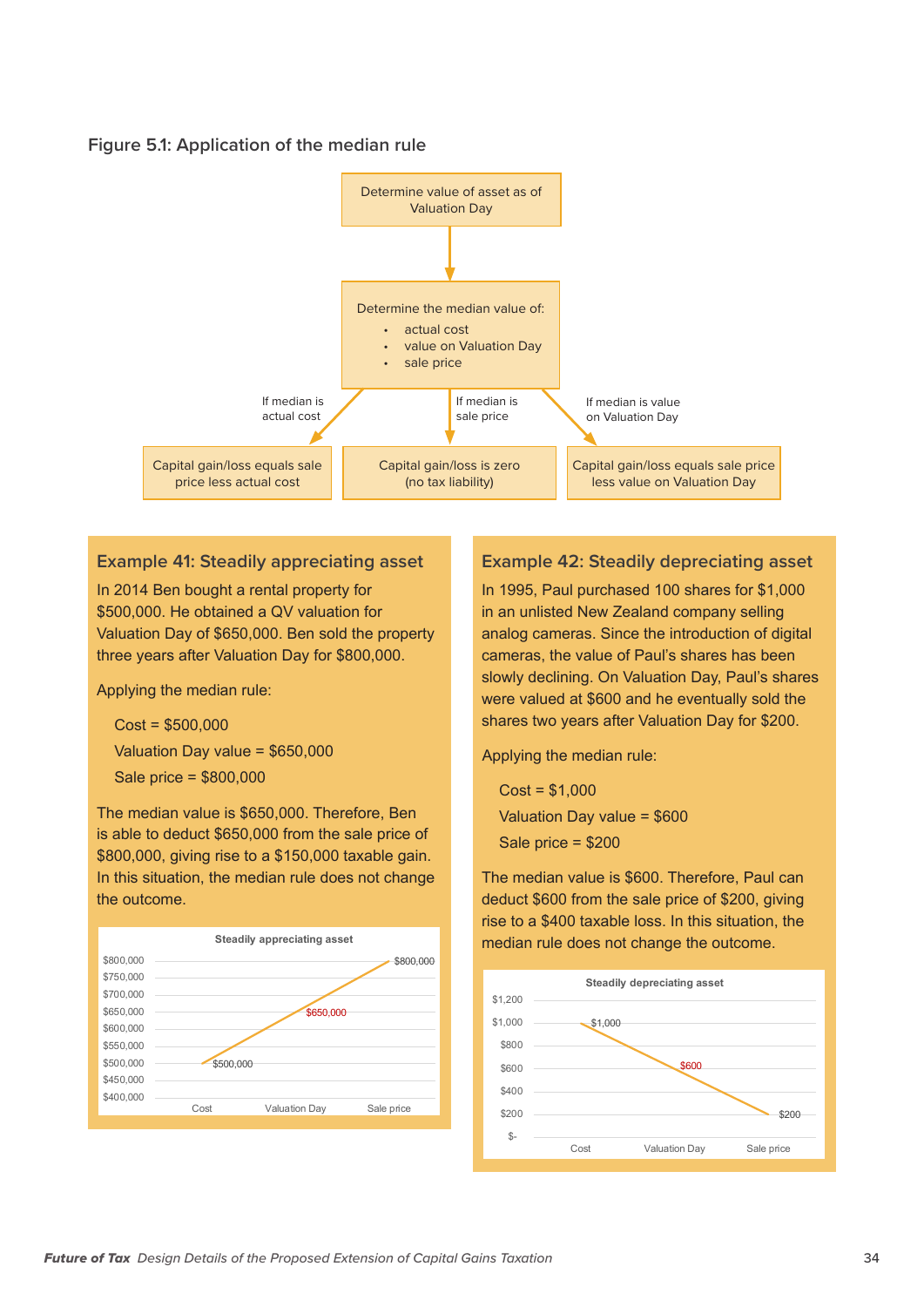#### **Example 43: Fluctuating asset value – paper gains**

In 2014 Scott bought a rental property for \$500,000. On Valuation Day the property was valued at \$450,000. Scott sold the property six years after Valuation Day for \$850,000.

Applying the median rule:

Cost = \$500,000

Valuation Day value = \$450,000

Sale price = \$850,000

The median value is \$500,000. Therefore, Scott is able to deduct \$500,000 from the sale price of \$850,000, giving rise to a \$350,000 taxable gain.

Without the median rule, Scott would have a taxable gain of \$400,000 (i.e. sale price of \$850,000 – price on Valuation Day of \$450,000) despite only making a gain of \$350,000 over the whole period he owned the property.



#### **Example 44: Fluctuating asset value – paper loss**

In 2010 Claire bought some shares for \$500,000 in an unlisted company. On Valuation Day the shares had a value of \$800,000. Claire sold the shares two years after Valuation Day for \$700,000.

Applying the median rule:

Cost = \$500,000 Valuation Day value = \$800,000 Sale price = \$700,000

The median value is \$700,000, which is also the sale price. Therefore, Claire does not have a capital gain or loss.

Without the median rule, Claire would have a loss of \$100,000 (i.e. sale price of \$700,000 – value on Valuation Day of \$800,000) despite making a gain of \$200,000 over the whole period she owned the shares.

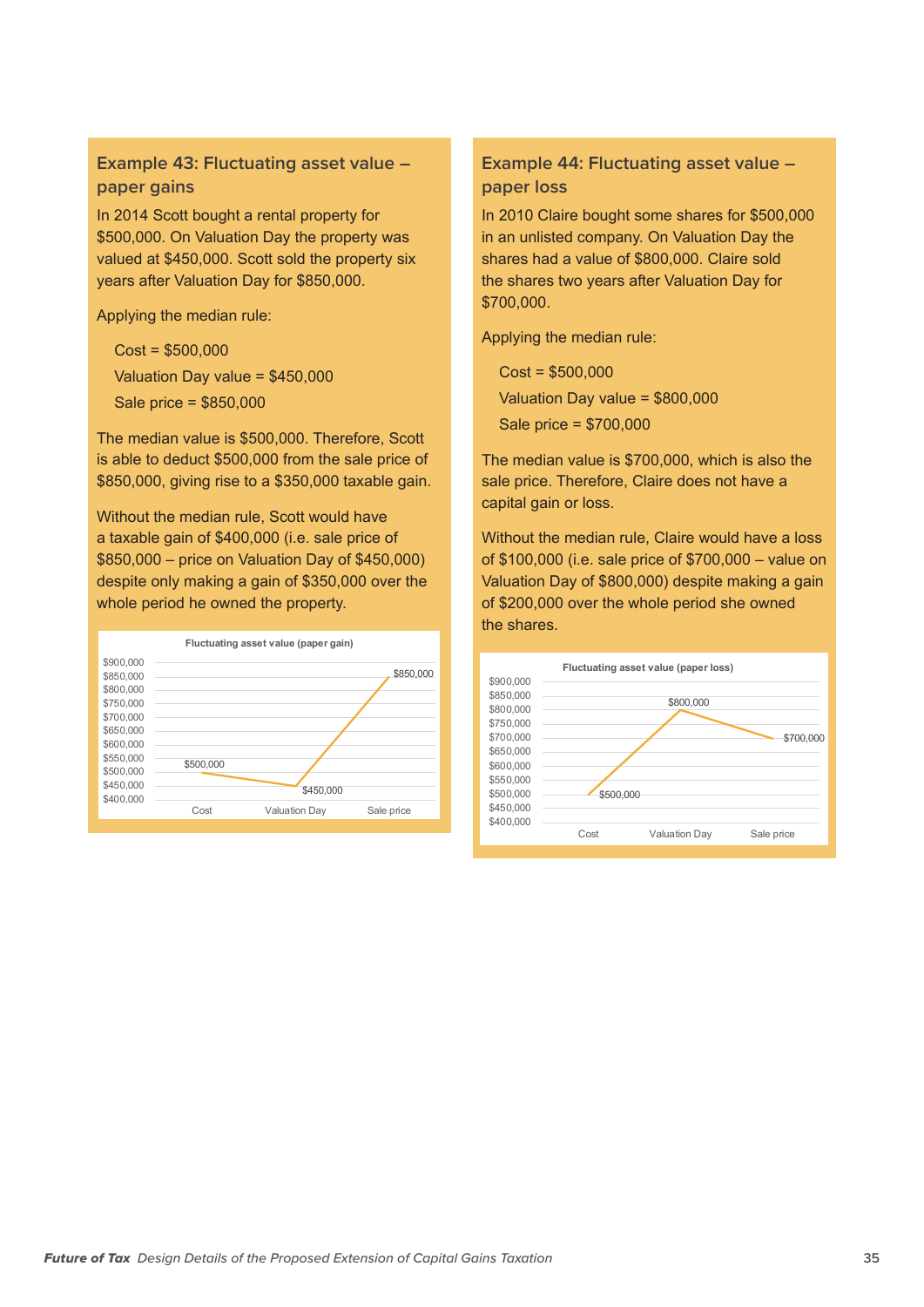#### **Example 45: Costs incurred after Valuation day**

Marama owns a building damaged by an earthquake. The building was purchased in 2016 (before the earthquake) for \$8 million. The value of the building immediately before the earthquake was \$12 million. The earthquake damage reduced the value to \$9 million.

Before Valuation Day, Marama pays \$3 million to repair the building and bring it up to code, which restores the value to \$12 million. This is the Valuation Day value of the building.

Marama sells the building five years after Valuation Day for \$14 million.

In applying the median rule, the cost of the building should also be increased by the \$3 million of remedial costs, resulting in a cost of \$11 million (i.e. \$8 million purchase price plus \$3 million remedial costs). Applying the median rule:

Cost = \$11 million Valuation Day value = \$12 million Sale price = \$14 million

The median value is \$12 million. Therefore, Marama is able to deduct \$12 million from the sale price of \$14 million, giving rise to a \$2 million taxable gain.

If Marama carried out the repairs to the building after Valuation Day the result should be the same. The repair costs (\$3 million) would be added to the cost of the building (\$8 million) and the value on Valuation Day (\$9 million):

Cost = \$11 million Valuation Day value = \$12 million Sale price = \$14 million

The median value would still be \$12 million, resulting in a \$2 million taxable gain.

#### **Applying the median rule to listed shares**

- 20. The median rule should be applied to all affected assets, except for listed shares. Listed shares are subject to market pricing so the taxpayer has no ability to manipulate the value on Valuation Day.
- 21. If the median rule is used for listed shares, it would incentivise shareholders to sell all shares that have increased in value before Valuation Day and then buy them back to ensure they have a certain cost base if the shares then lose value. This would impose compliance costs without achieving any economic benefit. In not applying the median rule, however, paper gains may be taxed and paper losses allowed in some circumstances.

#### **Example 46: Listed shares that have increased in price**

In 2018 Yul purchased shares in A Co for \$20 each. On Valuation Day the shares had risen in value to \$50 each. If the median rule applied Yul would be incentivised to sell and buy back the shares because:

- if the shares later drop in value (e.g. to \$30) no loss would be available under the median rule, as it is only a 'paper loss', the shares are still worth more than when Yul bought them. The median value would have been \$30, so there would be no loss. If, however, Yul sold and bought back his shares on Valuation Day, he would be able to access a loss when he later sold them (Valuation Day value of \$50  $-$  sale price of \$30 = a loss of \$20)
- conversely, if the shares later increased in value (e.g. to \$60) Yul would be taxable on the gain  $(\$60 - \$50 = \$10)$  which would be the same result as under the median rule (\$50 is the median of \$20, \$50 and \$60).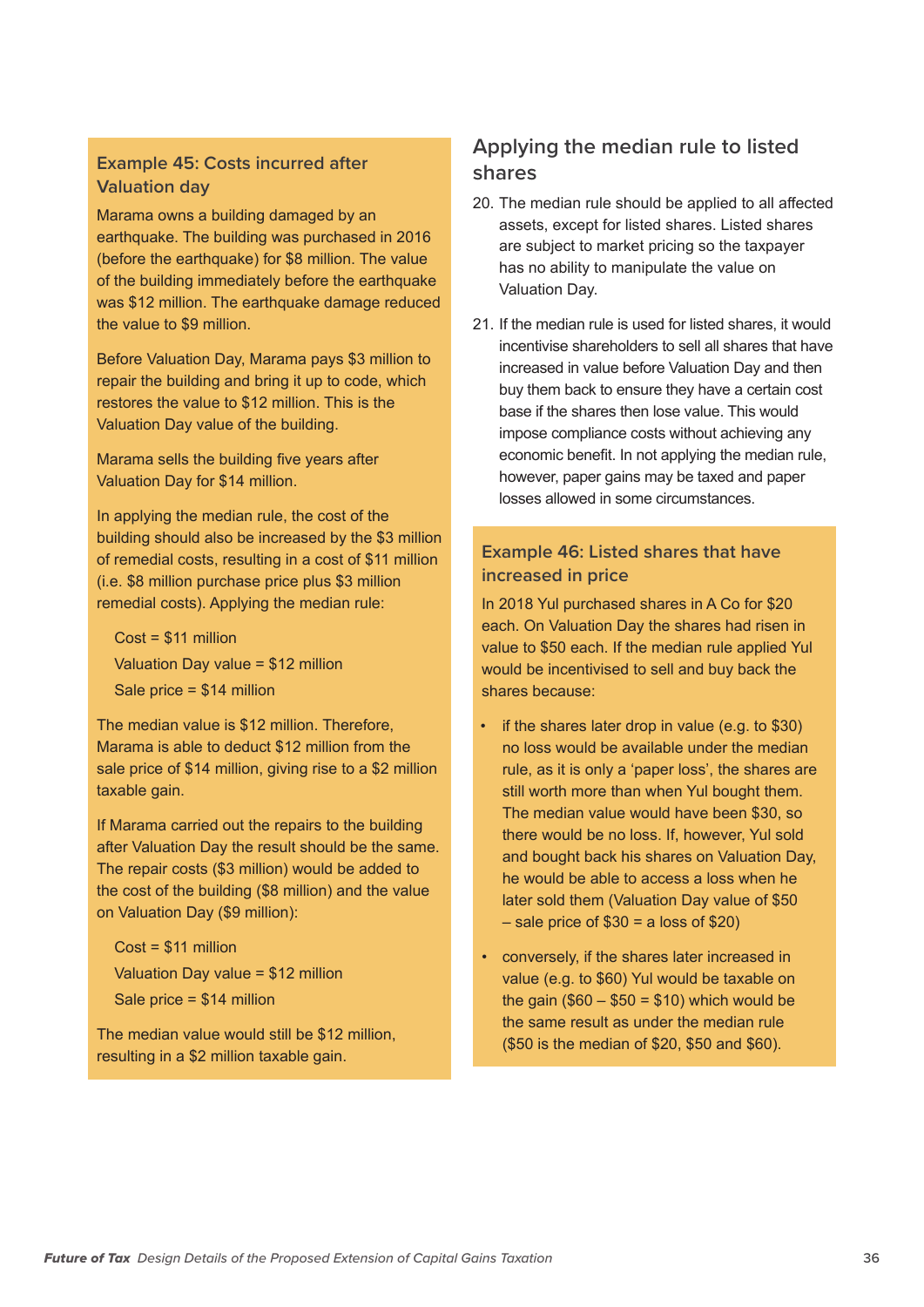#### **Example 47: Listed shares that have decreased in price**

In 2018 Yul purchased shares in A Co for \$20 each. On Valuation Day the shares had decreased in value to \$10 each. If the median rule applied Yul would be better off holding the shares (i.e. not selling and buying back on Valuation Day).

If the shares later drop in value (e.g. to \$7) a loss of \$3 is available with or without the median rule.

If the shares increase to \$13 however a 'paper gain' of \$3 would be taxable, without the median rule, while there would be no taxable gain with the median rule.

If the shares increase to \$25 a gain of \$15 would be taxable, \$10 of which is a paper gain, without the median rule or \$5 taxable gain with the median rule.

22. Further, a managed fund would not want to apply the median rule as it would cause equity concerns between investors who bought shares before and after Valuation Day.

#### **Example 48: Listed shares owned by a fund**

A managed fund bought shares before Valuation Day for \$1,000, which have increased to \$1,500 on Valuation Day. Over the next month the shares decline to \$1,200 but continue to be held by the fund.

On Valuation Day Ilena buys 1% of the fund for \$15 and sells out of the fund one month later for \$12.

Ilena expects to receive a \$3 loss allocation from the fund for tax purposes. However, if the fund has applied the median rule, the Valuation Day value is \$1,200, so there would be no taxable gain or loss that can be attributed to Ilena.

23. To avoid shareholders selling and buying back any shares that have increased in value on Valuation Day and the equity concerns that could arise in managed funds, the median rule should not be used for listed shares.

## **Change of use**

- 24. Where a person completely changes the use of their assets, for example, from an excluded home to a rental property, or from being a business asset to a personal-use asset, apportionment will be necessary to ensure that the capital gain or loss arising for the period when the asset was used for income-earning purposes is captured.
- 25. For real property (i.e. land), where there is a change of use, the capital gain or loss on sale will need to be apportioned, either:
	- based on the time that the person used the asset as an excluded asset (i.e. an excluded home or personal-use asset) compared with the total time they owned the asset, or
	- based on the actual increase in value while the asset was used as an excluded asset (with the same valuation options as discussed above).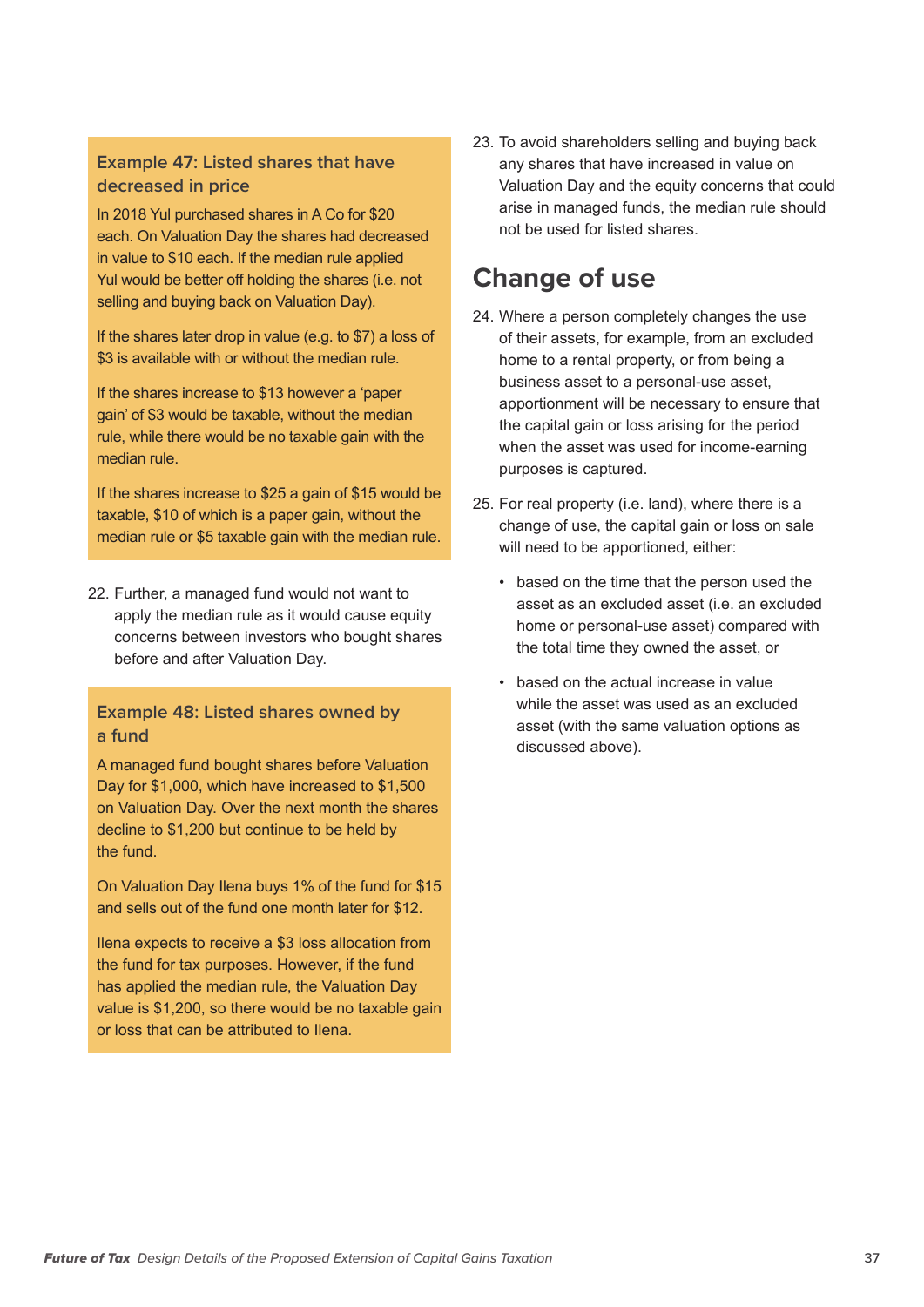#### **Example 49: Residential to rental**

Peter purchases a property in 2022 for \$500,000. He uses the property as his residence. In 2027, Peter moves out of the property and uses it as a residential rental property. At the time of the change of use, the property is valued at \$600,000. In 2030, Peter sells the property for \$700,000.

When Peter sells the property, he has a net gain of \$200,000.

Peter can choose to pay tax on 3/8 of the net gain (being \$75,000) because he used the property for income-earning purposes for three of the eight years he owned it.

Alternatively, Peter can choose to calculate the actual increase in value that is attributable to the time that Peter used the property as a residential rental property (i.e. \$100,000, being \$700,000 – \$600,000) and pay tax on that gain.

The remaining gain on sale will not be taxable because it relates to the time that Peter used the property as his excluded home

#### **Example 50: Rental to residential**

Wang Fang purchases a property in 2030 for \$400,000. She uses the property as a residential rental property. In 2034, Wang Fang decides to move into the property and uses it as her main residence. At the time of the change of use, the property is valued at \$550,000. In 2037, Wang Fang sells the property for \$675,000.

When Wang Fang sells the property, she has a net gain of \$275,000.

Wang Fang can choose to pay tax on 4/7 of the net gain (\$157,143), because she used the property as a rental property for four of the seven years she owned it.

Alternatively, Wang Fang can pay tax on the actual gain relating to the time the property was used as a rental property, being \$150,000  $(i.e. $550,000 - $400,000).$ 

The remaining net gain will not be taxable because it relates to the period when Wang Fang used the property as her excluded home.

26. The same rules will apply where a person dies and the property is rented out while the estate is wound up.

#### **Example 51: Change of use on death**

Brian owned a property in Christchurch where he lived since he purchased it in 2022. He purchased the property for \$600,000. In 2030 Brian dies. While winding up the estate, Brian's executors decide to rent the property out. At the time of the change of use, the property is valued at \$900,000. The property is rented until it is sold in 2032 for \$1 million.

When Brian's estate sells the property, they have a net gain of \$400,000.

Brian's estate can choose to pay tax on 2/10 of the total gain (i.e. \$80,000), because the property was used for income-earning purposes for two of the 10 years the property was owned by Brian and his estate.

Alternatively, Brian's estate can choose to pay tax on the actual gain attributable to the time the property was used as a rental property (being \$100,000).

The remaining gain on sale will not be taxed because it relates to the time Brian used the property as his excluded home.

27. Where there is a temporary change of use as a result of a person moving for work purposes, or going overseas for a short period, the change of use will be ignored for four years. However, a person will still only be allowed one excluded home at any one time. If, during that period, a person owns another property that is their excluded home (either in New Zealand or overseas), then the change of use will give rise to a requirement to apportion on sale.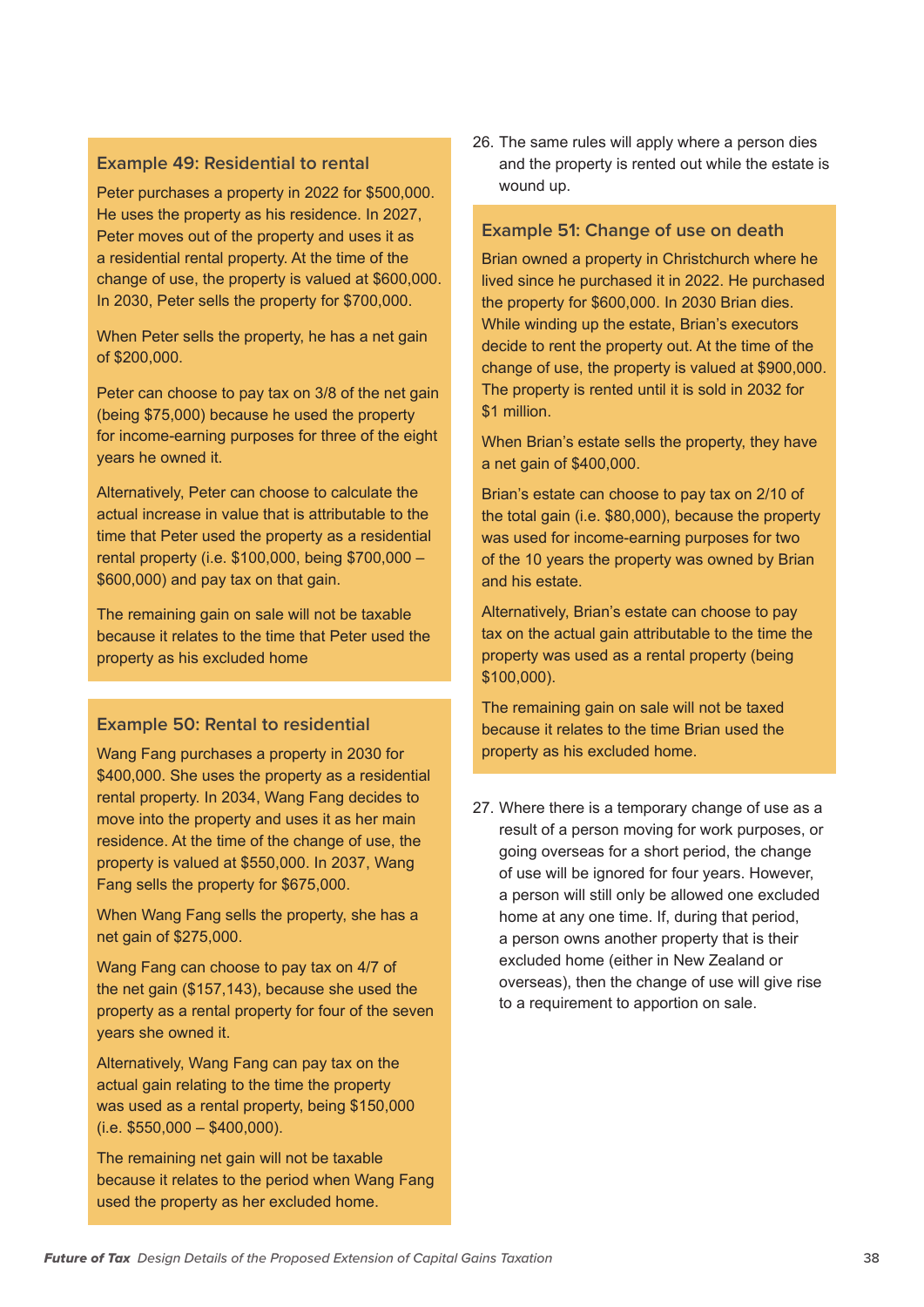#### **Example 52: Moving overseas**

Michael and Kath own a property in Dunedin, which they purchased in 2030 for \$300,000. In 2034, Michael and Kath decide to go overseas on their OE. They are gone for two years and during this time they rent out the property.

As Michael and Kath have been absent for less than four years and have not purchased another property that has been their excluded home during this time, the change of use will be ignored and they will not be required to pay any tax when they later sell the property.

#### **Example 53: Empty home**

Bill owns a property in New Zealand which he occupied as his residence since he purchased it in 2022 for \$675,000. In 2025 Bill decides to move overseas for work. He intends to return to the property and does not want anyone to damage it while he is away, so leaves his property empty while he is away. He is away for 3½ years.

Bill has been absent for less than four years. While overseas, Bill stayed in rented accommodation. Therefore, the change of use will be ignored and Bill will not be required to pay any tax when he later sells the property.

#### **Example 54: Moving for work reasons**

Donald and Lucy occupy a home in Auckland, which they purchased in 2030 for \$450,000. In 2034, they temporarily move to Wellington for work reasons. Donald and Lucy purchase an apartment in Wellington where they live while they are there but decide to keep their Auckland home while they are away and rent it out. At that time, the Auckland home is valued at \$600,000.

In 2037 Donald and Lucy sell their Wellington apartment and move back into their Auckland home. At this time, the Auckland property is valued at \$950,000. Donald and Lucy live in their home until 2041 when it is sold for \$1.1 million.

When Donald and Lucy sell their Auckland home they have a net gain of \$650,000.

Because Donald and Lucy owned another property that they occupied as their excluded home during the period they were away, they will have to pay tax on the sale of their Auckland home. Donald and Lucy can choose to pay tax on 3/11 of the net gain (i.e. \$177,273), because they used the property for income-earning purposes for three of the 11 years they owed it.

Alternatively, they can choose to pay tax on the actual gain that arose when the property was used as a rental property (i.e. \$350,000).

The remaining net gain will not be taxable because it is attributable to the time when Donald and Lucy used the property as their excluded home.

28. Rules for apportionment for other property should be considered as part of the generic tax policy process. In particular, consideration needs to be given to the interaction with the current depreciation rules.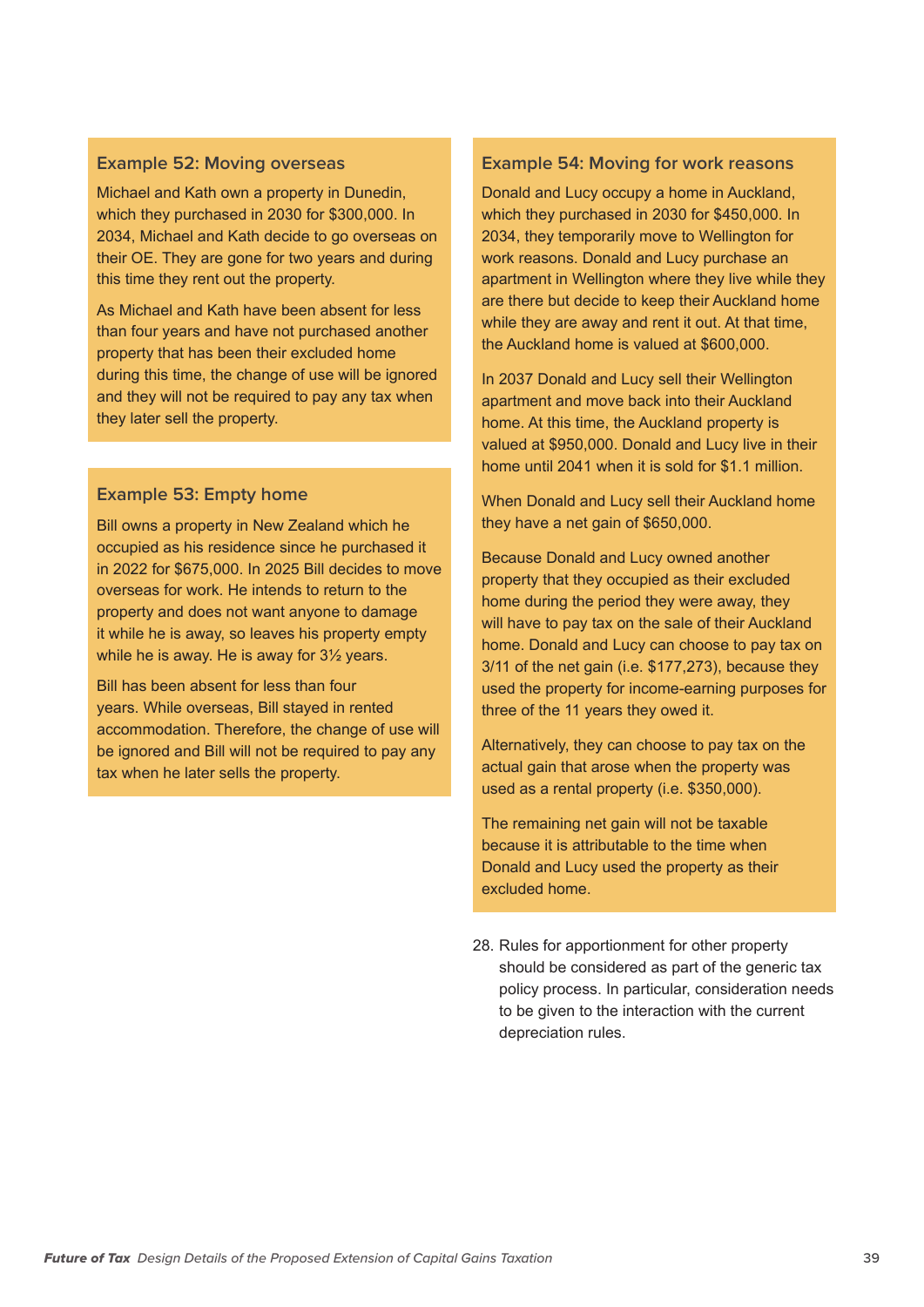## **Migration**

- 29. The Group has considered the tax consequences of included assets entering and leaving the New Zealand tax base when an asset owner becomes ('immigrates') or ceases to be ('emigrates') New Zealand tax resident.
- 30. As a preliminary point, under the current tax residence rules, it can be hard in some cases to determine exactly when tax residence ends or begins. The individual tax residence rules may therefore need to be amended, or applied in a modified form, for the rules proposed below.

#### **Emigration**

31. When a taxpayer migrates, assets they hold may leave the New Zealand tax base. Included assets should be deemed to be sold for market value immediately before the taxpayer migrates ('the deemed disposal rule'). This ensures taxpayers cannot avoid a realisation-based tax on capital gains by ceasing their tax residency before disposing of their included assets. The tax will be payable in the year the taxpayer migrates.

#### **Example 55: Emigration while holding New Zealand shares**

Mahutu is a New Zealand tax resident. He holds some New Zealand shares that he bought for \$100,000 in 2022.

Mahutu decides to leave New Zealand and move to the United Kingdom. He ceases to be tax resident in New Zealand in the 2027/28 income year. On the day his tax residence ends, the shares are worth \$180,000.

Mahutu is treated for New Zealand tax purposes as having derived a capital gain of \$80,000 (being  $$180,000 - $100,000$ ).

32. For similar reasons, there should also be a taxable disposal when certain assets are transferred to a non-resident person. Rollover on death or gifting that may otherwise apply to such a transfer should not be provided if it results in the accrued gain or loss on the asset never being taxed in New Zealand.

- 33. The deemed disposal rule should not apply to assets that are taxed on accrual, such as the underlying investments in KiwiSaver funds, which are attributed to the investors, and other PIEs (discussed further in Chapter 9) and foreign shares that are taxed under the FDR method under the FIF regime (discussed further in Chapter 8). The deemed disposal rule should also not apply to included assets that are generally taxable for non-residents, such as New Zealand land and assets forming part of the business property of a New Zealand permanent establishment (discussed further in Chapter 6).
- 34. As such, the deemed disposal rule would not apply to most assets held by many taxpayers, including the excluded home, rental properties, KiwiSaver and PIE investments (which are not usually taxed on redemption) and foreign shares subject to the FDR method under the FIF regime. However, the rule would apply to New Zealand shares and Australian listed shares and possibly to intangible property, if it is not attributable to a New Zealand permanent establishment.

#### **Example 56: Emigration while holding KiwiSaver and a farm**

Chi is a New Zealand tax resident. She has a KiwiSaver account with \$30,000 and owns a New Zealand farm. Chi decides to leave New Zealand and move to Australia. She ceases to be tax resident in New Zealand on 31 January 2022.

Chi will not be treated as having disposed of her KiwiSaver investment or farm on emigration. Her farm, including assets attributable to that farm, such as goodwill, remains in the New Zealand tax base and her KiwiSaver funds will have been taxed on accrual.

35. The *Interim Report* suggested the possibility of making this deemed disposal optional, as is the case in Australia. The Group is now of the view that this would not be appropriate because it is likely to lead to revenue leakage. However, the Group is conscious that a deemed disposal could cause compliance cost and cash flow issues for temporary emigrants, taxpayers holding illiquid assets and taxpayers with modest unrealised gains.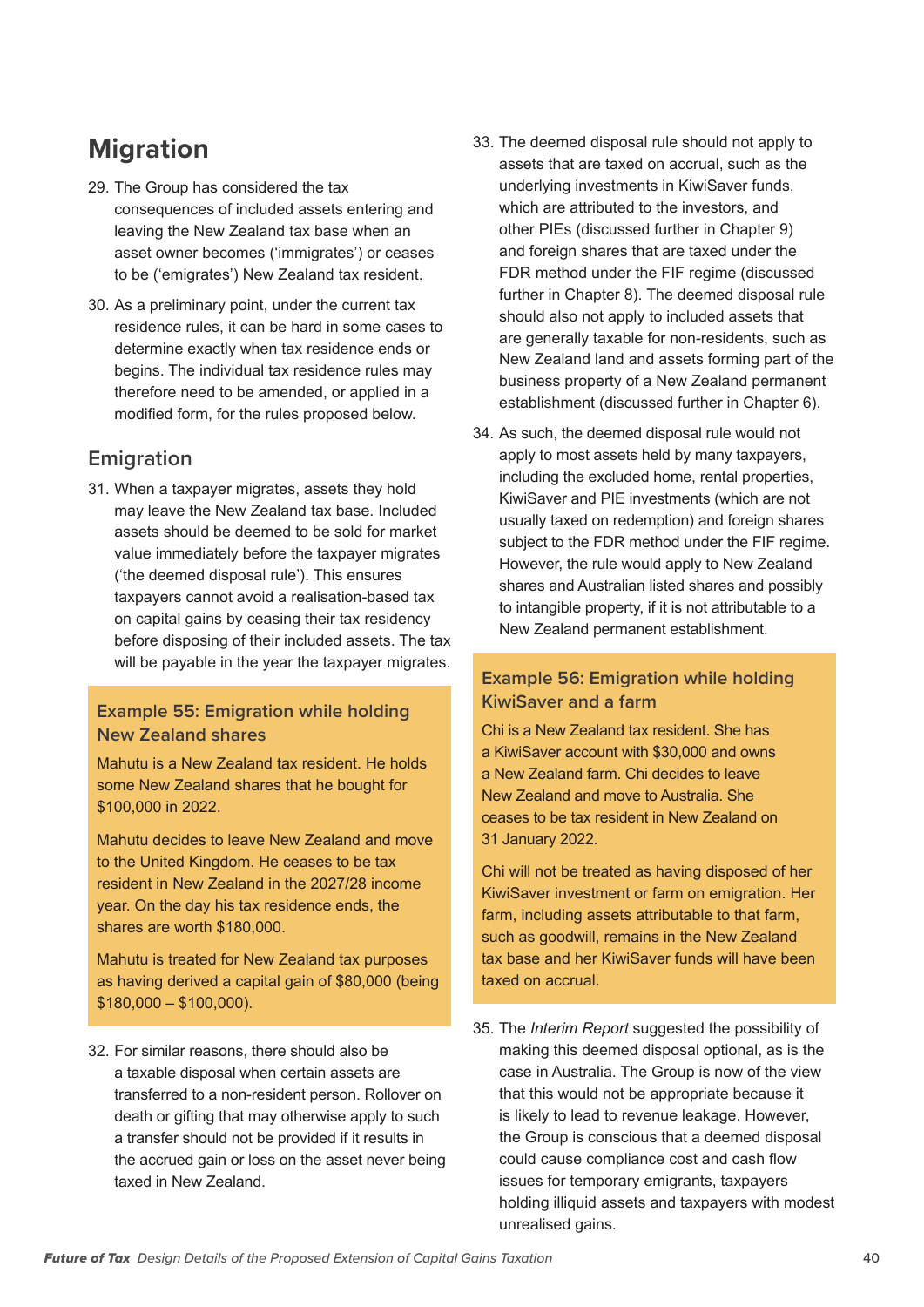- 36. Where a taxpayer emigrates for a short period but becomes tax resident again, assets they hold would leave and re-enter New Zealand's tax base. A deemed disposal on emigration would therefore be an unnecessary compliance burden for the taxpayer.
- 37. A taxpayer should be allowed to 'unwind' a deemed disposal on emigration if they subsequently return to New Zealand holding the same assets in the same capacity. Unwinding a deemed disposal should unwind both the core tax liability, which should already have been paid, and any interest and penalties resulting from the liability if there has been an underpayment. Because the taxpayer has paid the tax before the unwind and that results in an overpayment, the ordinary rules for excess tax should apply. The taxpayer may be entitled to use-of-money interest and a refund, if the tax is not applied to satisfy another tax liability. As the unwind option is aimed at temporary emigrants, it should be subject to a time limit.

#### **Example 57: Temporary emigration**

Hera is a New Zealand tax resident, with a 33% marginal tax rate. She holds some New Zealand shares that she bought for \$10,000 in 2021.

Hera decides to take up an employment opportunity in Australia and ceases to be tax resident in New Zealand from the 2025 income year. On the day her tax residence ends, the shares are worth \$70,000. Under the deemed disposal rule, Hera is treated as having realised a gain of \$60,000 (being \$70,000 – \$10,000) and pays tax of \$19,800 (33% × \$60,000).

After working in Australia for a few years, Hera decides to return to New Zealand and becomes tax resident again in the 2028 income year. She has not sold any of her shares, which have now fallen in value to \$50,000.

Hera elects to unwind the deemed disposal of her shares in the 2025 income year, so the shares assume their original cost base of \$10,000. As Hera has no outstanding tax liabilities, she is entitled to a tax refund of \$20,000 and interest on that refund.

38. Where a taxpayer emigrates holding certain illiquid assets, for example, an unlisted business with assets not attributable to a New Zealand permanent establishment, a deemed disposal of the illiquid assets could cause cash flow and valuation difficulties. In such cases, the deemed disposal rule should still apply on migration to crystallise New Zealand's taxing rights. However, taxpayers should be allowed to defer payment of the tax for a period. Conditions of deferral, including the payment of a security bond, will be required to ensure New Zealand's tax base is protected. These conditions should be decided following consultation with taxpayers to ensure they are workable.

#### **Example 58: Certain illiquid assets**

Terry is a New Zealand tax resident, with a 33% marginal tax rate. He holds all the unlisted shares in his online consultancy business, which have a cost base of \$50,000. Terry's shares are not attributable to a permanent establishment in New Zealand.

Terry decides to move overseas, since he can work remotely and has built up a client base for his business. He ceases to be tax resident in New Zealand from the 2030 year. His shares are worth \$170,000 at the time he ceases tax residence.

Under the deemed disposal rule, Terry is treated as having realised a gain of \$120,000 (\$170,000 – \$50,000) and is liable to pay tax of \$39,600 (33% × \$120,000). However, because his shares are unlisted, provided he satisfies any relevant conditions, and pays the required security bond, he can defer payment of the tax.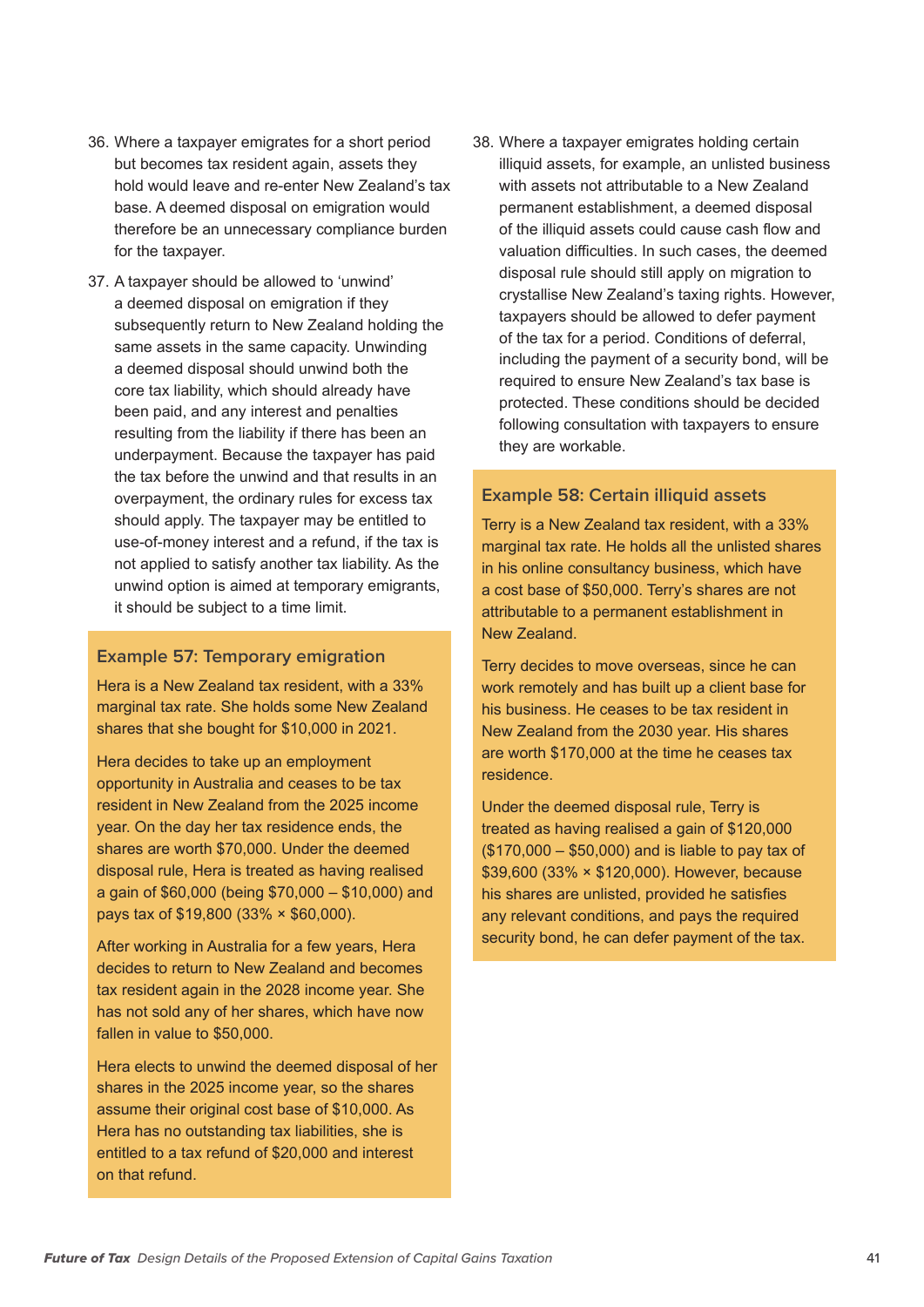39. There should also be a *de minimis* threshold, so that a deemed disposal would be ignored if it resulted in capital gains that, in aggregate, fall below a certain amount. As people can become non-resident and resident again multiple times in their lives, the *de minimis* should be set at a modest level so that it is unlikely to be used to avoid tax on capital gains. A threshold of \$15,000 of capital gains would be appropriate. This translates to approximately \$5,000 of tax for a taxpayer on a 33% marginal tax rate.

#### **Example 59: De minimis threshold**

Kara is a New Zealand tax resident. She holds a portfolio of listed New Zealand shares that have a total cost base of \$50,000. She also has a KiwiSaver investment of \$30,000 and owns a New Zealand rental property worth \$500,000.

In 2023, Kara decides to move to Australia to be closer to family. On the day Kara ceases to be New Zealand tax resident, the total market value of her share portfolio is \$60,000.

If the deemed disposal rule applied, Kara would be treated as having realised a gain of \$10,000 (\$60,000 – \$50,000). However, because this gain is under the \$15,000 *de minimis* threshold her gain is ignored and she is not liable to pay any tax. Kara's KiwiSaver investment and rental property are not taken into account for the *de minimis*.

#### **Immigration**

40. If a person immigrates to New Zealand holding an included asset that they acquired while nonresident, the asset may enter the New Zealand tax base at the time the person becomes tax resident in New Zealand. In such cases, the person should be treated as if they disposed of and re-acquired their assets for market value at the time they become New Zealand tax resident (or, for transitional residents holding foreign assets, at the time they become a New Zealand tax resident who is not a transitional resident).

41. This approach would ensure that any capital gain (or loss) accruing when the person was non-resident is not taxed in New Zealand. This is also consistent with New Zealand's existing tax treaties and is required by some of the treaties, including the Australian treaty.

#### **Example 60: Immigration from Australia**

In 2031, Tom, an Australian tax resident, buys some Australian shares for \$100.

In 2033, Tom migrates to New Zealand. Tom ceases to be resident in Australia on the same day he becomes resident in New Zealand. The value of his shares is \$150.

In 2040, Tom sells the shares for their market value of \$210. His actual capital gain is \$110.

The tax consequences for Tom will be:

- In 2033, Tom is treated for Australian tax purposes as having a capital gain of \$50 (being \$150 – \$100).
- In 2040, Tom will be treated for New Zealand tax purposes as having derived a capital gain of \$60 (being \$210 – \$150). This is consistent with the New Zealand/Australia double tax agreement.

Overall, Tom has been taxed on his actual capital gain of \$110 (\$50 of which was taxed in Australia and \$60 of which was taxed in New Zealand).

42. This does not apply to assets that have always been in the New Zealand tax base, such as New Zealand land and assets of a New Zealand permanent establishment. The cost base of these assets will be determined under normal rules (usually original cost).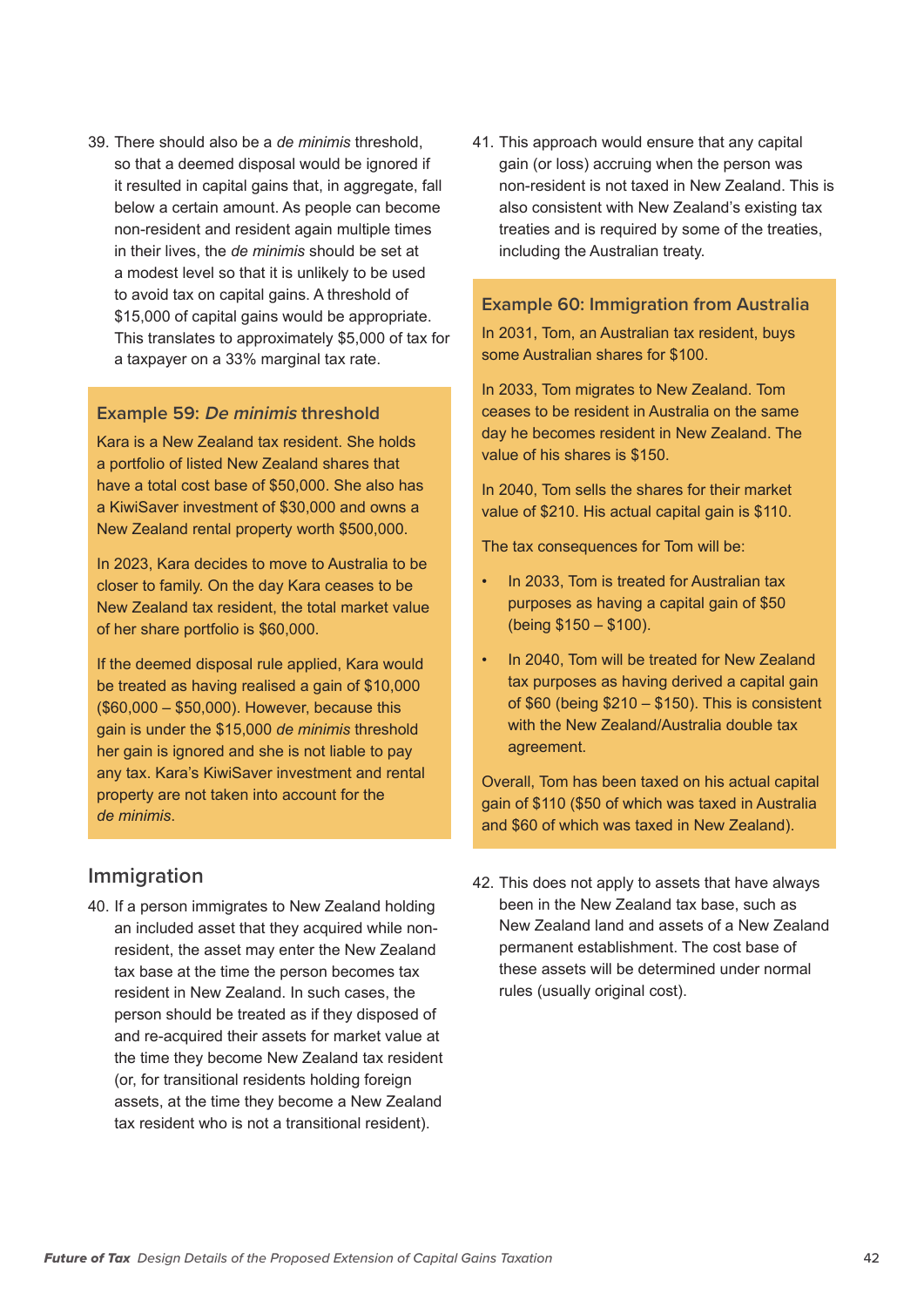**6**

## **Who will be taxed?**

1. All New Zealand resident individuals and entities should be taxed on the realisation of included assets. This Chapter discusses some specific rules that will apply.

## **Companies**

- 2. Assets held by companies should, in most cases, be subject to the extension of the taxation of capital gains in the same way as assets held by individuals.
- 3. However, specific rules are needed for transactions within groups of companies. Those specific rules are discussed further in Chapter 10.

#### **Qualifying companies**

- 4. The qualifying company regime applies to companies that have five or fewer natural person shareholders and allows the company to distribute capital gains tax free without liquidating. The qualifying company regime was replaced by the look-through company (LTC) regime from 1 April 2011. However, existing qualifying companies were allowed to continue.
- 5. If the taxation of capital gains is extended, this regime should be repealed because all capital gains will be subject to tax. However, a transitional regime will be necessary to allow current qualifying companies to pass out all capital gains (realised and unrealised) that were derived prior to the introduction of the new rules.

## **Trusts**

- 6. As with companies, assets held by a trust should be subject to the extension of the taxation of capital gains in the same way as it applies to assets held by individuals.
- 7. The current rules should continue to apply, so that income from the disposal of included assets by a trust will be taxable income for the:
	- beneficiary, if the income is distributed as beneficiary income, or
	- trustee if the income is not distributed.
- 8. Where a trust makes distributions other than of beneficiary income:
	- distributions from complying trusts would continue to be tax free to the beneficiary in all cases
	- distributions from non-complying trusts would continue to be taxable income of the beneficiary, unless the distribution is sourced from the corpus of the trust, $11$  and
	- distributions from foreign trusts would continue to be tax free if they are sourced from corpus or capital gains derived prior to the introduction of an extension of the taxation of capital gains, however, they would be taxable income if sourced from income whenever derived or from capital gains derived after the introduction of an extension of the taxation of capital gains.

<sup>11</sup> The corpus of a trust is the amount that has been settled on the trust (in money or money's worth) by the settlors.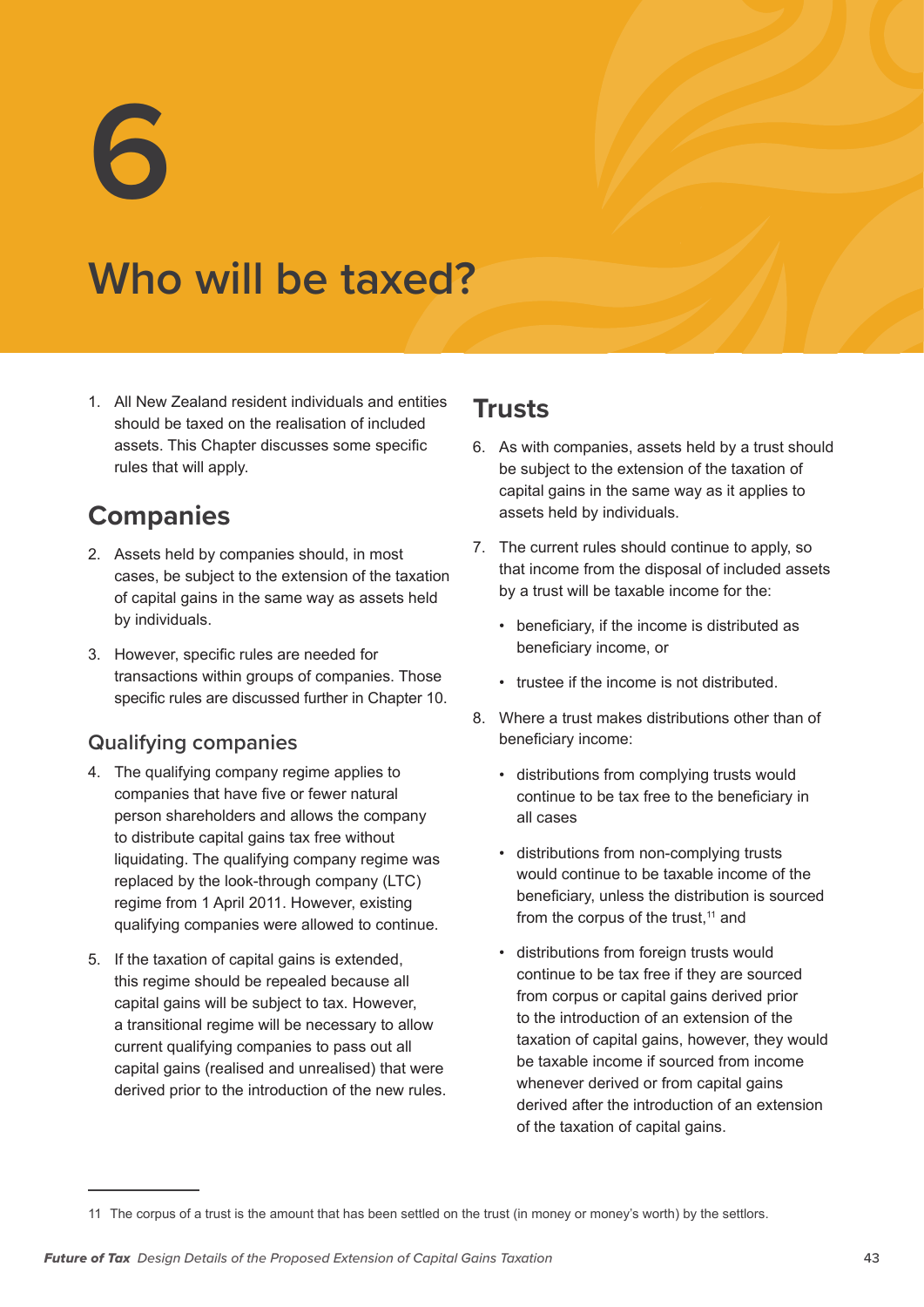- 9. A distribution from a trust to a beneficiary, and a settlement on a trust, is essentially a gift. Therefore, the tax consequences of distributions and settlements that consist of included assets will depend on the ultimate decisions made regarding rollover treatment for gifts. If rollover treatment is restricted to gifts made to a spouse, civil union partner or de facto partner, then it will not apply to distributions or settlements and they will be treated as realisation events (even if the beneficiary who ultimately becomes entitled to the asset is the spouse, civil union partner or de facto partner of the settlor). However, if it is decided that rollover for gifts will be broader, then rollover treatment may apply to distributions and settlements and these transfers would then be ignored.
- 10. As for individuals, trusts can enter and exit the New Zealand tax base depending on the residence of the settlor. As part of the generic tax policy process, consideration should be given to whether specific rules are needed to deem a trust to dispose of assets if the settlors migrate offshore.

#### **Avoidance**

11. Consideration should be given to anti-avoidance rules for trusts to protect the integrity of the tax system. Trusts can hold assets for many years for the benefit of several generations of beneficiaries and can be used to avoid realisation events. For example, it is possible to change the trustees of a trust, or the owner of a corporate trustee of a trust, so that it is controlled by someone else, rather than selling the underlying assets owned by the trust. The current law already contains a rule to treat this type of transaction as a deemed disposal of land, if the effect of the change is to defeat the application of the bright-line rule. A similar rule should be enacted for capital gains purposes.

## **Partnerships and lookthrough companies**

- 12. Under an extension of the taxation of capital gains, the realisation of an included asset by a partnership or LTC will be subject to tax. Income and expenditure relating to the included asset will be allocated to the partners or shareholders in the same way as for any other income or expenditure.
- 13. Under current rules, a partner or shareholder is treated as holding property that the partnership or LTC holds, in proportion to their partnership share or effective look-through interest. Therefore, the disposal of a partnership interest or a share in an LTC is treated as a sale by the partner or shareholder of their share of the underlying assets of the partnership or LTC. This should continue to be the case under an extension of the taxation of capital gains. This deemed disposal will be a realisation event, which will give rise to taxable income for the partner or shareholder.
- 14. There are currently a number of *de minimis* rules in the partnership and LTC rules that allow gains and losses on disposal of partnership or LTC interest to be ignored. The continued appropriateness of these provisions in the context of an extended tax on capital gains on sale will need to be considered as part of the generic tax policy process.
- 15. The fact that the disposal of a partnership interest or share in an LTC is treated as a disposal of the underlying assets also means that new partners can have a different cost base for their share of the assets than other partners. This gives rise to record keeping and calculation complications. This issue already exists for depreciated and other taxable property. However, the proposed extension of the taxation of capital gains will exacerbate this issue. Consideration should be given to whether a solution to this issue can be identified as part of the generic tax policy process.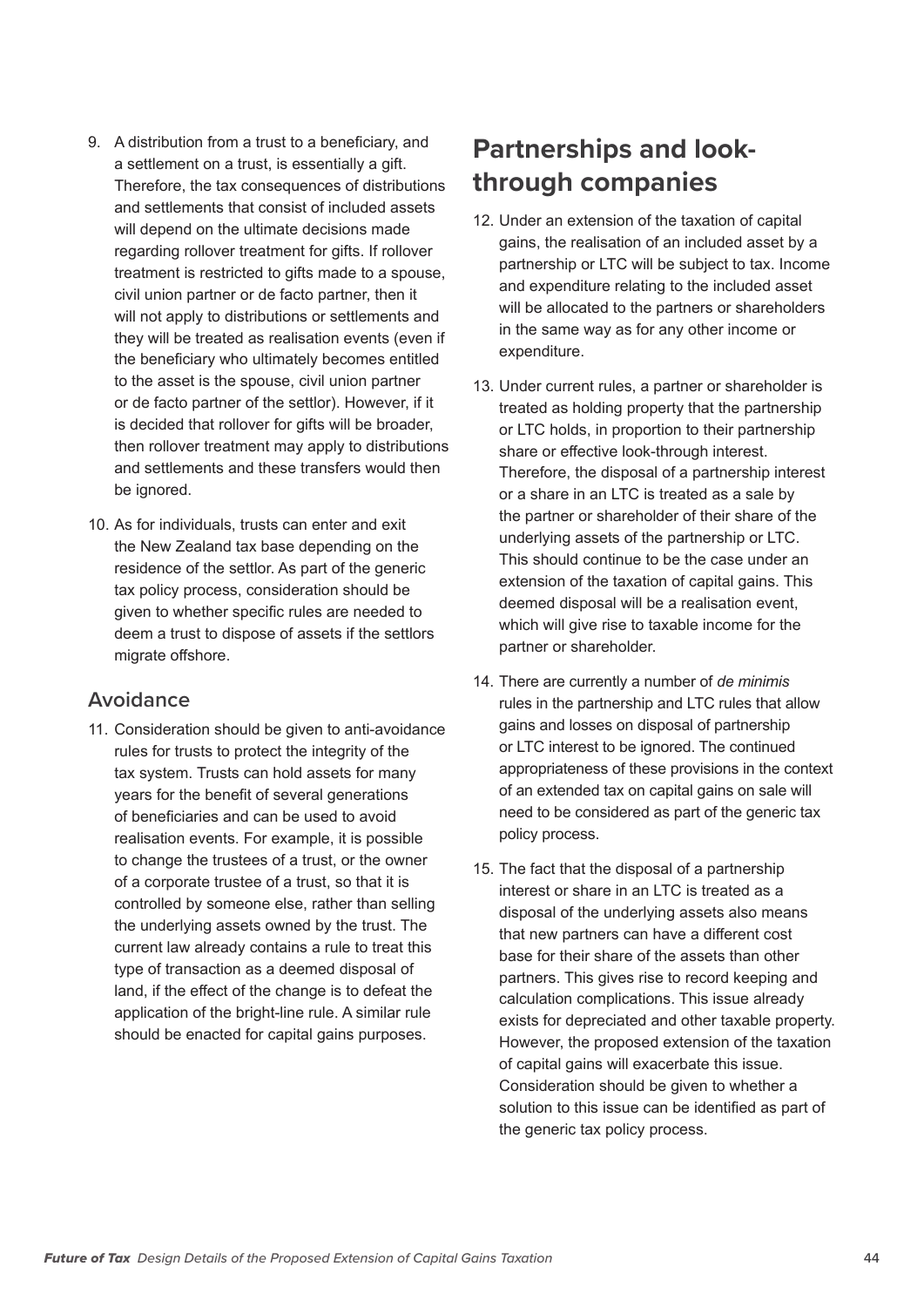- 16. Under current law:
	- a contribution of an asset to a partnership in exchange for a partnership interest or an increased interest, is treated as a sale of the entire asset contributed (despite the contributing partner having an interest in the asset as a partner), and
	- a distribution of a partnership asset *in specie*<sup>12</sup> is treated as a 100% sale for market value.
- 17. The same approach should apply to assets to be included in the new rules. However, rollover treatment may apply to such a transaction in some cases.

## **Non-residents**

- 18. As a general principle, the current rules, which tax non-residents on income sourced from New Zealand, should also apply for an extension of the taxation of capital gains. In particular, nonresidents should be taxed on the realisation of:
	- interests in New Zealand land, broadly defined to include physical resources, e.g. minerals
- interests in New Zealand land-rich companies, being companies that derive more than half of their value, directly or indirectly, from New Zealand land, unless the non-resident holds less than 10% of a listed company, and
- assets forming part of the business property of a New Zealand permanent establishment.
- 19. However, non-residents should not be taxed on the realisation of other included assets located in New Zealand. It can be difficult to determine whether intangible property and shares are located in New Zealand when they are realised and to enforce such tax liabilities. Taxing other assets would also be inconsistent with some of New Zealand's tax treaties and the approach that many other countries with broad capital gains taxes take to taxing non-residents on capital gains.

<sup>12</sup> An *in specie* distribution is a distribution of assets rather than cash.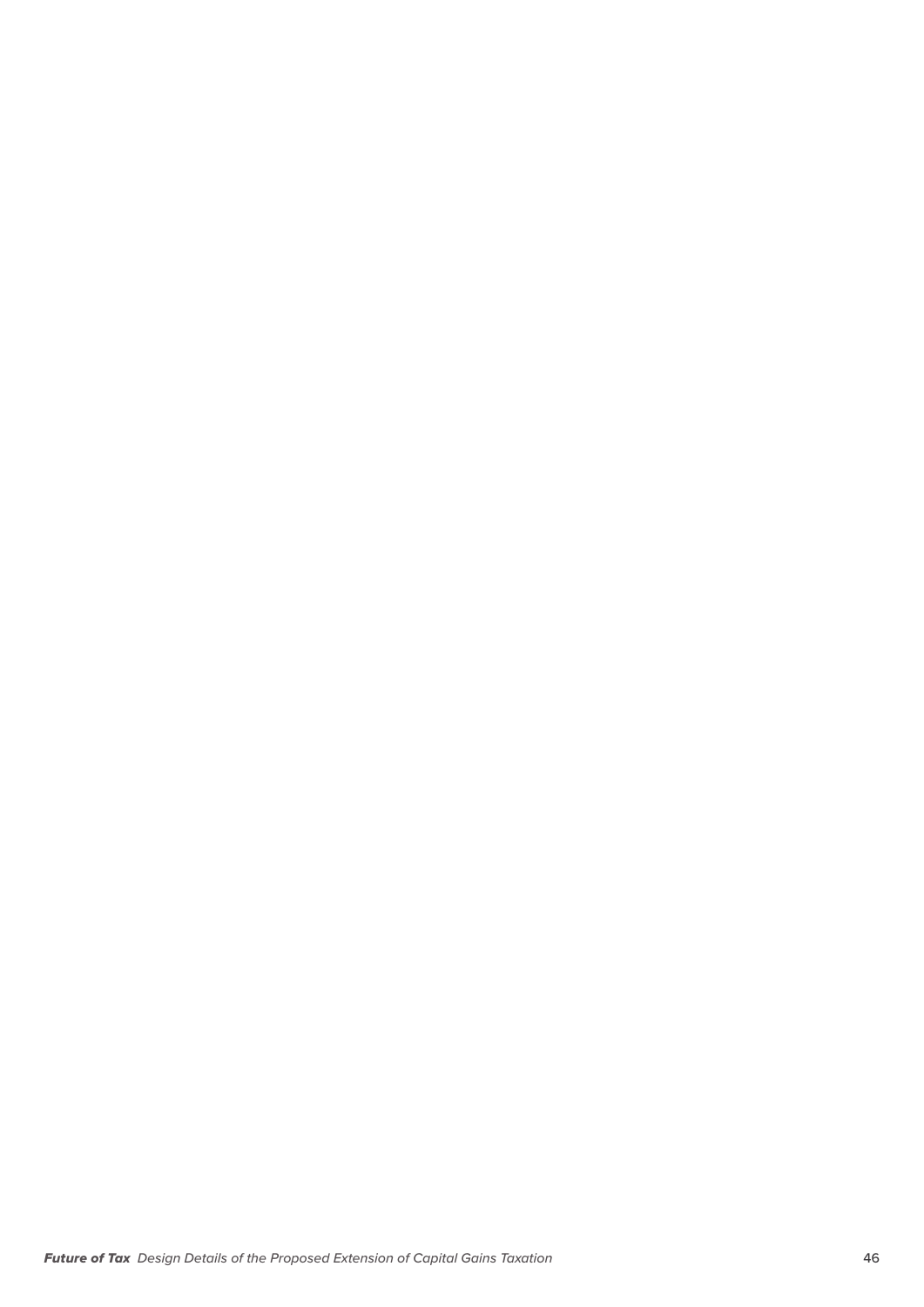# **7 Specific regimes – Taxation of New Zealand shares (non-corporate groups)**

- 1. The taxation of shares in New Zealand companies could potentially differ depending on the nature of the interest. There are three options for taxing interests of less than 10% in listed New Zealand companies:
	- they could be taxed on a realisation basis, in the same way as other New Zealand assets
	- they could be taxed under the FIF rules like other foreign shares (with the main method of taxation being the FDR method – discussed further in Chapter 8)
	- taxpayers could make a one-off election to tax these interests either on a realisation basis or under the FIF rules, i.e. the FDR method.
- 2. The Group's preferred view is that interests of less than 10% in listed New Zealand companies should be taxed on realisation, like most other included assets.
- 3. All other interests in New Zealand shares should also be taxed on a realisation basis.
- 4. However, taxing capital gains from the sale of New Zealand shares raises particular issues that need to be addressed. This Chapter deals with the relationship between the company and its shareholders, where the shareholder is not also a company. Corporate groups are discussed in Chapter 10.

## **Double taxation/deduction issues**

5. Under current law, a company and its shareholders are effectively only taxed once on the income earned by the company. The company derives income in its own capacity and pays tax on that income. The company then distributes that income to the shareholders, who are also taxed on the income. The company also distributes imputation credits, representing the tax already paid by the company on the income, which the shareholders can use to satisfy their tax liability.

#### **Example 61: General imputation**

Hello Issacs Limited earns net income of \$100. It pays \$28 of tax on that income (\$100 x 28%).

Hello Issacs Limited then distributes the income to its shareholder, Jason. Jason receives a \$100 dividend comprising \$72 cash and \$28 of imputation credits.

Jason has a 33% marginal tax rate. Jason details the \$100 gross distribution in his tax return and is required to pay \$33 of tax. Jason uses the \$28 of imputation credits to satisfy most of the tax leaving a liability of \$5.13

In total, between Hello Issacs Limited and Jason, \$33 of tax is paid, i.e. 33% of \$100.

<sup>13</sup> For simplicity the application of resident withholding tax is ignored in these examples.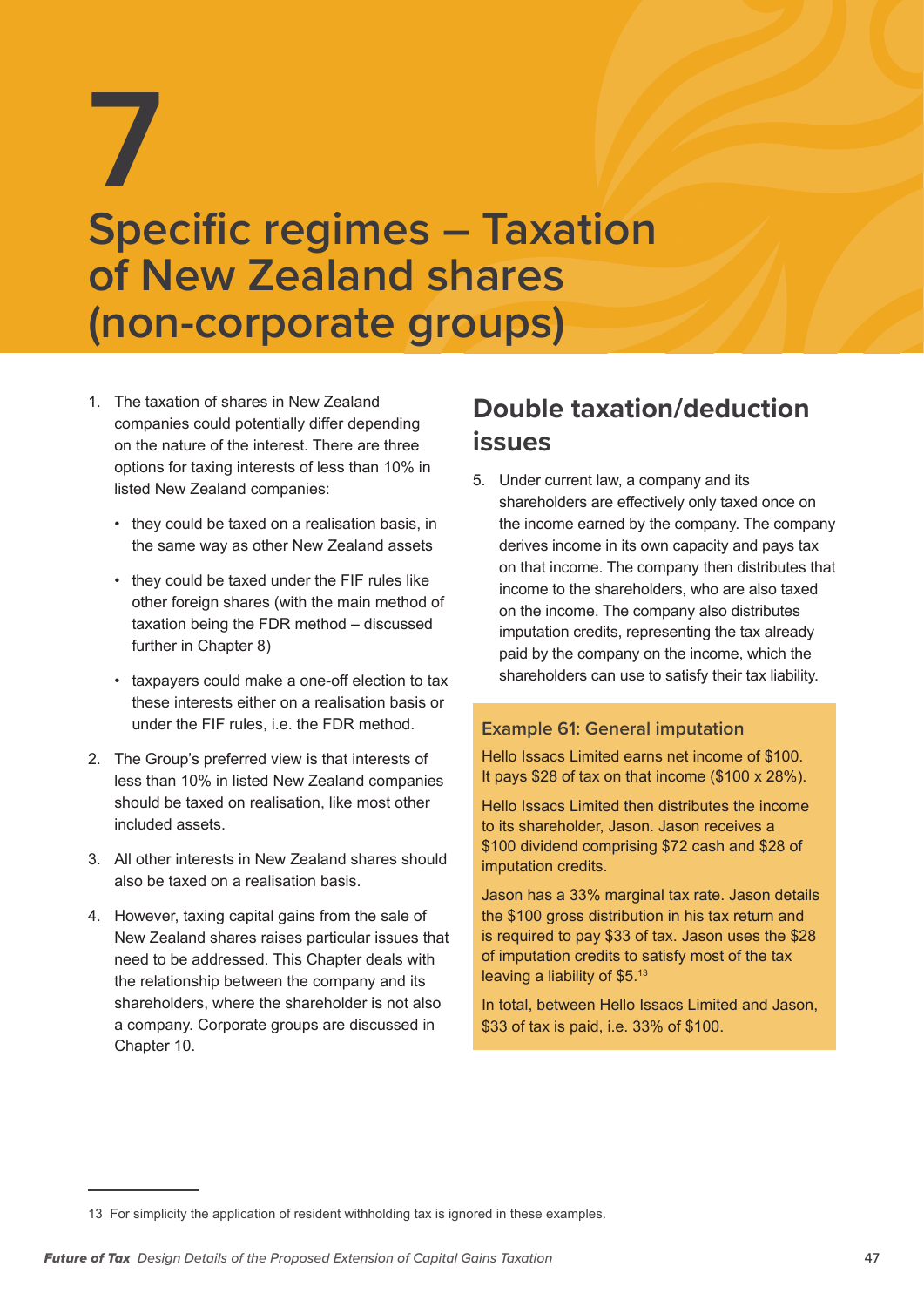- 6. An extension of the taxation of capital gains gives rise to scenarios where, instead of the company and shareholder effectively being taxed once, or having one deduction for a loss, they could be taxed twice or get two deductions. This is because income or loss in the company will also increase or decrease the value of the shares in the company. Because the disposal of shares will be taxed under an extension of the taxation of capital gains, this could lead to income being taxed, or losses being deducted, at both the company level, when the company sells the asset and the shareholder level, when the shareholder sells the shares.
- 7. This Chapter discusses these issues outside of corporate groups.

#### **Realised gains – Double taxation**

8. The first scenario is where a company has realised gains or other income (i.e. a gain from disposing of an included asset that has increased in value or trading profits). As a result of the realised gains, it is expected that the shares will increase in value. If the shares are sold before the gains are distributed to shareholders, then the gains will be taxed twice. The company will be taxed on the realised gains and the shareholders will be taxed again on the increase in the value of their shares.

#### **Example 62: Double taxation of realised gains**

Topp Beer Limited has an included asset that it sells for a capital gain of \$100. Topp Beer Limited pays tax of \$28 on the \$100 capital gain.

Before Topp Beer Limited distributes the gain, its sole shareholder, Colin sells his shares in Topp Beer Limited. The undistributed realised capital gain has increased the value of Topp Beer Limited's shares by \$72. Colin is on a marginal tax rate of 33% and has a tax liability of \$24 owing to the increase in value of the shares.

In this scenario, total tax paid on the \$100 realised capital gain is \$52 (\$28 by Topp Beer Limited and \$24 by Colin).

- 9. The scope of this problem is likely limited. Data shows that public companies do not tend to accumulate imputation credits. Instead, public companies make regular fully imputed distributions (EY, 2015). If a shareholder sells shares while the company has undistributed imputation credits, the shareholder will not suffer double tax if the market appropriately values the imputation credits in the price of the shares. While the market is unlikely to fully value the imputation credits in the price of the shares, the benefit of the imputation credits will still be shared between the buyer and the seller because the buyer will obtain the benefit of the imputation credits for less than they are worth and the double tax will at least be reduced for the seller.
- 10. In the case of closely held companies, the shareholders should be able to manage the company to avoid double tax. Double tax should be eliminated for realised gains if the company distributes those as a fully imputed dividend before the shareholder sells its shares. If the company does not have sufficient cash to make a distribution, it could declare a taxable bonus issue of shares, with imputation credits attached.

#### **Example 63: Option A – Imputed dividend**

As above, Topp Beer Limited has an included asset that it sells for a capital gain of \$100. Topp Beer Limited pays tax of \$28 on the \$100 capital gain.

Topp Beer Limited pays a fully imputed dividend to Colin of \$100, comprising \$72 cash and \$28 imputation credits. Colin pays tax on the distribution he has received of \$33, which is satisfied by \$28 of imputation credits and \$5 of cash.

Colin then sells his shares in Topp Beer Limited. Because the realised gain has been distributed it will not increase the value of the shares and Colin will not have a capital gain from selling his shares as a result. Therefore, there will be no further tax payable on the realised gain.

Total tax paid on the \$100 realised capital gain is \$33.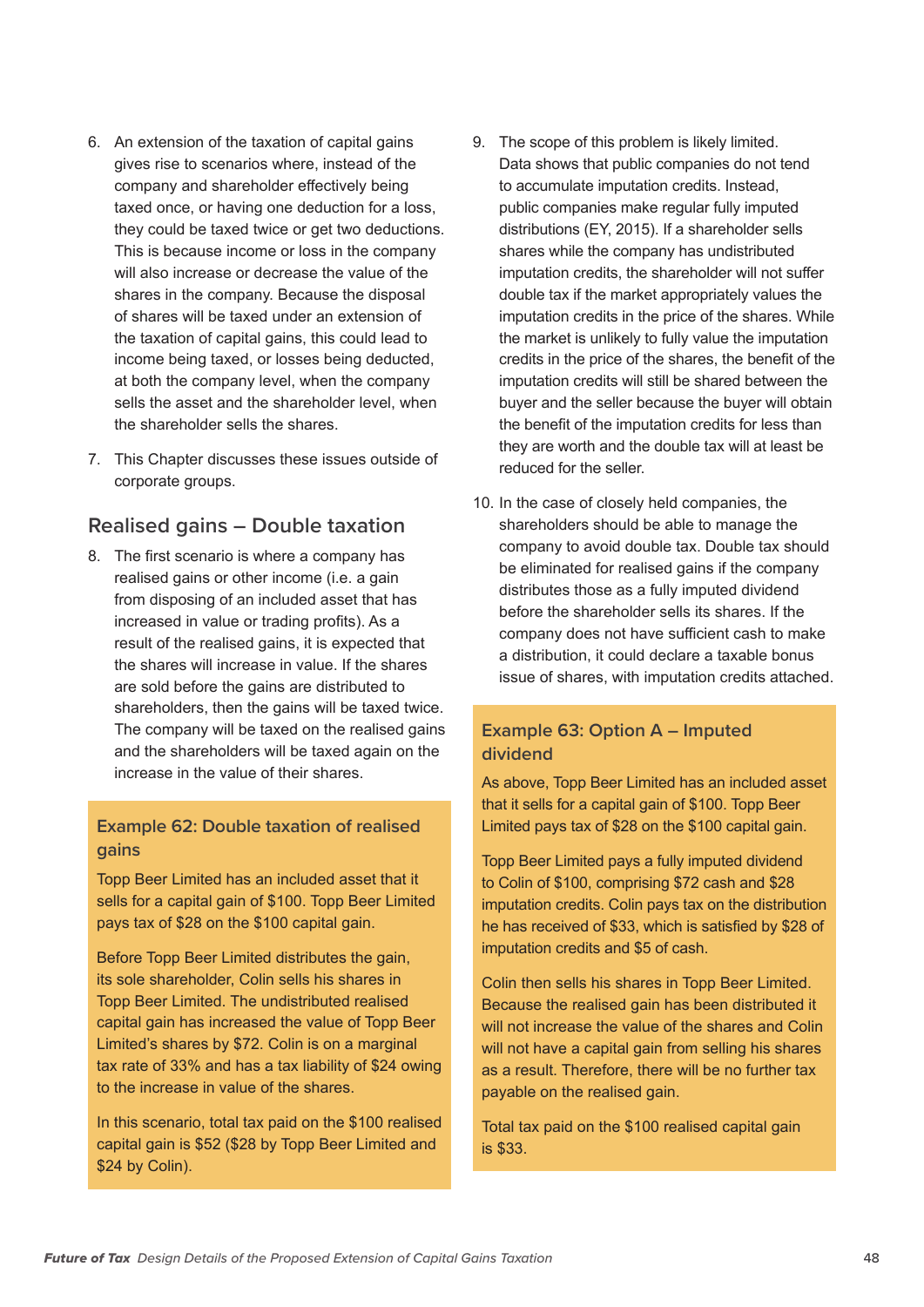#### **Example 64: Option B – Taxable bonus issue**

As above, Topp Beer Limited has an included asset that it sells for a capital gain of \$100. Topp Beer Limited pays tax of \$28 on the \$100 capital gain.

Topp Beer Limited wishes to retain the cash from the realised capital gain for reinvestment. Instead, Topp Beer Limited declares a fully imputed taxable bonus issue of \$100, comprising \$72 worth of new shares and \$28 of imputation credits. Colin is liable to pay tax on the distribution he has received of \$33, which is satisfied by \$28 of imputation credits and \$5 of cash.

Colin then sells his shares in Topp Beer Limited. While the value of the company has been increased by the amount of the capital gain, which has not been distributed, the cost base of Topp Beer Limited's shares has also been increased by \$72. Therefore, Colin will not have a capital gain from selling his shares and no further tax will be payable on the realised gain.

Total tax paid on the \$100 realised capital gain is \$33.

#### *Imputation credit continuity*

- 11. Minimising the risk of double taxation requires maintenance of imputation credits through a change of ownership. However, the current rules around imputation credit continuity will prevent this option from working where there is a change in the ownership of the company of greater than 34%. This is because, under the current rules, imputation credits are lost where the company does not maintain 66% shareholder continuity.
- 12. The purpose of the imputation credit continuity rule was to prevent inappropriate transfers of tax benefits to shareholders on lower marginal tax rates. However, if all share gains become taxable, this rationale largely disappears. A shareholder cannot escape tax at its marginal rate on the company's retained earnings by selling their shares.

13. Therefore, if the taxation of capital gains is extended, the current imputation credit continuity rules should be removed. However, imputation credits should be quarantined, i.e. the credits can only be used by the current shareholders, if the current shareholders will not be taxed on the sale of the shares because they are tax exempt, e.g. a charity or non-resident. Rules similar to the current Australian rules should be considered. Some targeted anti-avoidance rules may also be required to prevent imputation credit shopping arrangements.

#### **Realised losses – Double deduction**

14. The second scenario is where a company has a net loss for the year, i.e. as a result of a loss from disposing of an included asset that has decreased in value or a revenue loss from trading. As a result of the realised loss, it is expected that the shares will decrease in value. If the shares are then sold, the loss could potentially be deducted twice. Both the company and the shareholders will separately get the benefit of the loss that can be offset against other taxable income.

#### **Example 65: Double deduction of realised losses**

Newman Cricket Coaching Limited has an included asset that it sells for a capital loss of \$100. Assume it has no other losses or gains.

Jenny, the sole shareholder sells her shares in Newman Cricket Coaching Limited. The realised capital loss has decreased the value of Newman Cricket Coaching Limited's shares by \$72 (\$100 net of tax). Therefore, Jenny also has a capital loss of \$72, which she offsets against \$72 of other income. Jenny is on a marginal tax rate of 33%. Therefore, this gives rise to a tax saving of \$24.

If Newman Cricket Coaching Limited could still use that loss after the sale to shelter a further \$100 of income for the new owners there would be a further deduction for those owners.

In this scenario, the total tax saved from the \$100 realised capital loss is \$52 (\$28 for Newman Cricket Coaching Limited and \$24 for Jenny).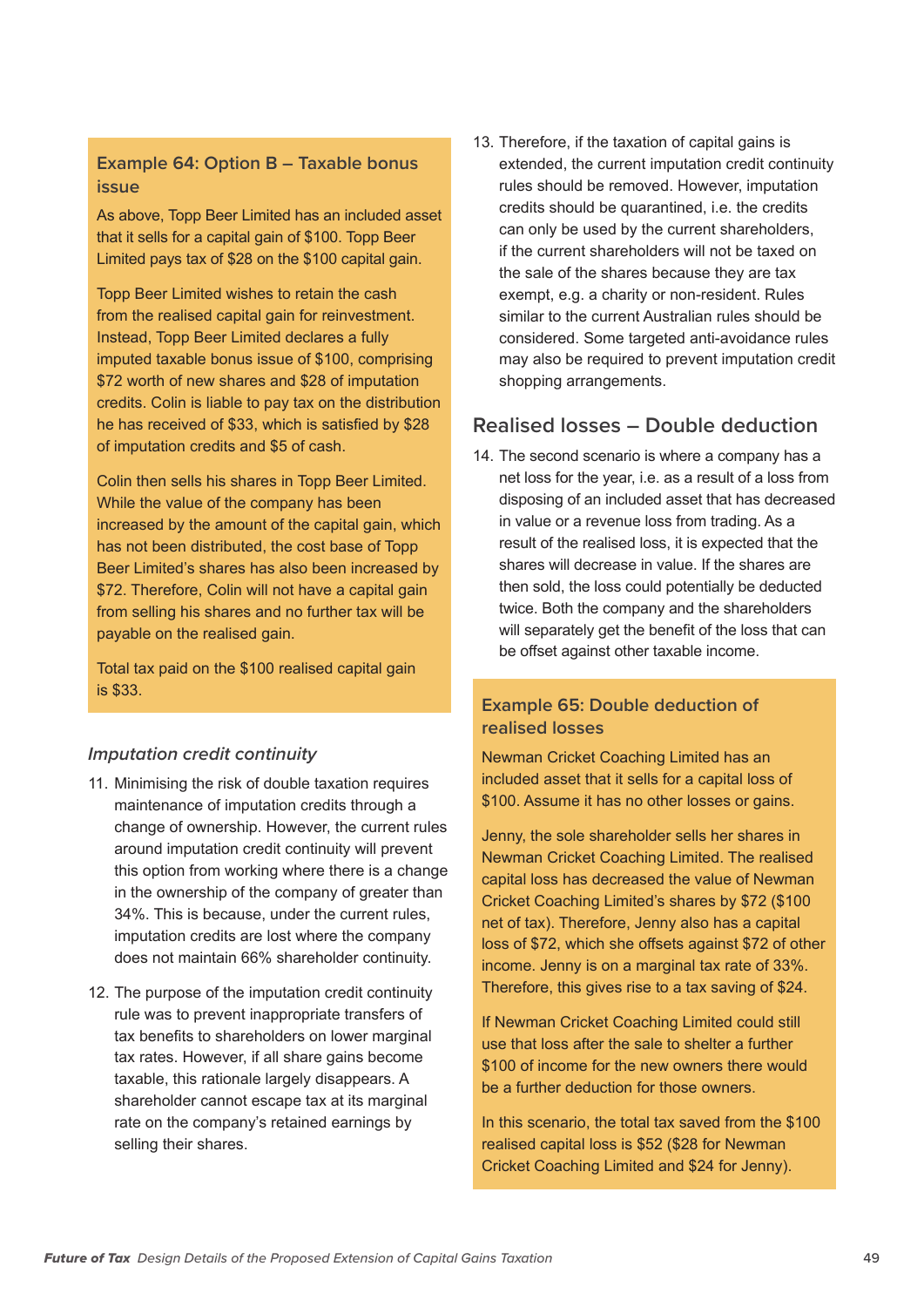15. In the case of a sale of a controlling interest in a company, the possibility of a double deduction for realised losses should be limited owing to the loss-continuity rules. The loss-continuity rules require 49% shareholder continuity for losses to be carried forward and used. Therefore, if a major shareholder sells their shares before the losses are used by the company, the losses will be cancelled and the only deduction will be the capital loss on the sale of the shares (although the selling shareholder would have a larger economic loss as a result of selling shares in a way that triggers a breach of continuity).

#### **Example 66: Application of the losscontinuity rules**

Patel Contracting Limited has an included asset that it sells for a capital loss of \$100.

Patel Contracting Limited has no other income so the loss results in a loss carry forward of \$100.

The realised capital loss has decreased the value of Patel Contracting Limited's shares by \$100. Hiran, the sole shareholder, sells his shares in Patel Contracting Limited, which generates a capital loss of \$100. He offsets the loss against \$100 of other income. Hiran is on a marginal tax rate of 33%. Therefore, this gives rise to a tax saving of \$33.

The loss to carry forward in Patel Contracting Limited is forfeited when Hiran sells his shares to a new owner, owing to the current continuity rules that require a 49% continuity of shareholding to carry forward a loss.

In this scenario, total tax saved from the \$100 realised capital loss is \$33.

- 16. Where the loss in the company survives a share sale because it does not trigger a 49% change in the continuity of ownership, or if the losscontinuity rules are repealed or loosened, then a double deduction may arise. However, this double deduction will reverse once the loss is used and the purchasing shareholder sells their shares or the company is liquidated. The issue seems small enough that it does not need to be addressed.
- 17. While this solution works for individual companies, where a company is part of the same corporate group, i.e. a group of two or more companies with 66% common ownership, the loss could be transferred to another group company and used before a majority shareholder sells their shares. This will result in a double deduction for the loss. This situation can be resolved by adjusting the cost base of the shares. This is discussed in detail in Chapter 10.

#### **Unrealised capital gains – Double taxation**

18. The third scenario is where a company has an unrealised capital gain, i.e. an included asset has increased in value but has not yet been sold. As a result of the unrealised capital gain, it is expected that the shares will increase in value. If the shares are sold before the capital gain is realised and distributed to shareholders, then the gain will be taxed twice. First the shareholder will be taxed on the sale of the shares, then the company will be taxed on the realised capital gain.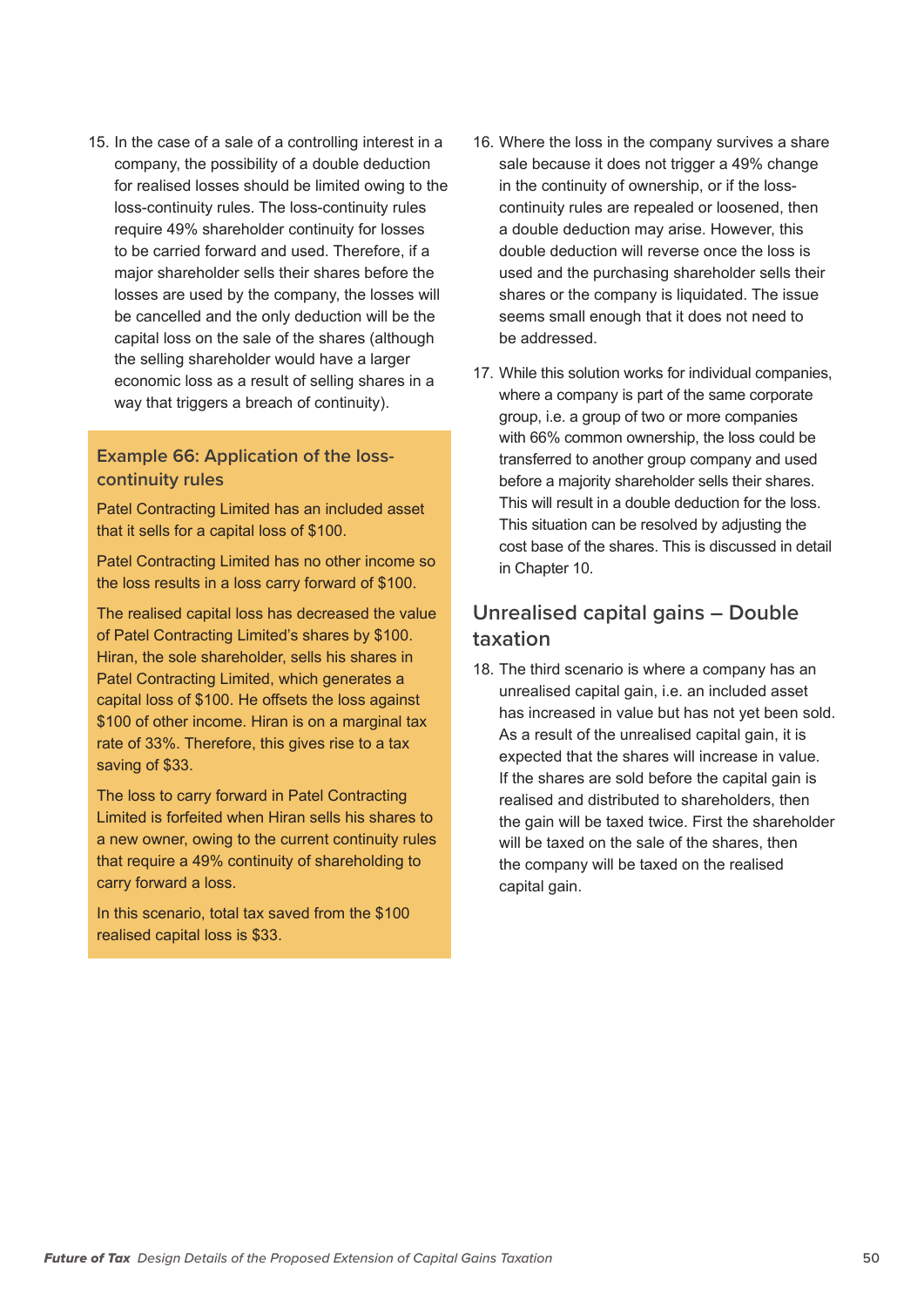#### **Example 67: Double taxation of unrealised gains**

Faynie Limited has an included asset that has increased in value by \$100.

The sole shareholder, Fay, sells her shares in Faynie Limited. The unrealised capital gain has increased the value of Faynie Limited's shares by \$72 (the gain less the company tax that will arise on the gain).<sup>14</sup> Fay is on a marginal tax rate of 33% and has a tax liability of \$24 owing to the increase in value of the shares.

Faynie Limited later sells the included asset and realises the \$100 capital gain paying tax on the realised capital gain of \$28.

In this scenario, total tax paid on the \$100 capital gain is \$52 (\$24 by Fay and \$28 by Faynie Limited).

19. This issue should be considered further through the generic tax policy process. One possible outcome is to do nothing. In general, when a person purchases a company with assets that are increasing in value, they will want to hold those assets for a period, rather than immediately disposing of them, especially assets that are essential to the business. In this case the market might value the shares without taking into account any potential company tax on the sale of those assets. The parties can also choose to sell the assets rather than the shares, which eliminates this issue altogether.

### **Unrealised capital loss – Double deduction**

20. The final scenario is where a company has an unrealised capital loss, i.e. an included asset that has decreased in value but has not yet been sold. As a result of the unrealised capital loss, it is expected that the shares will decrease in value. If the shares are sold before the capital loss is realised, then both the shareholder and the company will be able to benefit separately from the loss. The shareholder will benefit when they sell their shares and the company will benefit when it eventually sells the included asset.

#### **Example 68: Deduction of unrealised losses**

Derek Menswear Limited has an included asset which has decreased in value by \$100.

Ian, the sole shareholder, sells his shares in Derek Menswear Limited. The unrealised capital loss has decreased the value of Derek Menswear Limited's shares by \$72. Therefore, Ian has a capital loss of \$72, which he offsets against \$72 of other income. Ian is on a marginal tax rate of 33%. Therefore, this gives rise to a tax saving of \$24.

Derek Menswear Limited then sells the included asset and realises the \$100 loss. Derek Menswear Limited offsets this loss against \$100 of other income, giving rise to a \$28 tax saving.

In this scenario, the total tax saved from the \$100 unrealised capital loss is \$52 (\$28 for Derek Menswear Limited and \$24 for Ian).

<sup>14</sup> It is possible that the purchaser would pay up to \$100 for this unrealised gain, depending on the facts. This does not affect the principle of the example.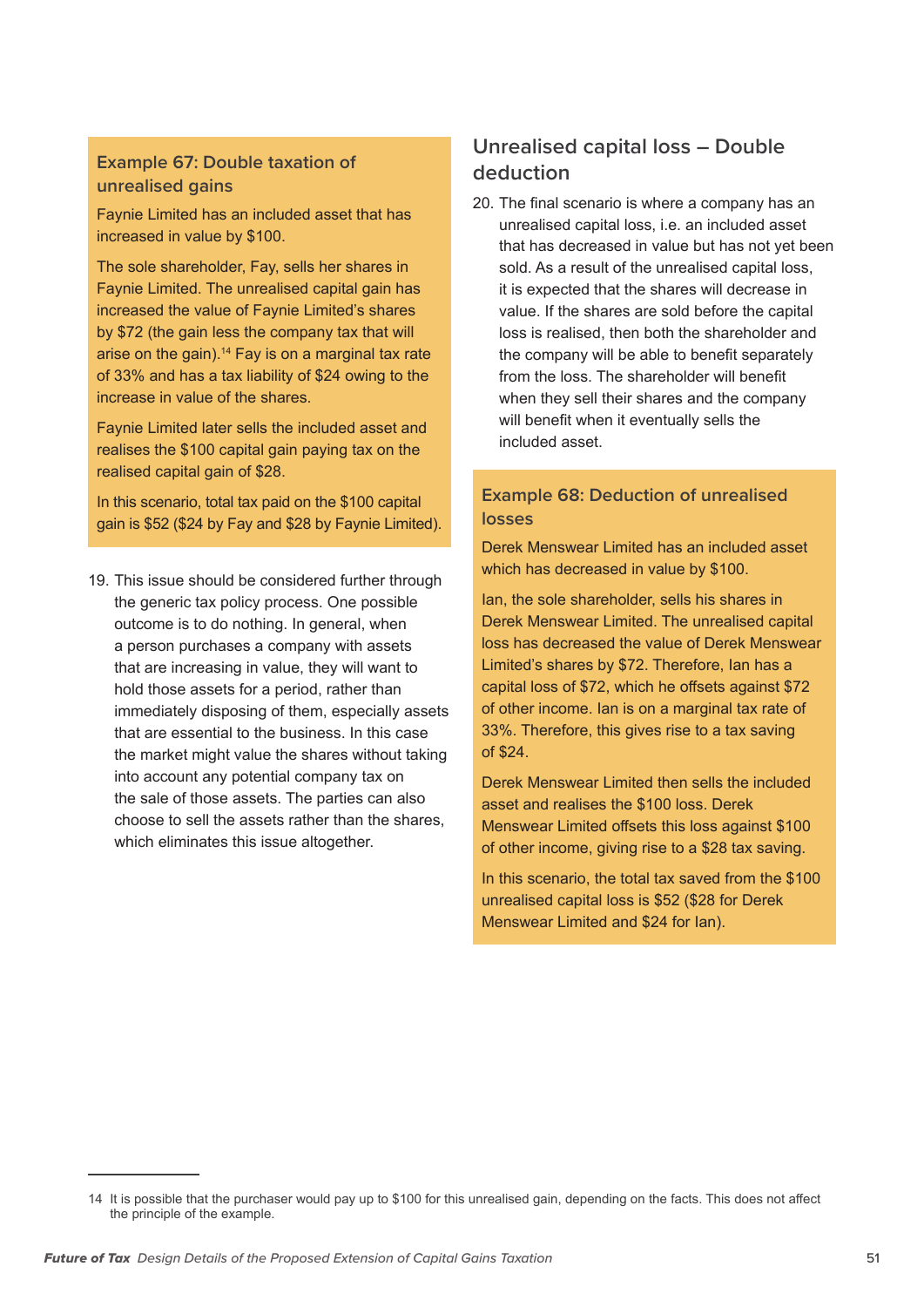- 21. In most cases, when small amounts of shares are traded, this scenario will only result in minor issues that can be ignored. However, the Group is concerned about the result when a large proportion of the shares are disposed of. This could result in avoidance opportunities, which is undesirable.
- 22. The Group considers that it is desirable to address this issue if practical. This issue should be considered further through the generic tax policy process. An approach could be treating the sale of the shares as a sale of the underlying assets of the company, as discussed above for unrealised capital gains (paragraph 19). This deemed sale could be compulsory where the:
	- majority of shares in a company are sold
	- value is less than a certain percentage of the net tax value of the business.
- 23. Further analysis is needed to ensure it works appropriately in all cases.

## **Liquidation**

- 24. Under current law, amounts distributed on the winding up of a company are treated:
	- first, as a return of available subscribed capital (ASC) i.e. the capital that shareholders have contributed to the company on a pooled basis
	- second, as a distribution of net capital gains that have arisen over the life of the company, and
	- lastly, as a dividend.
- 25. ASC and net capital gains can be distributed tax free on liquidation of a company. Where shares are held on revenue account, so that any gain on sale is taxable, an amount that is taxable as a dividend cannot also be taxable as sale proceeds.

#### **Example 69: Current rules for liquidation**

Rajesh owns shares in Lines Limes Limited, which he purchased for \$100. He holds the shares on revenue account.

Lines Limes Limited goes into liquidation. It makes a distribution to Rajesh of \$200 comprised of:

- \$50 ASC
- \$100 net capital gains
- \$50 dividend income.

Rajesh is required to pay tax on the \$50 dividend. In addition, because he held the shares on revenue account, he will be required to pay tax on the gain he has made on the shares. The \$50 dividend cannot also be taxable as sale proceeds. Therefore, Rajesh's gain is \$50 (i.e. \$150 – \$100).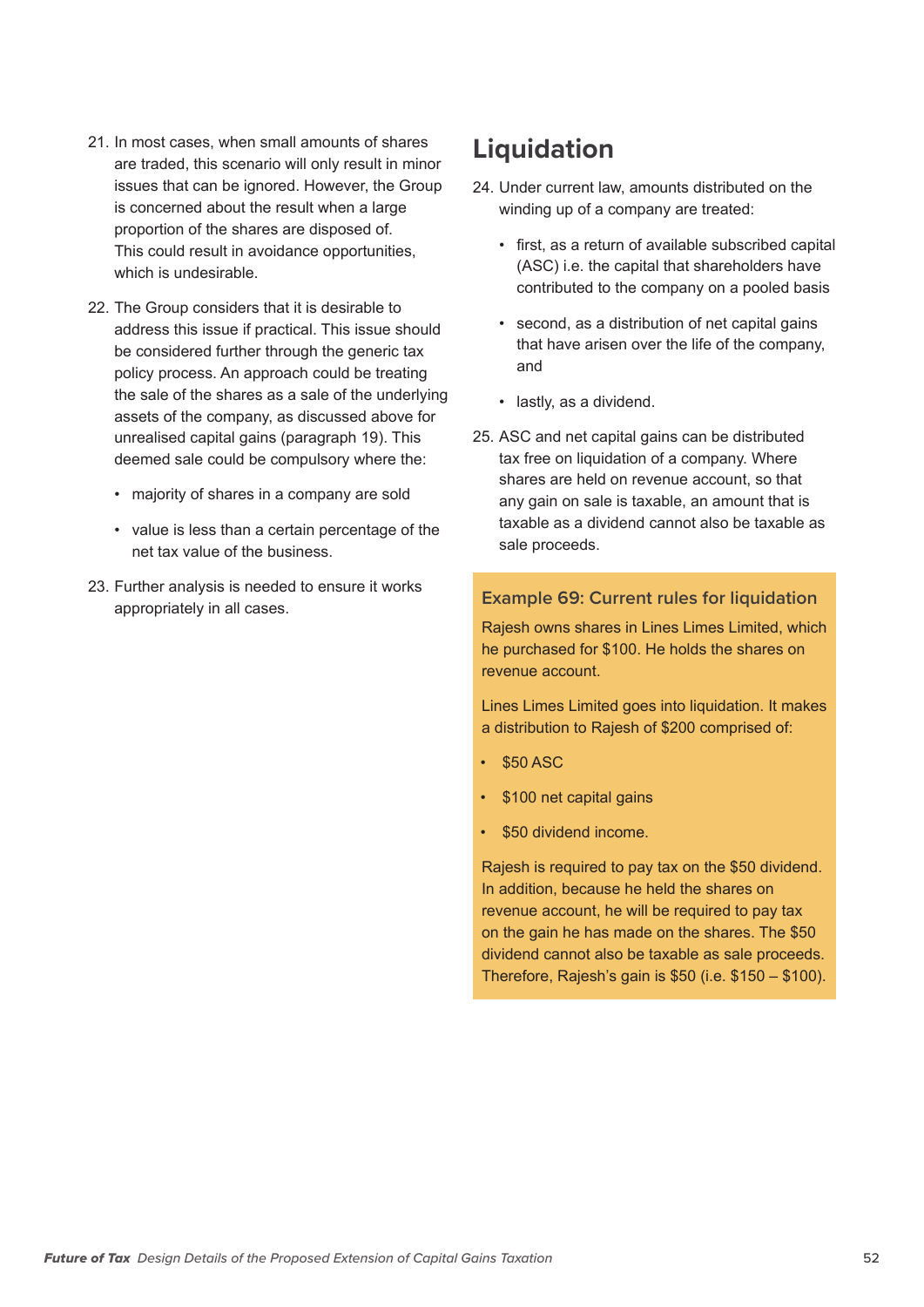- 26. This ordering rule for distributions made on liquidation would not be affected by an extension of the taxation of capital gains. However, the rules will need to be modified to ensure:
	- only capital gains made prior to the extension of tax on capital gains are passed to shareholders tax free on a liquidation, and
	- any funds or assets received by shareholders on liquidation are consideration for the disposal of those shares, to the extent that they are not dividends.

#### **Example 70: Solvent liquidation**

Kelly owns shares in Flags 'R Us Limited, which she purchased for \$50. The value of her shares on Valuation Day is \$150.

Flags 'R Us Limited goes into liquidation. It makes a distribution to Kelly of \$400 comprised of:

- \$50 ASC
- \$100 net capital gains that arose prior to the introduction of the new rules
- \$250 dividend income (which includes \$100 of net capital gains that arose post the introduction of the new rules).

Kelly is required to pay tax on the \$250 dividend income which includes \$100 net capital gains that arose post the introduction of the new rules. In addition, under the new rules, she will be required to pay tax on her capital gain. Kelly's total capital gain is nil (i.e. the total capital portion of the distribution (\$150) less her Valuation Day value (\$150).

#### **Example 71: Insolvent liquidation**

Knight Counselling Limited was set up by the sole shareholder Mitch in 2019 to provide career advice to tax policy analysts looking to move out of tax. Mitch set up the company with \$10,000 of his own funds and borrowed \$2,500 from a bank to supplement his own funds.

Unfortunately, the demand for tax policy analysts in non-tax areas was low and Mitch's company failed to perform as expected and this resulted in heavy losses. On Valuation Day the market value of Mitch's investment was \$8,000, reflecting the losses made to that date. In 2022 the bank puts the company into liquidation, at a time when it has retained losses of \$12,500. The company has the following balance sheet at the liquidation:

- $\cdot$  Cash  $\cdot$  \$0
- Capital \$10,000
- Retained Earnings (\$12,500)
- Loan from Bank \$2,500.

The liquidation is a realisation of Mitch's investment in the company and therefore he needs to calculate a gain or loss on disposal for tax purposes.

Mitch calculates his loss on disposal as \$8,000, being the proceeds from sale (\$nil) – the median of \$8,000 (sale price \$0, market value \$8,000 and cost price \$10,000).15

<sup>15</sup> This example assumes that Knight Counselling Limited has not offset any of the losses to another group entity.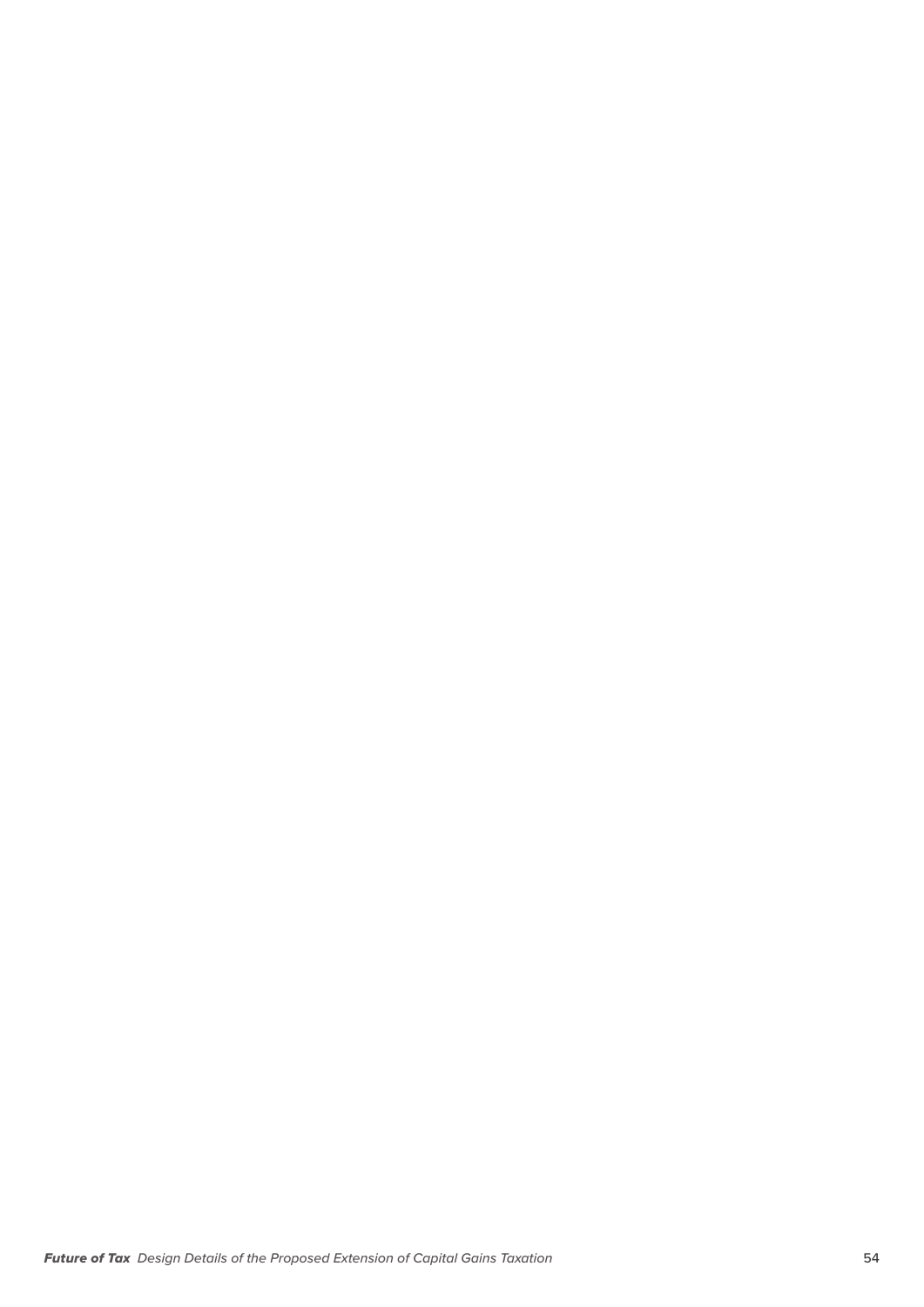# **Specific regimes – Taxation of foreign shares**

1. This chapter discusses the tax treatment for capital gains arising from investments in foreign shares.

## **Controlled foreign companies**

- 2. The controlled foreign company (CFC) regime applies to interests of 10% or more in foreign companies that are (generally) 50% or more controlled by five or fewer New Zealand residents.
- 3. Under the current CFC regime:
	- Where the income derived by the CFC is mostly passive income, e.g. interest or dividend income, the CFC will be an 'attributing CFC' and the shareholders' share of income earned by the foreign company is treated as taxable income of a New Zealand resident shareholder, with a credit for foreign tax paid.
	- Where the income derived by the CFC is mostly derived from an active business or the CFC is resident in Australia, the CFC will be a non-attributing CFC and the income will not be attributed to a New Zealand resident shareholder.
- 4. The same rules should apply to determine whether capital gains or losses from the sale of included assets by a CFC should be subject to tax for a New Zealand resident shareholder. This means that if the CFC is non-attributing, capital gains of the CFC will not be taxable income for a New Zealand resident shareholder.

#### **Example 72: Attributing vs non-attributing**

New Zealand Co, a New Zealand resident company, owns Machines Co, which is a company resident in Italy that produces washing machines. Machines Co carries on an active business and pays tax on its income in Italy. Machine Co sells some intellectual property relating to the design of one of its machines, for a profit. Because Machines Co is an active business the capital gain will not be attributed to New Zealand Co, but note that the capital gain could be taxed in Italy.

New Zealand Co also owns Investor Co, which is a company resident in Germany that invests in shares. Investor Co carries on a passive business. Investor Co sells some of its share portfolio for a profit. Because Investor Co is a passive business, the capital gain will be attributed to New Zealand Co and will form part of its taxable income.

5. Where a New Zealand resident shareholder sells an interest in a CFC, there should be different treatments for New Zealand resident shareholders that are companies, compared with other shareholders. This ensures that New Zealand companies investing in foreign businesses are not taxed more heavily than residents of the CFC's jurisdiction or other foreigners making the same investment. The gain will instead be taxed when the shareholders of the New Zealand resident company sell their shares or when the New Zealand resident company distributes the proceeds to its shareholders.

**<sup>8</sup>**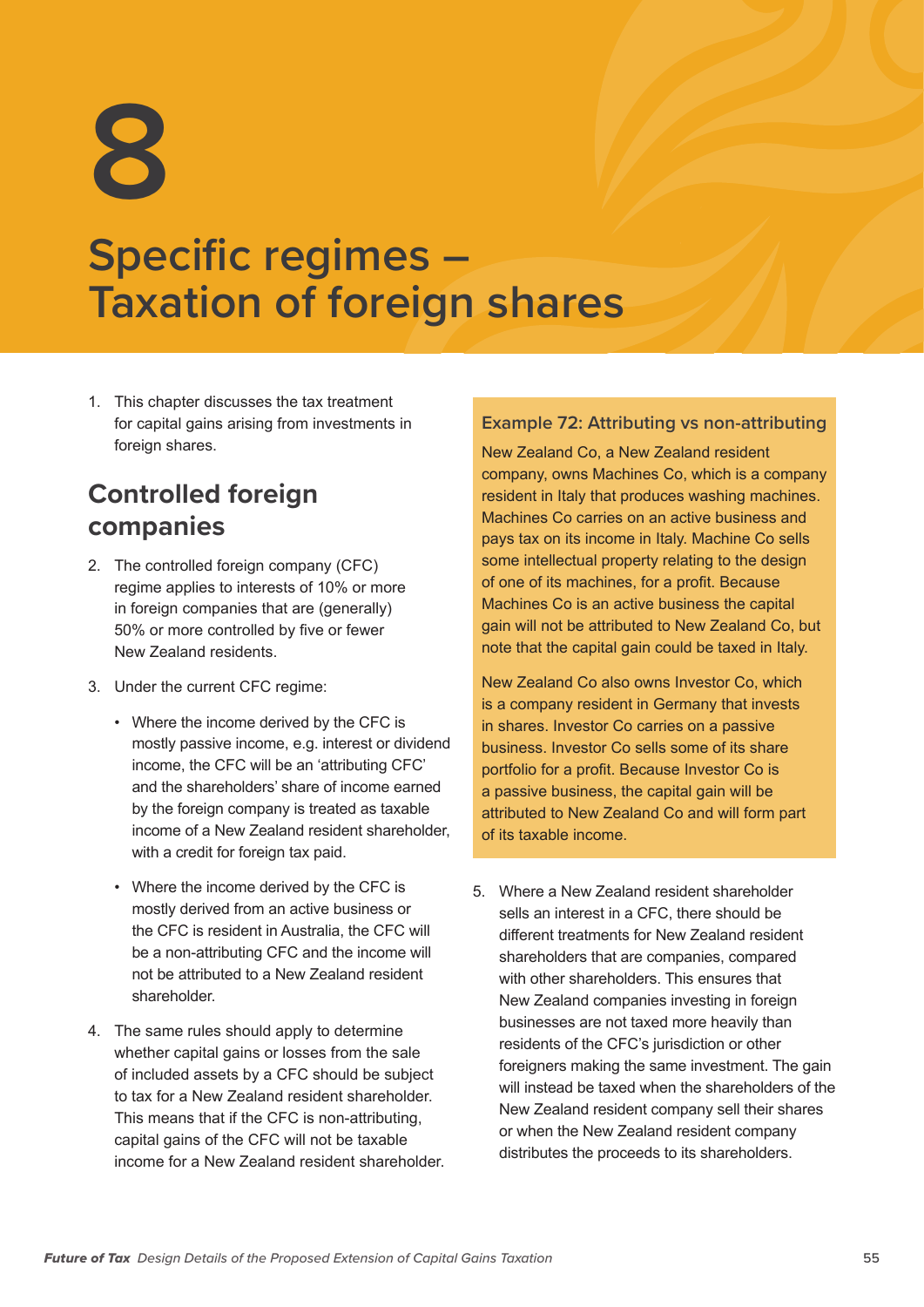6. In line with the current rules discussed above, company shareholders should not be taxed on gains from sales of interests in non-attributing CFCs. However, company shareholders should be taxed on gains from sales of interests in attributing CFCs. All other shareholders should be taxed on gains from sales of interests in both non-attributing and attributing CFCs.

#### **Example 73: Companies vs individuals**

New Zealand Co owns 50% of Shoes Co, a shoe manufacturer in China. New Zealand Co is 100% owned by Tim. The other 50% is owned by Pam, who is a New Zealand resident. Both New Zealand Co and Pam decide to sell their shares in Shoes Co to an independent third party. They both make a profit on the sale.

Shoes Co is an active business. Therefore, the capital gain from the sale of the shares in Shoe Co will not be taxable income of New Zealand Co. However, Tim will be taxed on the capital gain, either when the proceeds from the sale of the shares of Shoe Co are distributed by New Zealand Co or when Tim sells his shares in New Zealand Co. The capital gain will be taxable income for Pam.

7. Where a CFC derives both active and passive income and the passive income is more than 5% of the CFC's total income, any gain from a sale of an interest in the CFC by a New Zealand company shareholder should be apportioned based on the value of the assets used to derive the two types of income. The gain or loss relating to the active assets should not be taxable for New Zealand company shareholders. Consideration needs to be given to whether the current definitions of active assets will need to be amended as part of the generic tax policy process.

## **Foreign investment funds**

- 8. The foreign investment fund (FIF) regime applies to most other interests in foreign companies. However, currently it does not apply to:
	- interests of more than 10% in Australian resident companies
	- interests of less than 10% in Australian resident listed companies, or
	- interests held by a person whose total foreign share portfolio cost less than \$50,000 to acquire, if the person elects not to return FIF income.
- 9. Under the FIF regime, income from FIF interests is calculated under one of a range of methods. Individuals and family trusts with less than 10% holdings must use one of the following:
	- **• fair dividend rate (FDR) method** tax is calculated based on 5% of the annual opening value of the foreign share portfolio, with no tax on actual dividends and accrued gains or losses received during the year
	- **• comparative value (CV) method** tax is calculated based on dividends received and accrued gains and losses during the year.
- 10. In most other cases, taxpayers with less than 10% holdings must use the FDR method.
- 11. The FDR method should be retained as the main method for taxing income from FIF interests of less than 10%. In the *Interim Report*, the Group noted that the fall in risk-free rates of return since 2007 could indicate that a 5% FDR rate may now be too high. However, lowering the FDR rate at the same time as increasing tax on New Zealand shares, by taxing capital gains more comprehensively, could cause an investment bias away from New Zealand shares and into foreign shares. To meet changing economic conditions, the FDR rate should be able to be adjusted more regularly. The FDR rate should be set by regulation, with a specified formula contained in the empowering legislation. However, the formula should have regard to a principle that foreign shares should not be taxed more favourably than domestic shares.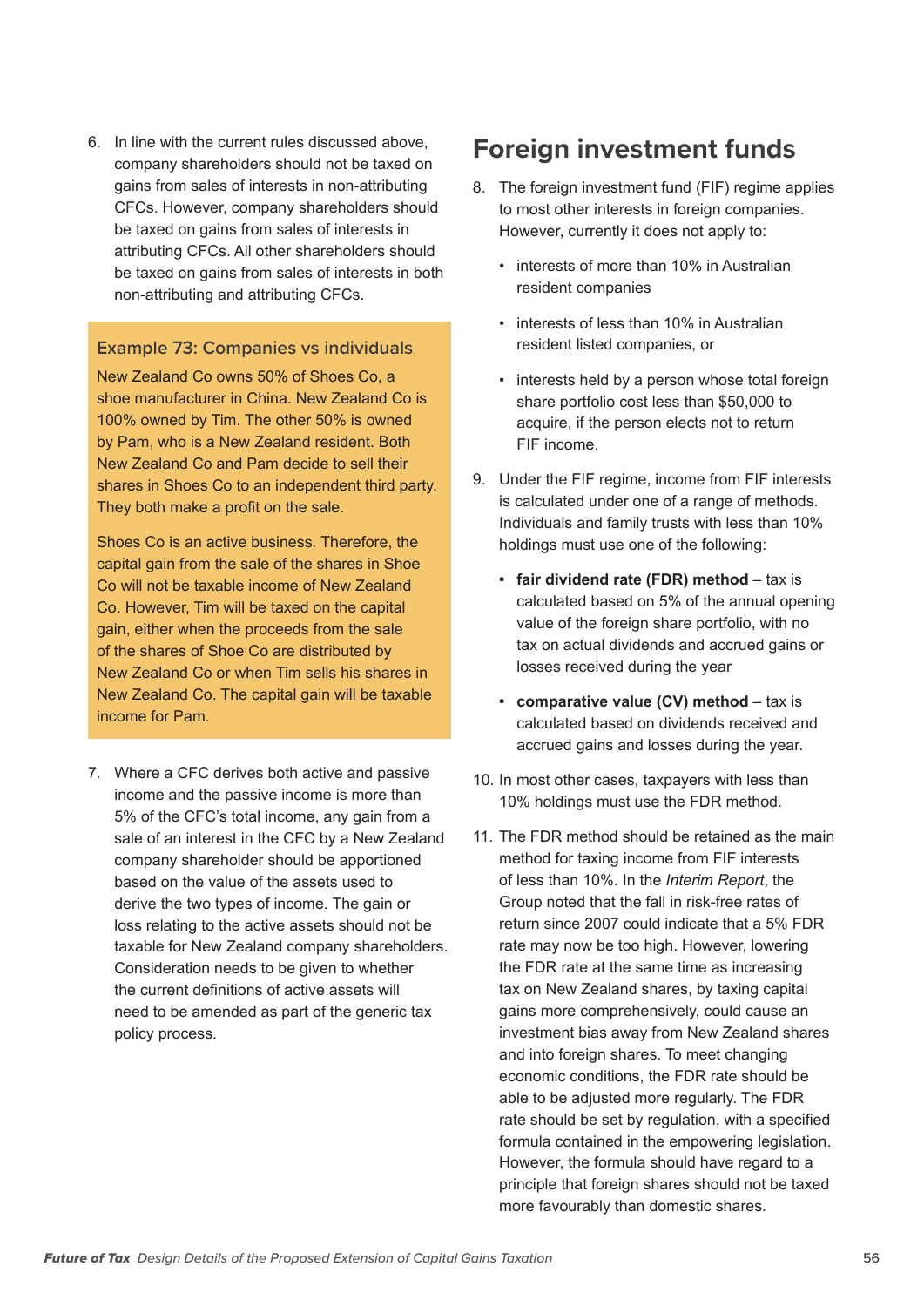- 12. Under an extension of the taxation of capital gains, there are three options for taxing interests of less than 10% in foreign companies that are currently excluded from the FIF regime, i.e. interests in Australian resident listed companies and for portfolios costing less than \$50,000:<sup>16</sup>
	- they could be taxed on a realisation basis, in the same way as other New Zealand assets
	- they could be taxed under the FIF rules like other foreign shares (with the main method of taxation being the FDR method)
	- taxpayers could make one-off elections to tax these interests either on a realisation basis or under the FIF rules, i.e. the FDR method.
- 13. The Group's preferred view is that holdings of less than 10% in foreign companies currently excluded from the FIF regime should be taxed on a realisation basis.

#### **Example 74: Australian listed shares**

Tia owns a small interest (less than 10%) in an Australian listed company. Tia holds her shares as a long-term investment.

Prior to the introduction of an extension of the taxation of capital gains, Tia would not have been required to pay tax on the sale of her Australian shares. She would only be taxed on the dividend income she received. After the introduction of an extension of the taxation of capital gains, Tia will be required to pay tax on any capital gain she receives when she sells her Australian shares.

- 14. Interests of greater than 10% in FIFs that are Australian resident companies, and currently excluded from the FIF regime, should be subject to the treatment proposed for non-attributing CFCs, discussed above.
- 15. Finally, under current law, individuals and family trusts have an option to alternate between applying the FDR method and the CV method where the annual actual return is less than the 5% deemed return under the FDR method (with a floor of \$0). In the Group's view, this concession is anomalous and inconsistent with the idea behind taxing a risk-free return. It also potentially creates a bias in favour of non-Australasian shares because taxpayers are subject to a maximum 5% rate of return but can elect the actual rate of return if it is lower. Comparatively, there is no maximum rate of return for Australasian shares under a realisation basis of taxing capital gains but capital losses would be available on a ring-fenced basis. If the FDR rate is ultimately lowered from 5%, the Group recommends removing the ability to choose to apply the CV option only in years where shares have returned less than 5%. Alternatively, taxpayers who currently have this option could be given a one-off chance at the time the option to alternate is removed, to elect to apply either the FDR or the CV method to their whole portfolio going forward.

<sup>16</sup> The interaction between this proposal and the current foreign superannuation fund rules will need to be considered.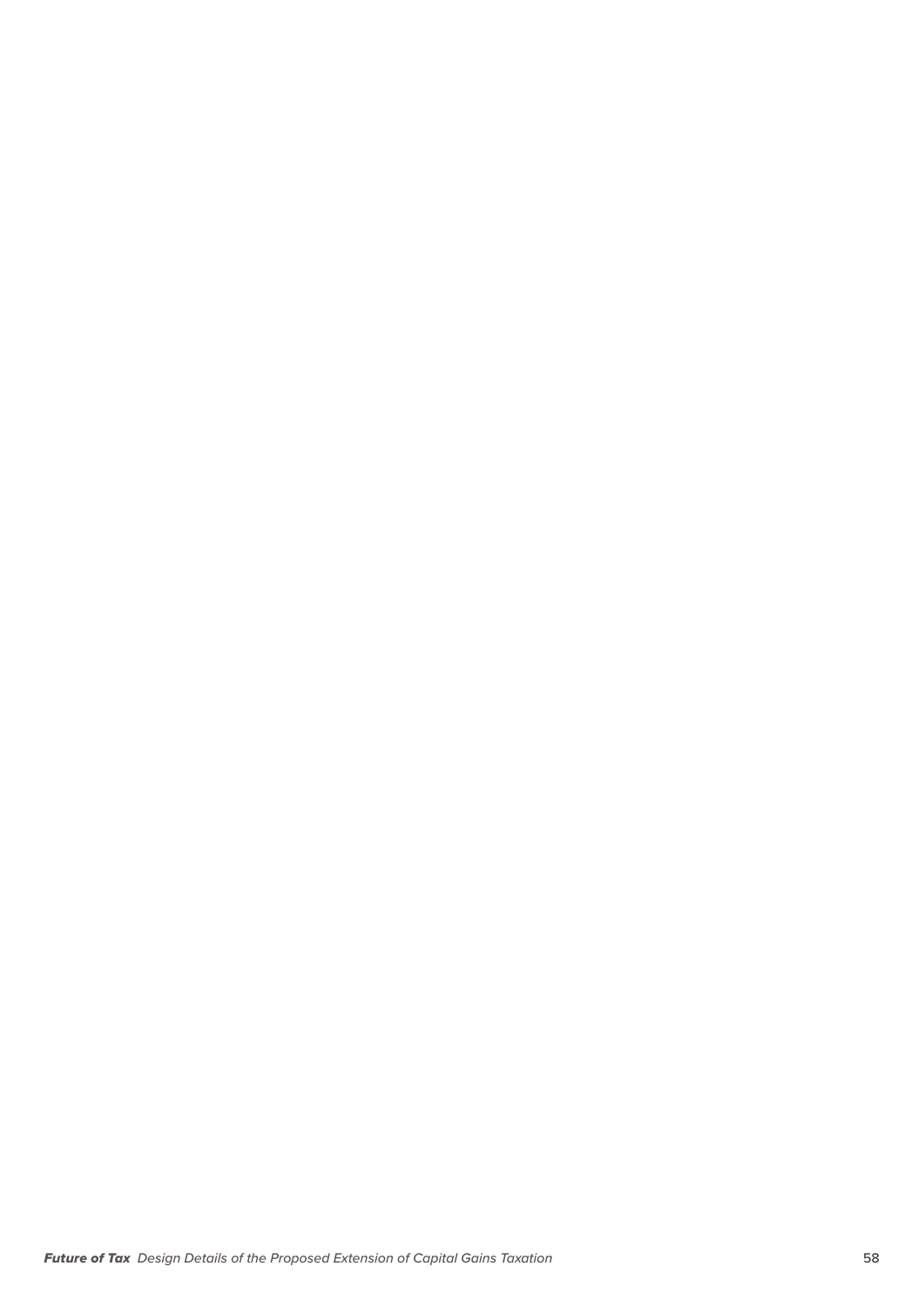# **9 Specific regimes – Taxation of KiwiSaver and other managed funds**

## **Introduction**

- 1. Managed funds, including those created for retirement savings, such as KiwiSaver funds, make investments on behalf of a pool of investors. The Group believes it is important to separately consider these entities because they have an important role in investing New Zealand's capital.
- 2. Managed funds hold investments in financial instruments, e.g. bonds, Government stock etc, New Zealand shares, including listed shares and a very small holding of unlisted shares, Australian shares, other foreign shares and real property (i.e. land). The main issue with extending the taxation of capital gains to managed funds is how to tax New Zealand shares and Australian listed shares ('Australasian shares') and real property. This is because managed funds currently do not pay tax on any gains from selling these assets.
- 3. Under an extension of the taxation of capital gains, other kinds of assets held by managed funds should continue to be taxed as they are currently. A fund's financial instruments should continue to be taxed on a full accrual basis under the financial arrangement rules and non-Australasian shares should continue to be taxed under the current FDR method.

## **Types of managed funds**

- 4. There are several different types of managed funds, with different tax treatments. These are:
	- portfolio investment entities (PIEs) that include:
		- multi-rate PIEs (MRPIEs), including KiwiSaver funds, that own shares and financial instruments
		- Listed PIEs that own shares and financial instruments
		- property-owning PIEs (either Listed PIEs or MRPIEs that hold real property, and involve different considerations)
	- superannuation funds, and
	- life insurance funds.
- 5. This chapter discusses the recommended rules for each of these fund types.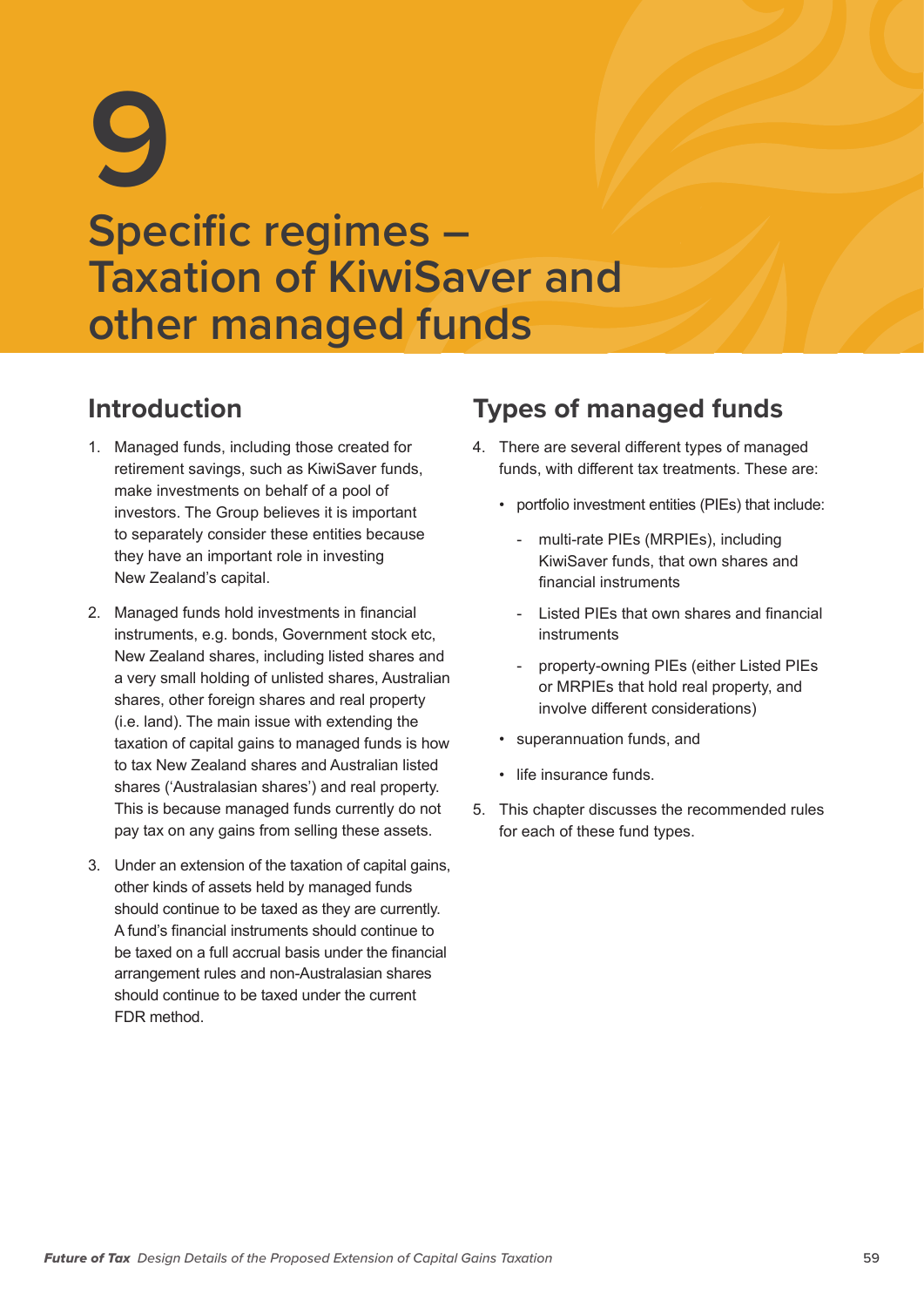## **MRPIEs that own shares and financial instruments, including KiwiSaver funds**

- 6. MRPIEs are a special type of managed fund where income is regularly attributed to investors, based on their interest in the PIE, and tax is paid by the PIE on the investors' behalf at the investors' PIE tax rates.
- 7. This section focuses on MRPIEs that invest in shares and financial instruments. As noted above, financial instruments and most foreign shares will continue to be taxed as they are currently. Therefore, the following section focuses on how investments by MRPIEs in Australasian shares will be taxed.
- 8. MRPIEs, including KiwiSaver funds, should be taxed on their Australasian shares on an accrual basis. This is different from the treatment proposed for directly held Australasian shares but fits better with the systems required to comply with the existing PIE tax rules. The accrual method is the same as the current CV method under the FIF regime. It taxes an investor on their total accrued economic gain in respect of the shares each year, being:
	- the increase or decrease in the value of the portfolio during the year (the closing value of the portfolio less the opening value) plus
	- gains (i.e. distributions and sale proceeds received) less
	- costs, including the cost of acquiring shares during the year.

#### **Example 75: Australasian shares in MRPIEs**

Fund X is an MRPIE. It invests in Australasian shares. The opening value of its Australasian share portfolio for the 2025 income year is \$1 million. At the end of the 2025 income year, the value of the Australasian share portfolio is \$1.25 million. During the year, the fund derives \$500,000 from selling shares and incurs costs of \$400,000 in purchasing new shares. Fund X also receives \$200,000 of dividend income during the year.

Fund X's taxable income from its Australasian shares will be calculated as follows:

- $Income = (closing value + aains) -$ (opening value + costs)  $=$  (\$1.25 million + \$200,000 +  $$500,000$  – (\$1 million + \$400,000)  $= $550,000$
- 9. Each investor should continue to be attributed their share of the income of the MRPIE, which is taxed at the investors' PIE tax rates. Investors in MRPIEs should continue to receive tax-free distributions from MRPIEs. Investors should not be taxed on any gains from selling or redeeming their interests in an MRPIE.
- 10. Currently, MRPIEs cash out losses attributable to natural person or certain family trust investors, i.e. Inland Revenue refunds the tax effect of the loss to the MRPIE and investors are issued new units in the MRPIE equal to the amount of the refund. If Australasian shares are taxed on an accrual basis, those losses that can be cashed out should include accrued unrealised capital losses from Australasian shares. Those losses should not be ring-fenced.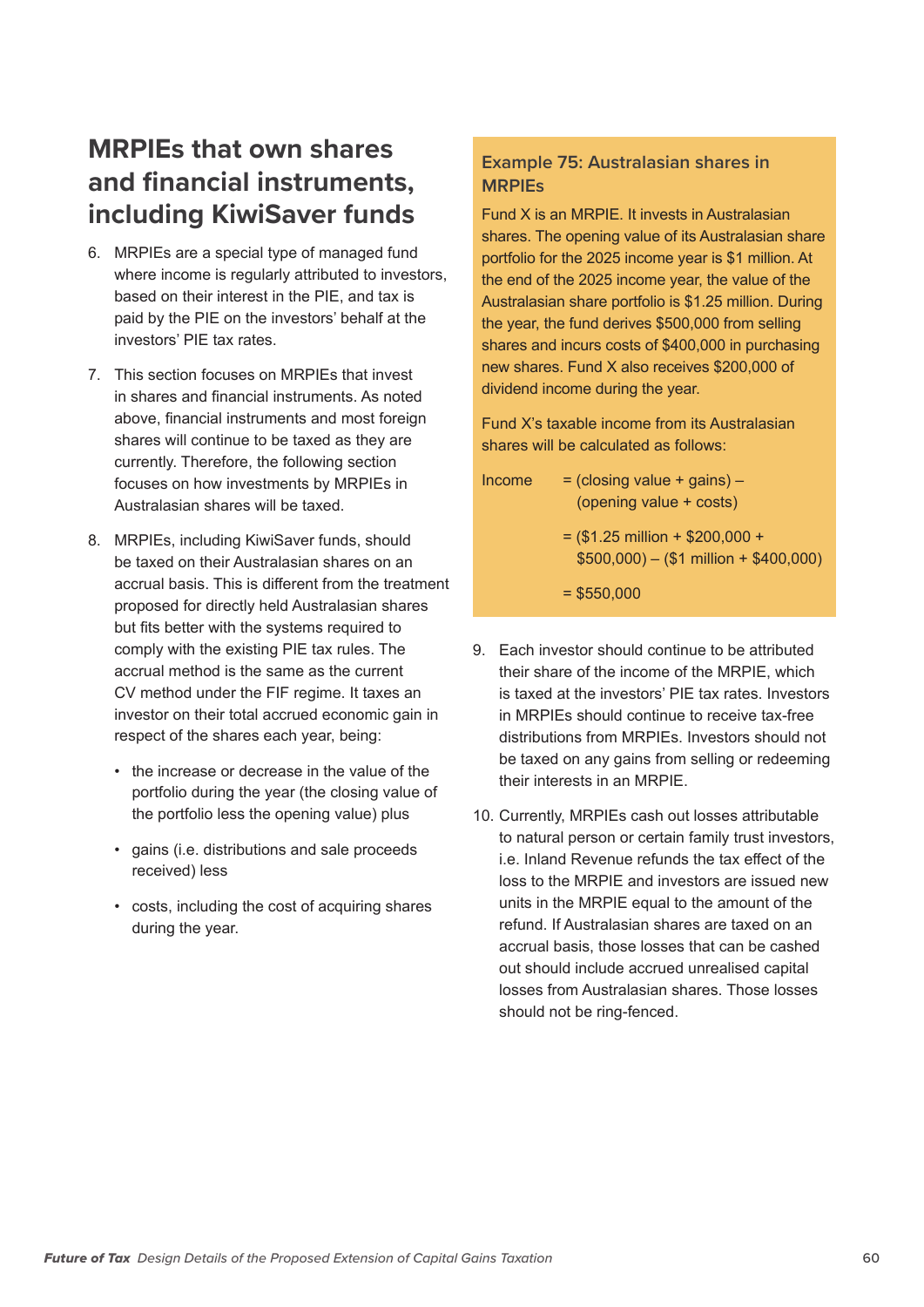11. While taxing on an accrual basis is the best option for MRPIEs, it will cause perceived timing disadvantages compared to taxing on a realisation basis, where tax is deferred until disposal. Measures should be considered to ameliorate this timing disadvantage. Options could include discounting the amount of gain or loss attributed from Australasian shares or reducing the PIE tax rates for KiwiSaver funds. However, the lower rate, and the fact that losses can be cashed out, may already adequately compensate for this.

## **Listed PIEs that own shares and financial instruments**

- 12. Listed PIEs are generally taxed like companies. However, investors are not taxed on unimputed distributions and they can elect whether to be taxed on imputed distributions. This section focuses on listed PIEs that invest in shares and financial instruments.
- 13. Australasian shares held by Listed PIEs should be taxed on an accrual basis, with a possible discount, in the same way as for MRPIEs.
- 14. Investors in Listed PIEs would continue to receive unimputed distributions tax free and to have the option of returning imputed distributions. All sales of interests in Listed PIEs should also be tax free. This reflects the fact that the income is taxed on accrual within the Listed PIE.

## **Property PIEs**

15. PIEs that hold real property (i.e. land) will need to become a separate subclass of PIE (a 'Property PIE'). A Property PIE would not be allowed to invest in other types of assets (although they could operate bank accounts etc). Property PIEs could continue to be either MRPIEs or Listed PIEs but their tax treatment would be modified as discussed below.

- 16. Where investors invest directly, i.e. not though another managed fund, in a Property PIE that is an MRPIE, the Group recommends two options:
	- Under the first option, the investors would be treated as if they own the underlying property directly (similar to a partnership). Tax would then be payable on a realisation basis, both when the MRPIE disposes of the property and when an investor exits the MRPIE, either as a sale or redemption, which would be treated as a partial sale of the investor's share of the underlying property. Tax on the sale of the property would be paid by the PIE, while tax on the sale of an investor's units would be reported by the PIE but paid by the investor. Distributions from the PIE would not be taxed.

#### **Example 76: Direct investment into a Property PIE that is an MRPIE – Option A**

Fund Y is a Property PIE that is an MRPIE. It owns a commercial building that was originally purchased for \$4 million. Person A is a direct investor who holds a 5% interest in Fund Y. Person A invested on day 1 of Fund Y's existence, so their cost base is 5% of the \$4 million, being \$200,000.

After five years, the commercial building has increased in value to \$5 million. At this point Person A decides to sell their interest in Fund Y. Person A will be treated as selling their 5% of the commercial building for \$250,000. This will give rise to a capital gain for Person A of \$50,000 (\$250,000 – \$200,000).

Fund A will report this tax on behalf of Person A but person A will pay the tax.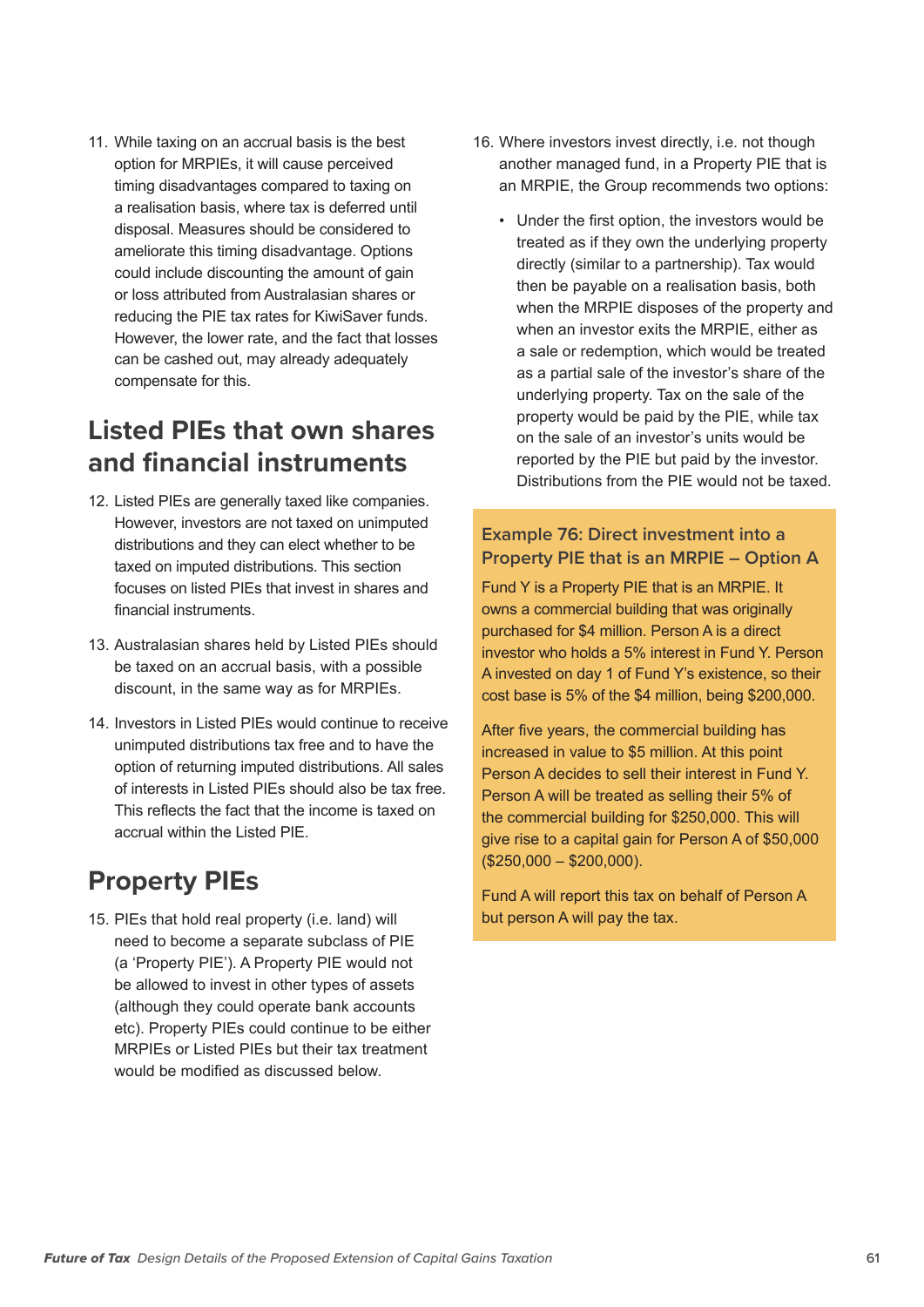- Under the second option, the MRPIE would be taxed more like an ordinary company. The MRPIE would continue to attribute its income to its investors, including any income from selling the property. Investors would not be taxed on any distributions but they would be taxed on any gain from selling or redeeming their interests in the MRPIE (treated like a share sale). To prevent permanent double taxation/deductions issues, the cost base of an investor's interest in the MRPIE would:
	- increased by the amount of income attributed to the investor under the MRPIE rules each year, and
	- reduced by the amount distributed to them by the MRPIE each year.

#### **Example 77: Direct investment into a Property PIE that is an MRPIE – Option B**

Fund Z is a Property PIE that is an MRPIE. It owns a commercial building that was originally purchased for \$2 million. Person B is a direct investor who holds a 5% interest in Fund Z. Person B invested on day one of Fund Z's existence, so their cost base is 5% of the \$2 million, being \$100,000.

In year two, Fund Z derives a small amount of rental income attributed to the investors. \$100 is attributed to Person B and Fund Z pays tax on the \$100 at Person B's PIE tax rate. This increases Person B's cost base by \$100 to \$100,100.

In year three, Fund Z distributes \$200 to Person B, on which Person B is not taxed. This decreases Person B's cost base by \$200 to \$99,900.

After five years, the commercial building has increased in value to \$4 million. At this point Person B decides to sell their interest in Fund Y. At this point his interest has increased in value to \$200,000. Person B will be required to pay tax on the increase in value of their interest, taking into account the increases and decreases to the cost base. This will give rise to a capital gain of  $$100,100$  (\$200,000 - (\$100,000 + \$100 - \$200)). 17. Where investors invest directly into Property PIEs that are Listed PIEs, the Listed PIE would continue to be treated like ordinary companies and taxed on any gain from selling the property. However, investors would also be taxed on any imputed dividends and on any gain from selling their shares in the Listed PIE. Unimputed dividends would generally be taxable. However, the investor would have the option to treat the unimputed dividends as non-taxable and instead reduce the cost base of their shares in the Listed PIE (effectively ensuring that unimputed distributions are taken into account when the investor sells their shares).

#### **Example 78: Direct investment into a Property PIE that is a Listed PIE**

In year one, Person C purchases shares in Fund W, which is a Property PIE that is a Listed PIE, for \$1,000.

In year two, Person C receives an unimputed distribution of \$100. Person C chooses to adjust their cost base rather than paying tax on the distribution. As a result, the cost base of Person C's shares is reduced to \$900.

In year three, Person C sells their shares in Fund W for \$1,500. They will be subject to tax on the capital gain on the sale of their shares of \$600 (being \$1,500 – \$900).

- 18. Property PIEs would be required to assist their direct investors in calculating their cost base adjustments (where applicable) by, for example, providing annual statements and/or an online calculator.
- 19. Where a Property PIE (either MRPIE or Listed PIE) has managed fund investors, those managed fund investors would not make any adjustments to the cost base of their interests in the Property PIE and would not be taxed on any attributed income. Instead, they would calculate their income from the Property PIE on an accrual basis, the same way as for their investments in Australasian shares.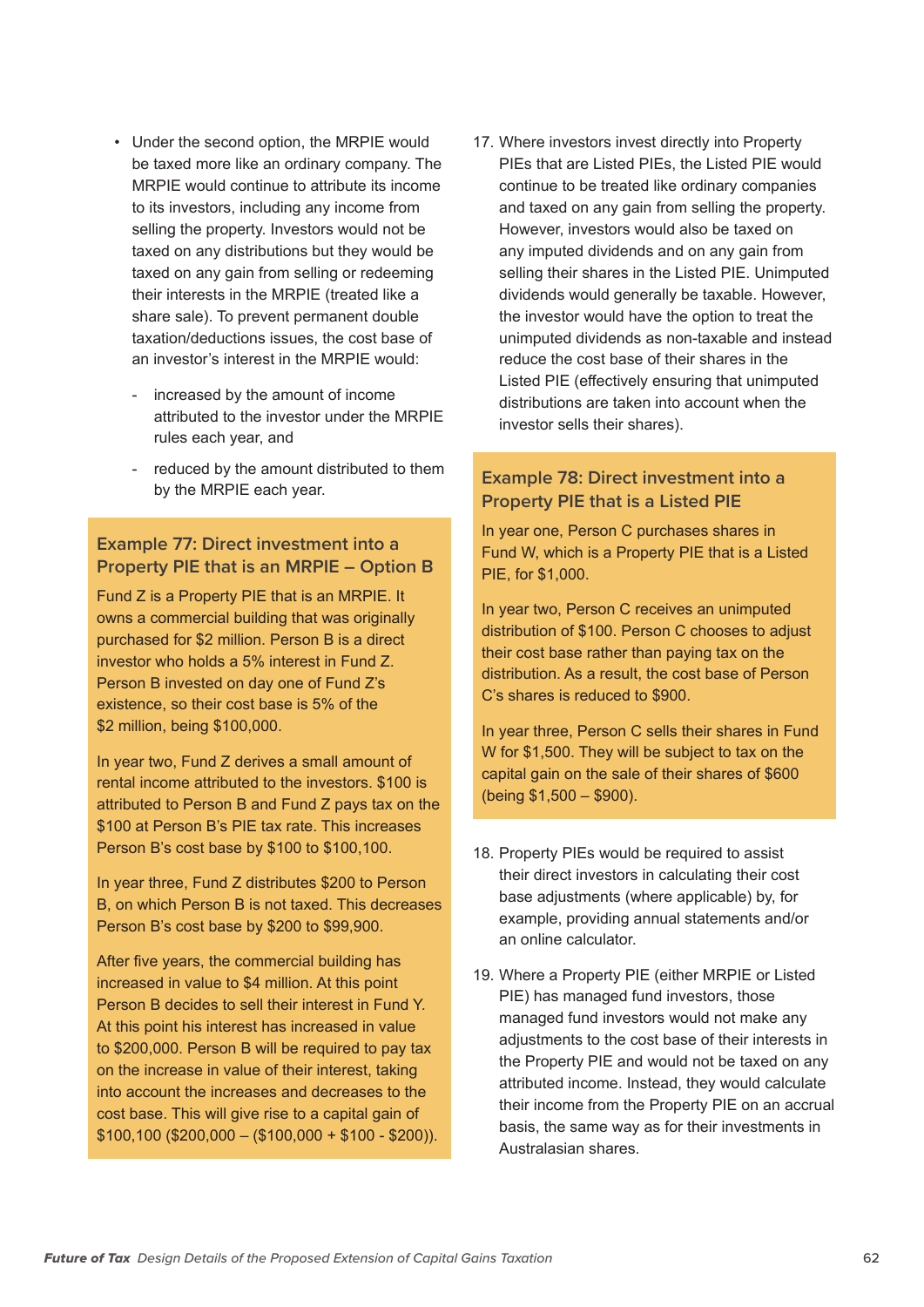#### **Example 79: Managed fund investment into a Property PIE**

Fund F holds 20% of Fund G. Fund G is a Property PIE that owns a commercial property.

At the beginning of year one, Fund F's interest in Fund G was valued at \$1 million. At the end of year one, Fund F's interest in Fund G is valued at \$1.2 million. Fund G also pays a \$100,000 unimputed distribution to Fund F during the year. Fund F calculates its income in respect of its interest in Fund G under the accrual method:

Fund F's income  $=$  (closing value + gains) – (opening value + costs)

- $=$  (\$1.2 million + \$100,000) (\$1 million)
- $=$  \$300,000

Fund F does not make any cost basis adjustment to its interests in Fund G.

## **Superannuation funds**

- 20. Superannuation funds are currently taxed like trusts. All income is taxed as trustee income, usually at 28% and is distributed to the beneficiaries tax free.
- 21. Australasian shares held by superannuation funds should be taxed in the same way as MRPIEs, i.e. on an accrual basis, possibly with a discount. Any real property owned by a superannuation fund should also be taxed on an accrual basis (although superannuation funds do not have significant direct investments in land).
- 22. However, small superannuation funds, e.g. with less than \$5 million in assets, should be able to account for gains on their Australasian shares and land on a realisation basis.

## **Life insurance funds**

- 23. Life insurers with a policyholder base calculate their annual income and deductions and apportion them between the shareholder base and the policyholder base. However, many life insurers no longer have a policyholder base, as they only issue term life insurance and not life insurance policies with a savings component.
- 24. Australasian shares held by life insurers with a policyholder base should also be taxed in the same way as MRPIEs, i.e. on an accrual basis, possibly with a discount. Any real property owned by a life insurer with a policyholder base should also be taxed on an accrual basis, although life insurers do not have significant direct investments in land.
- 25. Life insurers with no policyholder base are currently taxed the same way as other companies. Accordingly, they should be taxed on their Australasian shares and land in the same way as an ordinary company (i.e. on a realisation basis).

### **Investment restrictions**

26. The managed fund sector, including KiwiSaver, does not typically invest in certain kinds of investments that would provide benefits to New Zealanders. This includes investments like venture capital, infrastructure, social housing and sustainable investment. This is because these types of investment typically are not liquid or easily valued. The Government should consider if there is a way to help managed funds, particularly KiwiSaver, make these kinds of investments.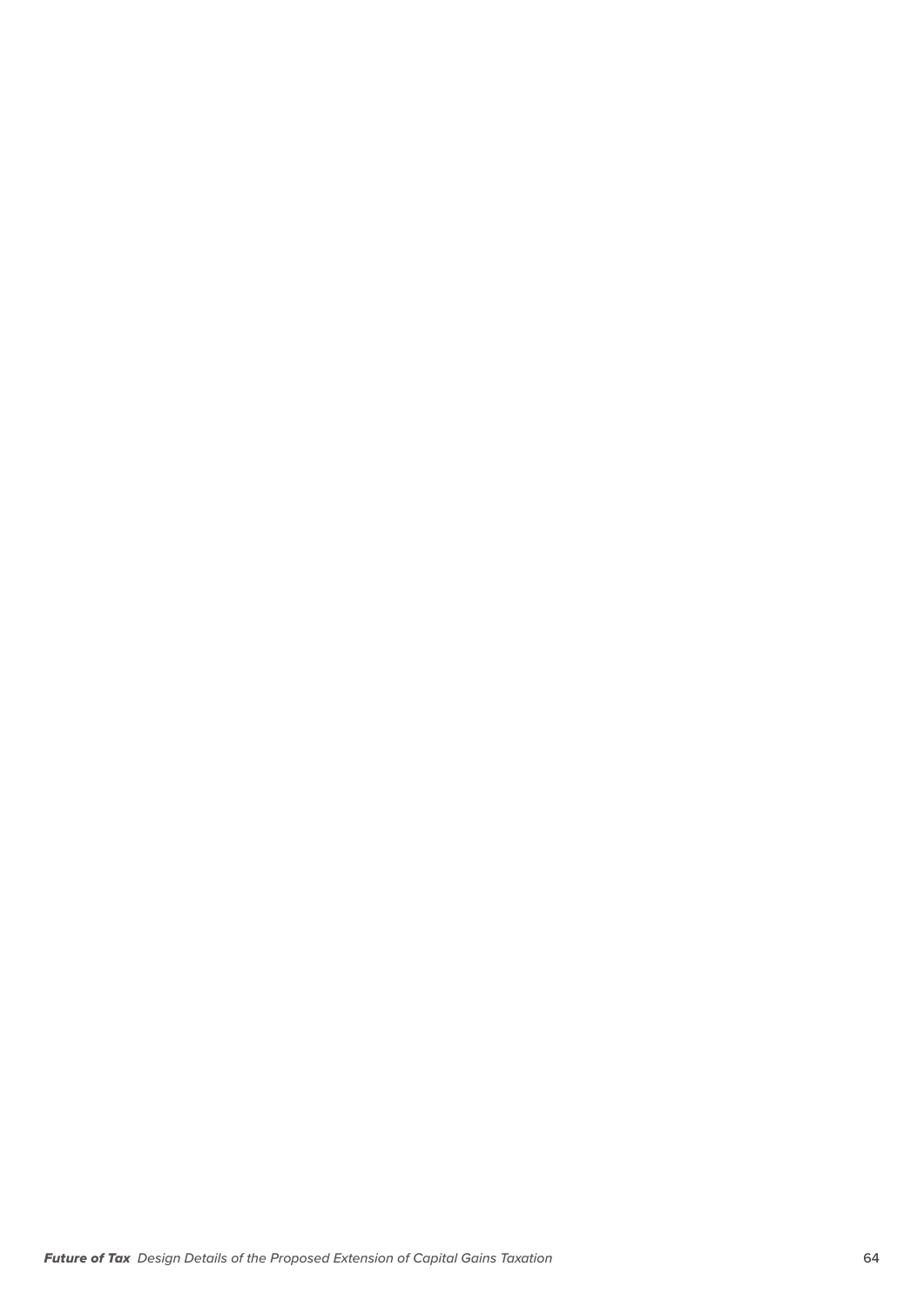**10**

## **Specific regimes – Taxation of corporate groups**

## **Introduction**

- 1. Corporate groups, for tax purposes, are groups of two or more companies that have 66% or more common ownership.
- 2. Chapter 7 discussed the double taxation and double deduction issues that could arise from the introduction of a capital gains tax for individual New Zealand companies and their shareholders. The same issues arise in a corporate group context. However, these issues can be compounded because the double taxation or deduction can be repeated through a chain of companies and because dividends between members of a wholly-owned group are tax exempt.

#### **Example 80: Double deductions in a corporate group**

Company A incurs a loss of \$100. Company A transfers the loss to Company B, which is part of the same corporate group. Company B offsets the \$100 loss against its taxable income.

As a result of incurring the loss, Company A's shares fall in value. If Company A is then sold, without Company B, the shareholders will realise a capital loss, which would be deductible if there is an extension of the taxation of capital gains. This would effectively allow the same economic loss to be deducted twice within the group.

- 3. This chapter discusses the proposed solutions to some of these double deduction issues in a corporate group context.
- 4. The Government should also consider whether the introduction of compulsory consolidation rules similar to those in Australia is appropriate. While Australia's consolidation regime is more complex than the rules discussed here, it may be a more comprehensive and effective solution to the issues raised by the extension of taxation of capital gains in a corporate group context. In particular, it may ensure there is no revenue leakage from multiple deductions within corporate groups.
- 5. The proposals below were included in the *Interim Report*. The Group has received limited comment on these proposals but recognises that these rules will be complex and incur high compliance costs. Consequently, these measures need to be considered further as part of the generic tax policy process.

## **Loss transfers within corporate groups**

- 6. Companies within a corporate group can transfer tax losses between them, i.e. a company that has incurred a loss can transfer that loss to another company that has taxable income to offset any tax payable. The Income Tax Act provides two options for transferring losses:
	- **• a loss offset** where a loss is simply transferred to another group company, and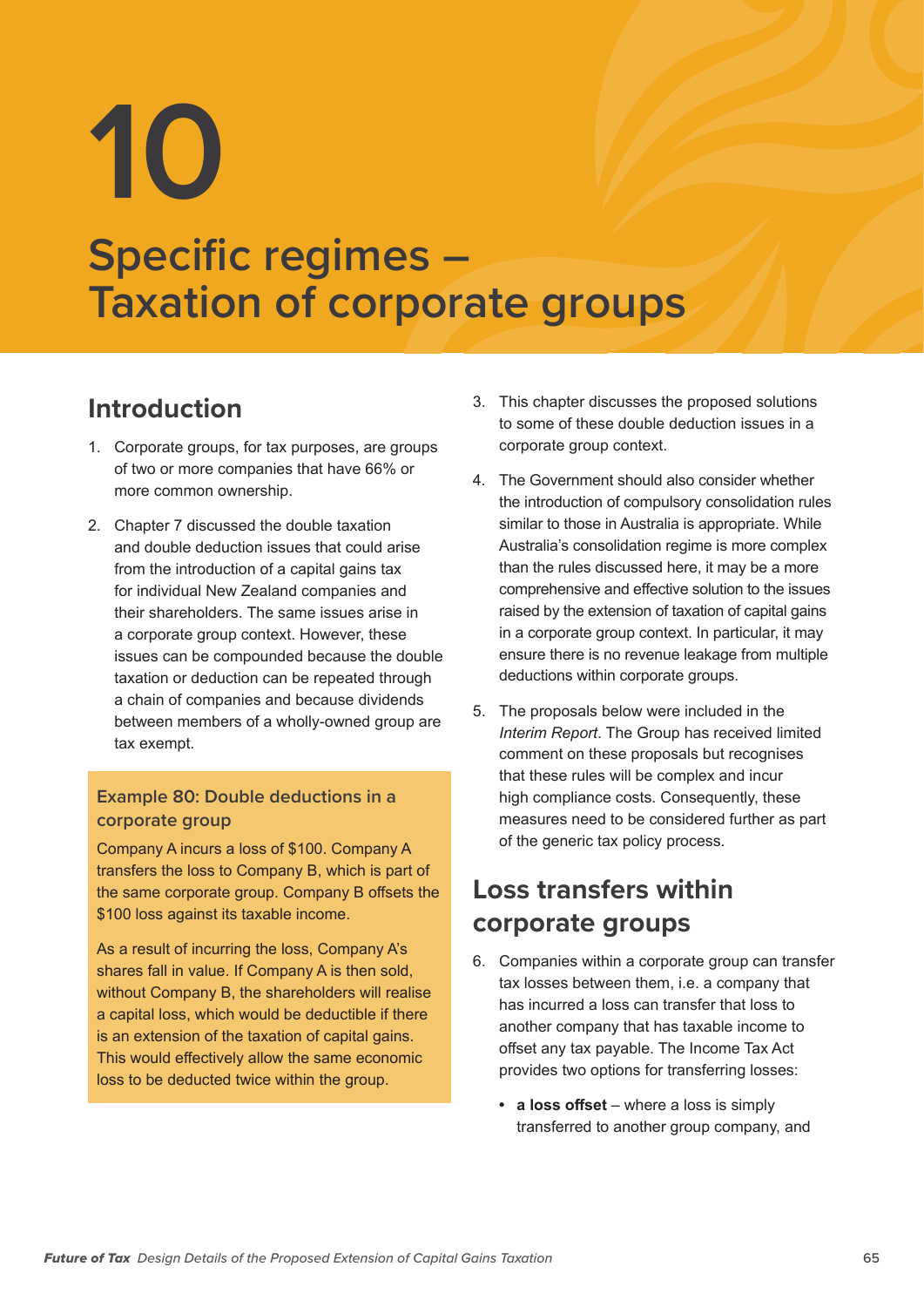- **• a subvention payment** where a profit company effectively buys the loss from a loss company (the profit company makes a payment to the loss company equal to the loss, giving rise to a deduction for the profit company and assessable income that offsets the loss for the loss company).
- 7. To the extent that a loss is transferred as a subvention payment, the double deduction issue does not arise. This is because the payment received by the loss company offsets the loss, meaning the shares will not fall in value.
- 8. Similarly, it is common for group companies to make a payment for the tax effect of a loss offset to ensure the tax liabilities are accurate in each group entity. This will result in a partial offset of the effect of the loss on the value of the company.
- 9. However, as illustrated in Example 80 above, transferring losses as a loss offset can cause multiple deductions for the same loss. This issue should be addressed by adjusting the cost base of a company's shares to the extent there is no payment for the loss.
- 10. The cost base of a company's shares is determined based on:
	- the acquisition cost of the shares being either their purchase price or the amount the shareholder contributed to the company in exchange for the issue of shares, and
	- any further capital contributed to the company by the shareholder (where no further shares have been issued).

#### **Reduction in cost base**

- 11. Where a loss is transferred within a corporate group to the extent consideration is not received for that loss:
	- the cost base of the loss company's shares, i.e. the company transferring the loss, should be reduced by the amount of the loss transferred, and
	- the cost base of the profit company's shares, i.e. the company receiving the loss, should be increased by the amount of the loss transferred.
- 12. The adjustment to the loss company's shares will eliminate the double deduction that would otherwise arise on the sale of the shares, because the cost base will reflect the decrease in value of the shares. The adjustment to the profit company's shares reflects the fact that the profit company has received the benefit of having the loss to offset its taxable income, increasing its value. These equal and opposite adjustments will also ensure that the total cost base of the group's shares will not change. This reflects the fact that the total amount the shareholders paid for the shares in the group (collectively) has not changed.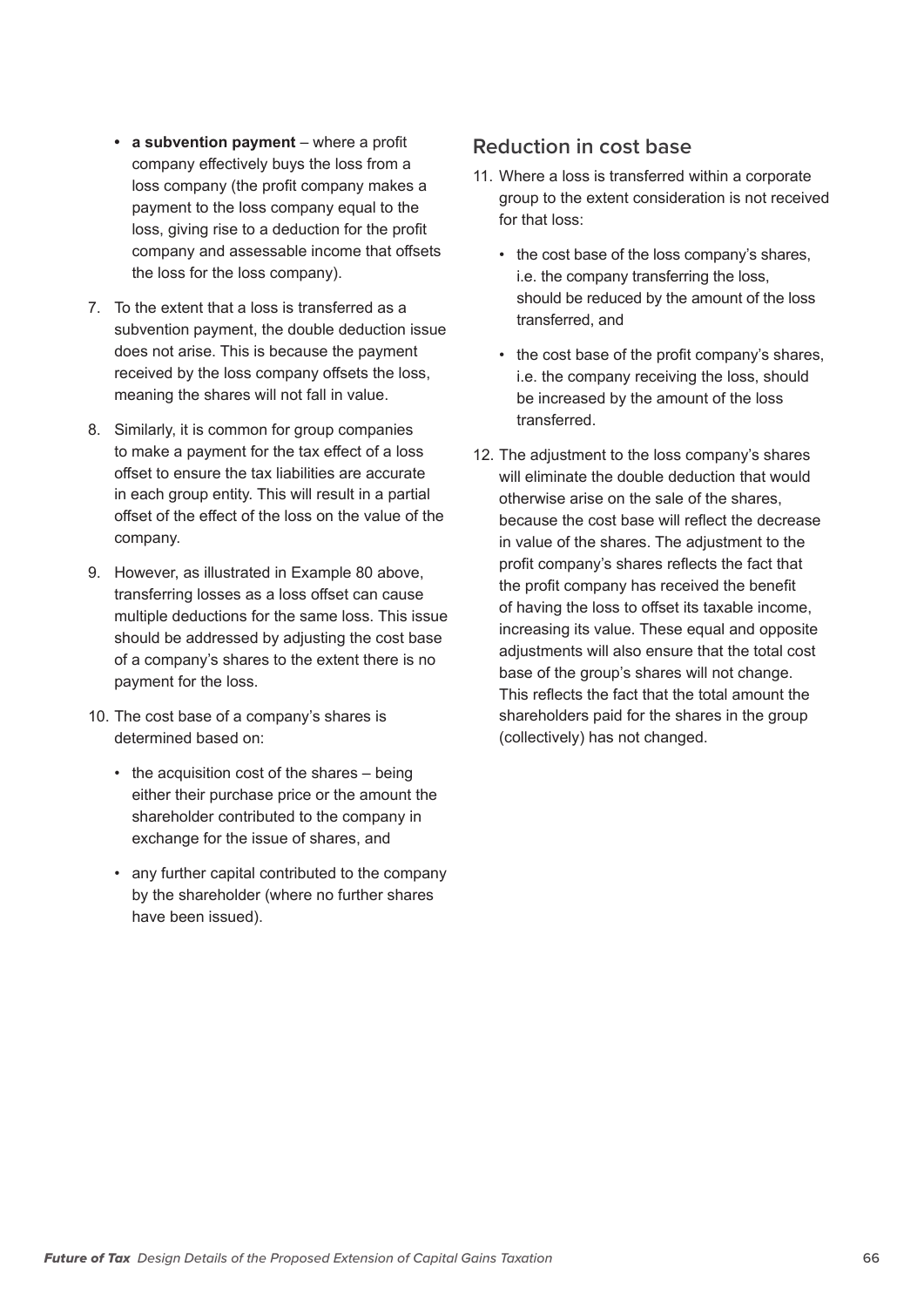#### **Example 81: Adjusting the cost base**

Kelvin owns all the shares in Mediascan Limited that were purchased for \$500. Mediascan Limited incurs a loss of \$100. Mediascan Limited transfers the \$100 loss to Readthepaper Limited, a sister company, for no consideration. The cost base of Readthepaper Limited's shares is \$300.

Under the proposed rules, Mediascan Limited will be required to reduce the cost base of its shares by the amount of the loss transferred (i.e. to \$400), to reflect the reduction in the value of the shares. If Kelvin sells the shares in Mediascan Limited at this point there will be no loss and, therefore, no double deduction.

The cost base of Readthepaper Limited's shares will also need to be adjusted to \$400 to reflect the benefit of receiving the loss.

Overall, the total cost base of the group remains at \$800.



13. The cost base adjustments should occur with effect from the last day of the income year in which the losses are transferred. This reflects the fact that loss transfers are usually made at the end of the year when the tax return is prepared. However, where a loss transfer is made during an income year, and prior to the sale of a company, the cost base adjustments must be made immediately before the sale.

#### **Chain of companies**

14. Where a loss is transferred between two companies in a chain of companies, the adjustments should be reflected up the chain to the ultimate parent company.

#### **Example 82: Chain of companies**

Loss Co is wholly owned by Loss Parent 1. Loss Parent 1 is wholly owned by Loss Parent 2, Loss Parent 2 is wholly owned by Top Co. The total cost base for the group is \$1,000.

Loss Co transfers a \$100 loss to Profit Co, a company in the same wholly-owned group. This will require the following adjustments:

- Loss Parent 1 will be required to reduce its cost base in Loss Co by \$100.
- Profit Parent 1 will be required to increase its cost base in Profit Co by \$100.

Because Loss Co and Profit Co are part of a chain of companies, this treatment must be mirrored all the way up to Top Co as follows:

- Loss Parent 2 will be required to decrease its cost base in Loss Parent 1 by \$100.
- The shareholders in Top Co will not be required change their cost base as it is the ultimate parent of the group.

This ensures that the cost base of the companies reflect their changes in share value as a result of the loss offset, while ensuring that the total cost base of the group remains at \$1,000.

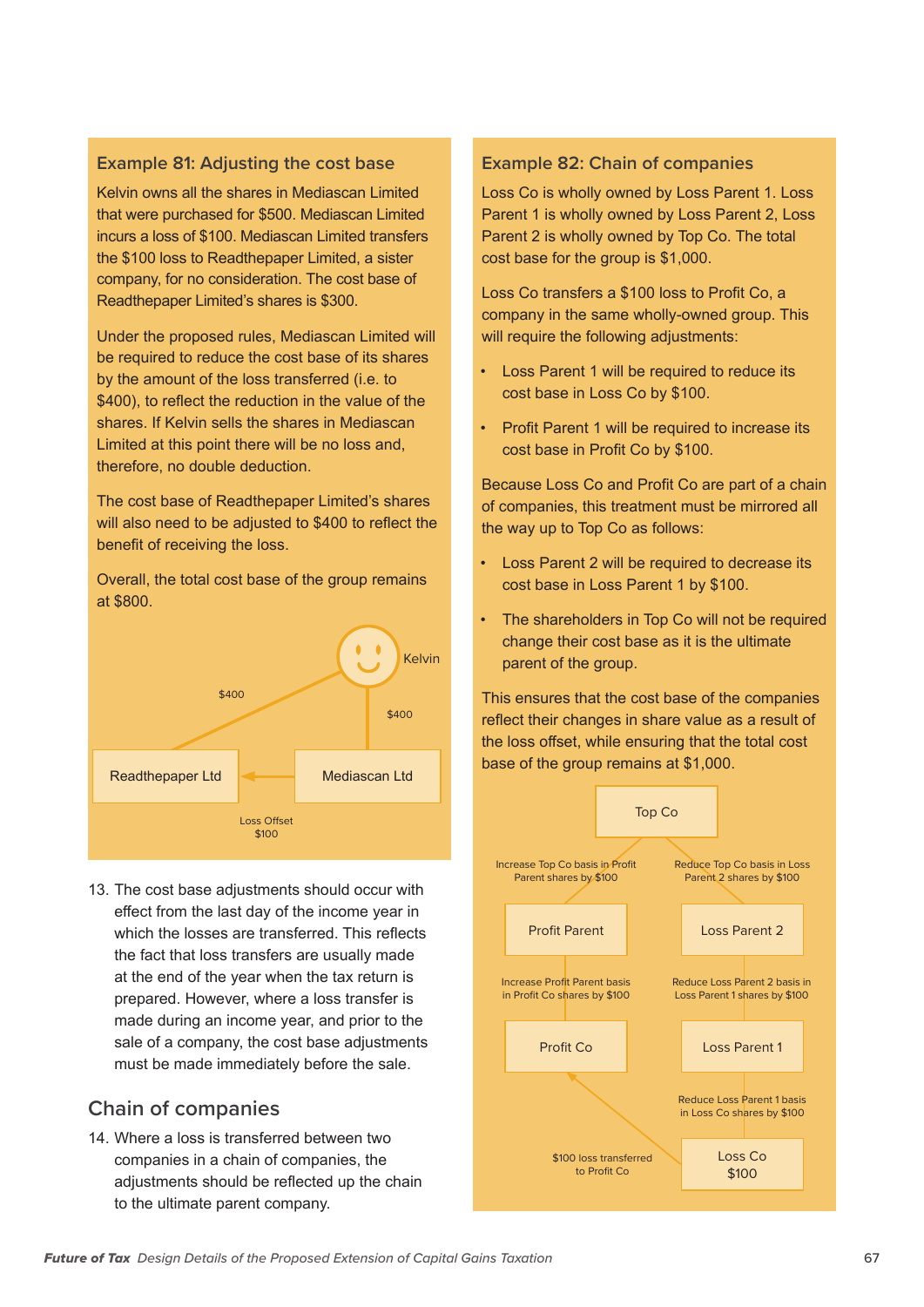15. Where the loss offset is made to the parent of the loss company, the loss adjustment is only made to the cost basis of the loss company and does not travel up the chain of entities, as there are equal and offsetting adjustments that would be made.

#### **Example 83: Loss offset to parent**  Loss Co:

- has a cost base of \$600
- incurs a loss of \$100, and
- transfers that loss to Loss Parent 1.

Loss Co will be required to reduce its cost base by the amount of the loss. No other adjustments will be required to the cost basis of the group as there will be equal and offsetting adjustments made, increasing and decreasing the cost base for the other parent companies up the chain for the loss offset.



#### **Loss greater than cost base**

16. If the value of the loss is greater than the shareholder's cost base of the loss company's shares, the cost base should only be reduced to nil. An equal adjustment should be made to the profit company's shares and mirrored up the chain of companies if applicable.

#### **Example 84: Loss greater than cost base**

The shareholder in Company A has a cost base in its Company A shares of \$400. Company A incurs a loss of \$500. Company A transfers that loss to Company B, which has a cost base of \$800.

The shareholder in Company A will be required to reduce its cost base in Company A to nil.

The shareholder in Company B will be required to increase its cost base in its Company B shares by the amount of the loss. However, the increase in Company B's cost base must equal the amount of the reduction in Company A's cost base (being \$400). Therefore, Company B's cost base will only increase by \$400 (to \$1,200) instead of by the full \$500 amount of the loss.

#### **Minority shareholders**

17. The loss-transfer provisions require at least 66% common ownership. Therefore, it is possible there could be minority shareholders who do not have an equal interest in both the loss and profit companies. As minority shareholders will not benefit from the loss transfer, because they do not own both companies, no adjustment should be made to the cost base of their shares. Instead, 100% of the loss transfer should be reflected in the cost base of the majority shareholders' shares, i.e. the shareholders who have an equal interest in both the loss and profit companies.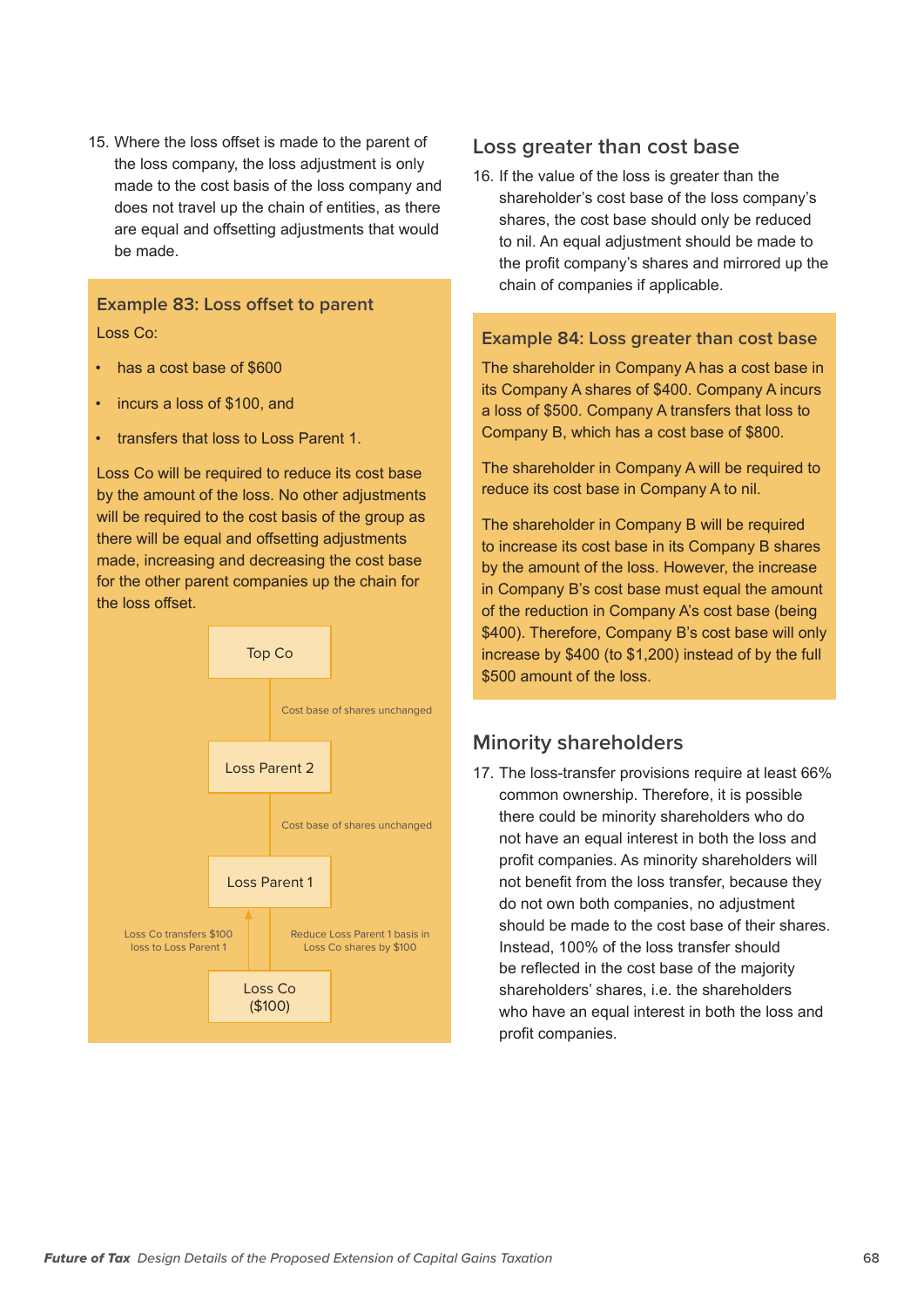## **Exempt corporate dividends**

- 18. Although a dividend transfers value from the company to the shareholder it will not generally affect the cost base of the shareholder's shares. This is appropriate, because the dividend itself is taxable to the shareholder.
- 19. This treatment for dividends is appropriate even if the shareholder level tax is reduced by the attachment of an imputation credit. If an imputed dividend is paid, the distribution will consist of tax paid income. If the cost base of the shares was reduced by the amount of the dividend, this would give rise to double taxation of that income. The income would be taxed once in the company and, if there was a reduction in the cost base, again when the shareholder sold their shares.

#### **Example 85: Fully imputed distribution**

Keith, on a tax rate of 33%, purchased all the shares in Kilo Limited for \$200. Kilo Limited derives \$50 of taxable income and pays tax on that income of \$14. Kilo Limited distributes the income to Keith as a fully imputed dividend (consisting of \$36 cash and \$14 of imputation credits). Keith pays \$2.50 tax on the dividend. After the distribution, the value of Kilo Limited's shares is still \$200.

If Keith's cost base in Kilo Limited was reduced by the amount of the dividend (i.e. to \$150), then when Keith sold the shares for their value of \$200, they would be deemed to have made a \$50 taxable gain (i.e. \$200 – \$150). This would mean that the \$50 would be taxed twice: once in the company and again for the shareholder.

20. Dividends paid within a New Zealand whollyowned group are exempt income for the recipient company. Where an imputed dividend is paid within a wholly-owned group, from tax paid income, no problem arises because tax has been paid.

- 21. However, it is possible for a wholly-owned subsidiary to pay an unimputed dividend to a parent, e.g. by borrowing against unrealised capital gains, decreasing the value of the subsidiary but with no tax liability for the parent company. If the parent company then sold the subsidiary, there would be no capital gain. Instead, the parent would have benefited by receiving an exempt dividend.
- 22. This issue should be addressed by decreasing the cost base of the subsidiary's shares by the amount of the unimputed dividend paid.

#### **Example 86: Exempt dividend**

Sub Co is a wholly-owned subsidiary of Parent Co. Parent Co's cost base in the shares of Sub Co is \$500.

Sub Co has an unrealised capital gain of \$100. This increases the value of Sub Co to \$600. Sub Co borrows \$100 from the bank and distributes this amount as an unimputed exempt dividend to Parent Co. This reduces the value of Sub Co back to \$500.

Parent Co then sells Sub Co to a third party for its value of \$500. As Parent Co's cost base is \$500, there is no taxable capital gain. If there is no adjustment to the cost base of the Sub Co shares, Parent Co has derived the benefit of the capital gain tax free, by receiving an exempt dividend.

However, if the exempt dividend reduces Parent Co's cost base in Sub Co to \$400 (i.e. \$500 less the \$100 unimputed dividend), then the sale of Sub Co will result in a \$100 taxable capital gain for Parent Co, reflecting the actual increase in the value of Sub Co.

23. Where companies in a wholly-owned group are also part of an imputation group, imputation credits generated by the payment of tax by one company can be attached to dividends paid by another. This allows the result described in Example 86 above to be achieved with imputed dividends. Therefore, in principle the cost base of a subsidiary's shares should also be decreased by the cash component of an imputed dividend, where the subsidiary has used imputation group credits to pay the fully imputed dividend but this is something that should be consulted on.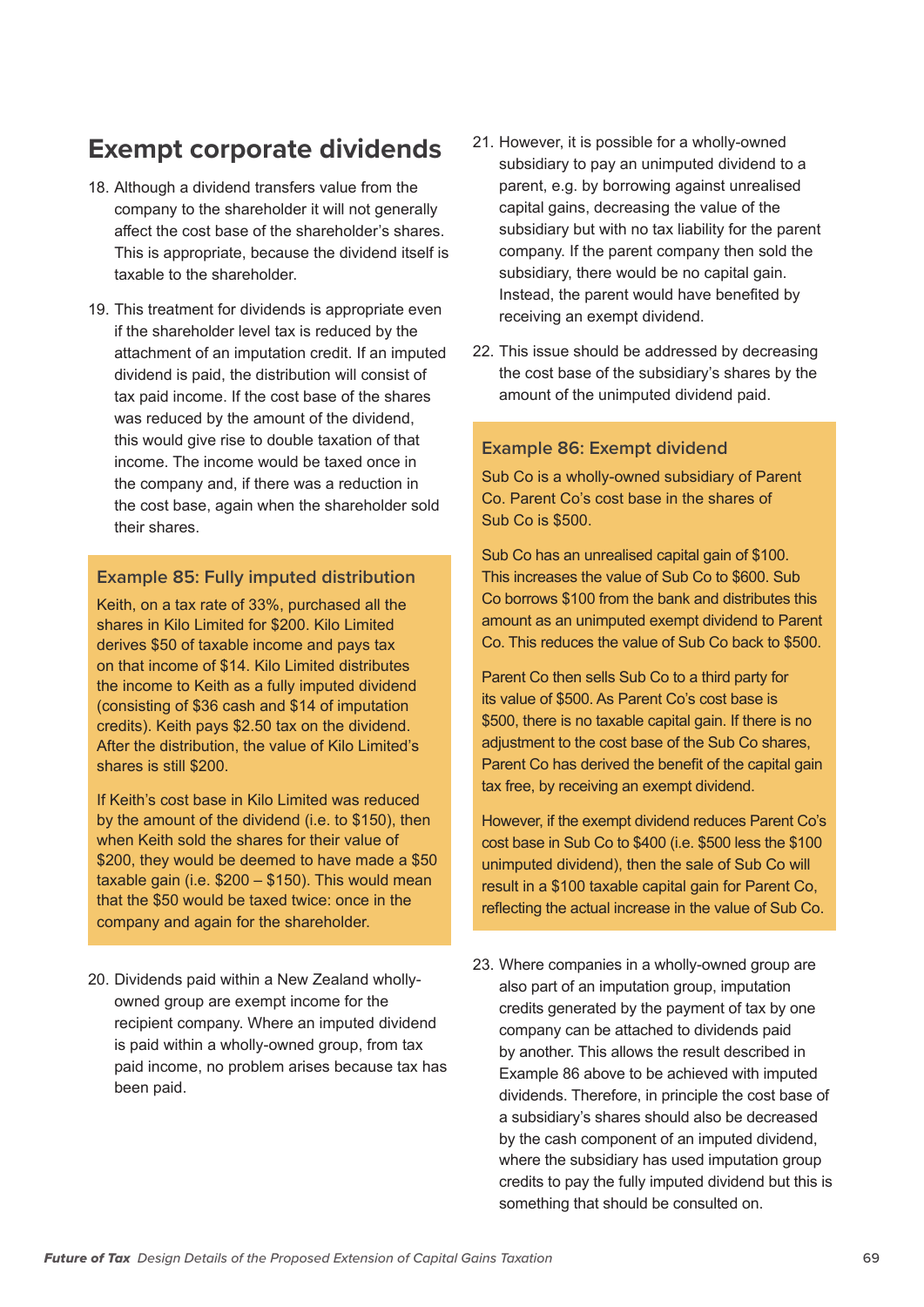#### **Example 87: Imputation groups**

Sub Co and Parent Co are part of the same wholly-owned group. They, along with the other companies in the wholly-owned group, have also formed an imputation group.

Parent Co's cost base in Sub Co is \$500. Sub Co has an unrealised gain of \$100, increasing its value to \$600. Sub Co borrows \$100 from the bank. Sub Co uses imputation credits generated by payments of tax by other companies in the imputation group to fully impute a \$100 dividend. The dividend is exempt income of Parent Co.

As a result of the dividend, the value of Sub Co is decreased to \$500. If Parent Co sold Sub Co for its value, it would not derive any capital gain. However, if Parent Co's cost base in Sub Co was reduced by the cash component of the imputed dividend, i.e. by \$100, then Parent Co would derive a \$100 capital gain, reflecting the actual gain in the value of Sub Co.

## **Consolidated groups**

24. Where New Zealand resident companies are part of a wholly-owned group, i.e. they have 100% common ownership, they can elect to form a 'consolidated group'. Where companies form a consolidated group they are, essentially, taxed as if they are one entity. However, companies that are members of a consolidated group must still determine their own taxable income. The taxable income of each group member is combined, subject to some adjustments, to determine the group's overall tax liability.17

#### **Adjustments to cost base**

25. Because each member of a consolidated group is required to calculate their own income and loss, the sale of one of the group companies during an income year can give rise to the same double taxation and double deduction issues as for other group companies.

- 26. This issue should be resolved by adjusting the cost base for each consolidated group member annually. The adjusted cost base would be calculated as follows:
	- opening cost base, plus
	- any contributions to the capital of the group member during the year, plus
	- any taxable income of the group member as determined under the consolidation rules, less
	- any distributions made by the group member during the year, less
	- any taxable loss of the group member, as determined under the consolidation rules.
- 27. As for the rules for loss transfers within corporate groups, described above:
	- adjustments to the cost base of shares must be mirrored up a chain of companies
	- the adjustment should be made at the end of the income year or immediately before a group company is sold, and
	- the cost base of a group company's shares cannot be less than zero.

#### **Intra-group transactions**

- 28. Transfers of included assets between members of a wholly-owned group, which would include transfers within a consolidated group, should be subject to rollover treatment, i.e. the transaction will be ignored and the new owner will inherit the original cost base of the asset. When transfers within a group are not made at market value. the rules for calculating deemed dividends or deemed capital contributions should apply and appropriate adjustment to the basis of shares should be made. Transactions between consolidated group members, more generally, are also ignored for income tax purposes under the current consolidation rules.
- 29. The application of these rules should be given further consideration to ensure they will not give rise to any unintended consequences under an extension of the taxation of capital gains.

<sup>17</sup> As noted in paragraph 4, Australia has a different regime for consolidated groups where the shares of subsidiaries are ignored and adjustments similar to these aren't required. The Government should consider whether New Zealand should follow this approach.